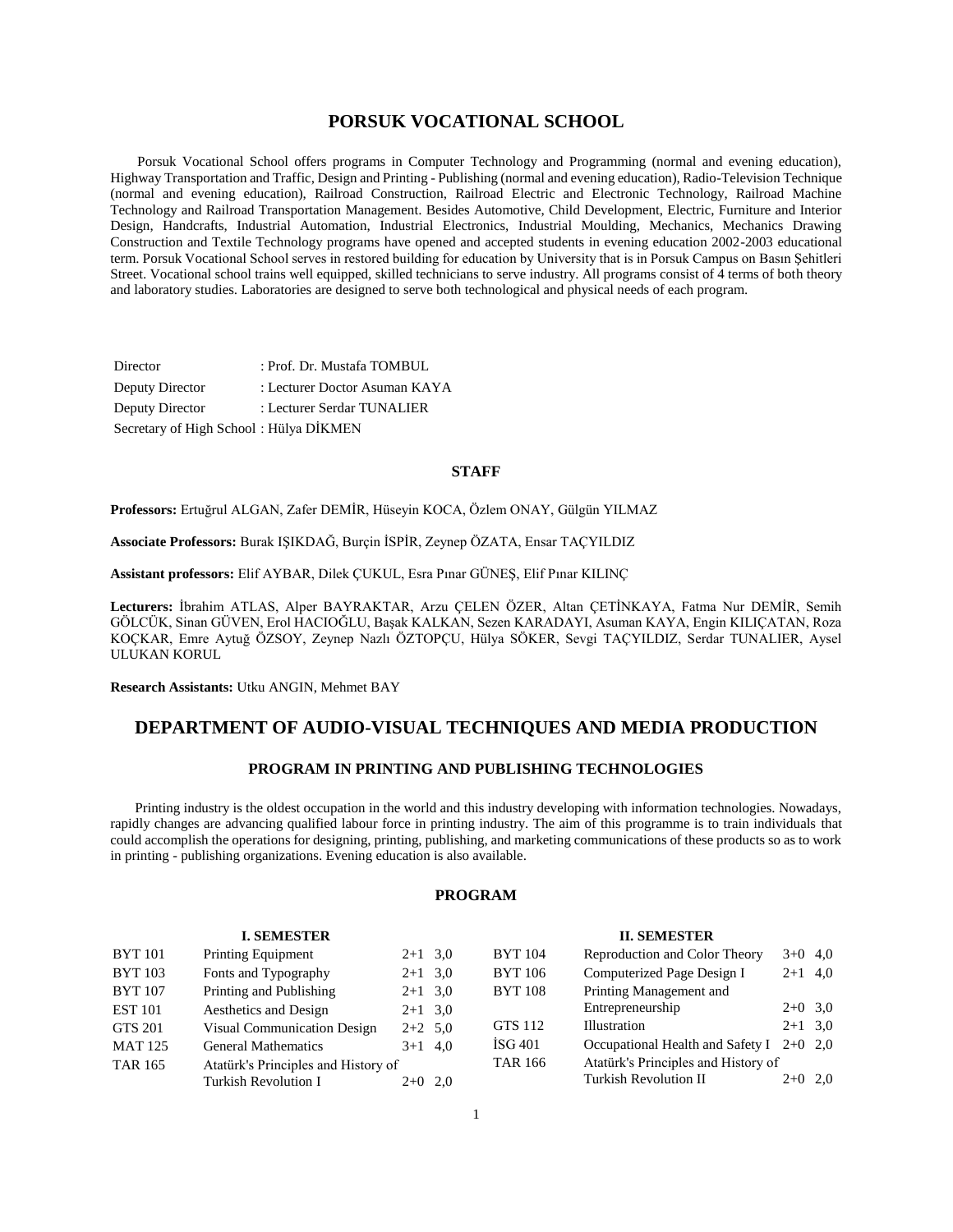| TÜR 125 | Turkish Language I        | $2+0$ 2.0 |      |
|---------|---------------------------|-----------|------|
|         | $ING 187$ (Eng) English I | $3+0$ 3.0 |      |
|         | Elective Courses (1)      |           | 2.0  |
|         |                           |           | 30,0 |

### **III. SEMESTER**

| BYT 205 | Binding and Cardboard Packing       |           |      |
|---------|-------------------------------------|-----------|------|
|         | Production                          | $2+2$ 4,0 |      |
|         | BYT 207 Offset Printing Technology  | $2+2$ 4,0 |      |
|         | BYT 209 Cost Calculation            | $2+2$ 4.0 |      |
|         | BYT 211 Computerized Page Design II | $2+2$ 4,0 |      |
|         | GTS 212 Desktop Publishing          | $2+2$ 3.0 |      |
|         | Departmental Elective Courses (3)   |           | 11.0 |
|         |                                     |           |      |

### **DEPARTMENTAL ELECTIVE COURSES**

|                | BYT 201 (Eng) Technical English           | $3+0$ 3.0 |     |
|----------------|-------------------------------------------|-----------|-----|
| <b>BYT 213</b> | <b>Total Quality Management in</b>        |           |     |
|                | Printing Industry                         | $2+2$ 3.0 |     |
| <b>BYT 214</b> | Information Technology in                 |           |     |
|                | Printing Industry                         | $2+2$ 3.0 |     |
| <b>BYT 215</b> | Product Planning and                      |           |     |
|                | Management in Printing Industry $2+2$ 3,0 |           |     |
| <b>BYT 218</b> | Visual Narration                          | $2 + 1$   | 4,0 |
| <b>ETK 211</b> | <b>Professional Ethics</b>                | $2+0$     | 3,0 |
| <b>FOT 107</b> | Photography                               | $2+1$ 3.0 |     |
| GTS 228        | <b>Graphic Production Techniques</b>      | $2+1$ 3.0 |     |
|                |                                           |           |     |

| <b>TKY 102</b> | <b>Quality Management Systems in</b> |           |     |
|----------------|--------------------------------------|-----------|-----|
|                | Production                           | $2+1$ 4.0 |     |
| TÜR 126        | Turkish Language II                  | $2+0$ 2.0 |     |
|                | $ING 188$ (Eng) English II           | $3+0$ 3.0 |     |
|                | Elective Courses (1)                 |           | 3.0 |
|                |                                      |           |     |

30,0

### **IV. SEMESTER**

|                 | BYT 202 Digital Printing Technology | $2+2$ 4.0  |        |
|-----------------|-------------------------------------|------------|--------|
| BYT 208 Project |                                     | $2+2$ 4.0  |        |
|                 | BYT 210 Other Printing Techniques   | $3+1$ 4.0  |        |
|                 | GRA 211 Web Design                  | $1+1$ 3.0  |        |
|                 | Departmental Elective Courses (4)   | $\sim 100$ | - 15.0 |
|                 |                                     |            |        |

30,0

| <b>RTV 245</b> | Radio Broadcasting Systems and       |           |  |
|----------------|--------------------------------------|-----------|--|
|                | Applications                         | $2+1$ 4,0 |  |
| <b>RTV 260</b> | Media Literacy                       | $2+0$ 3.0 |  |
| <b>RTV 262</b> | <b>Television Publishing Systems</b> |           |  |
|                | and Applications                     | $2+1$ 4,0 |  |
| <b>TÜR 120</b> | Turkish Sign Language                | $3+0$ 3.0 |  |
|                |                                      |           |  |

## **ELECTIVE COURSES**

| $2+0$ 2.0                                                                                                      |  |
|----------------------------------------------------------------------------------------------------------------|--|
| $0+2$ 2.0                                                                                                      |  |
| $0+2$ 2.0                                                                                                      |  |
| $0+2$ 3.0                                                                                                      |  |
| BEÖ 155 Physical Education<br>KÜL 199 Cultural Activities<br>SAN 155 Hall Dances<br>THU 203 Community Services |  |

## **DEPARTMENT OF COMPUTER TECHNOLOGIES**

30,0

### **COMPUTER PROGRAMMING**

 Usage of computers at homes and in offices spread wide due to recent developments in IT technologies. Computer networks, software development for web, office and specific purposes, hardware, maintenance and back office, system administration are concepts of Computer Technology and Programming. Graduated students who will have computer technician title are well trained in theoretical and application fields.

## **PROGRAM**

|                | <b>I. SEMESTER</b>                  |           |                | <b>II. SEMESTER</b>                       |           |  |
|----------------|-------------------------------------|-----------|----------------|-------------------------------------------|-----------|--|
| <b>BTP 101</b> | Algorithms and Introduction to      |           | <b>BIL 131</b> | Computer Aided Design and                 |           |  |
|                | Programming                         | $3+1$ 5,0 |                | Modeling                                  | $1+1$ 2,0 |  |
| <b>BTP 103</b> | Integrated Office                   | $3+1$ 4,0 | <b>BIL 181</b> | <b>Internet Programming I</b>             | $3+1$ 4,0 |  |
| ELO 103        | Digital Electronics                 | $3+1$ 4,0 | <b>BTP 102</b> | Database and Management                   |           |  |
| <b>MAT 125</b> | <b>General Mathematics</b>          | $3+1$ 4,0 |                | Systems I                                 | $3+1$ 4,0 |  |
| <b>TAR 165</b> | Atatürk's Principles and History of |           | <b>BTP 104</b> | Data Structures and Programming $3+1$ 4,0 |           |  |
|                | <b>Turkish Revolution I</b>         | $2+0$ 2,0 | $\rm{ISG}$ 401 | Occupational Health and Safety I 2+0 2,0  |           |  |
| <b>TEK 107</b> | Scientific Principles of            |           | <b>MAT 140</b> | <b>Vocational Mathematics</b>             | $3+1$ 4,0 |  |
|                | Technology                          | $3+1$ 4,0 | <b>TAR 166</b> | Atatürk's Principles and History of       |           |  |
| <b>TÜR 125</b> | Turkish Language I                  | $2+0$ 2,0 |                | <b>Turkish Revolution II</b>              | $2+0$ 2,0 |  |
|                | İNG 187 (Eng) English I             | $3+0$ 3.0 | <b>TÜR 126</b> | Turkish Language II                       | $2+0$ 2,0 |  |
|                |                                     |           |                |                                           |           |  |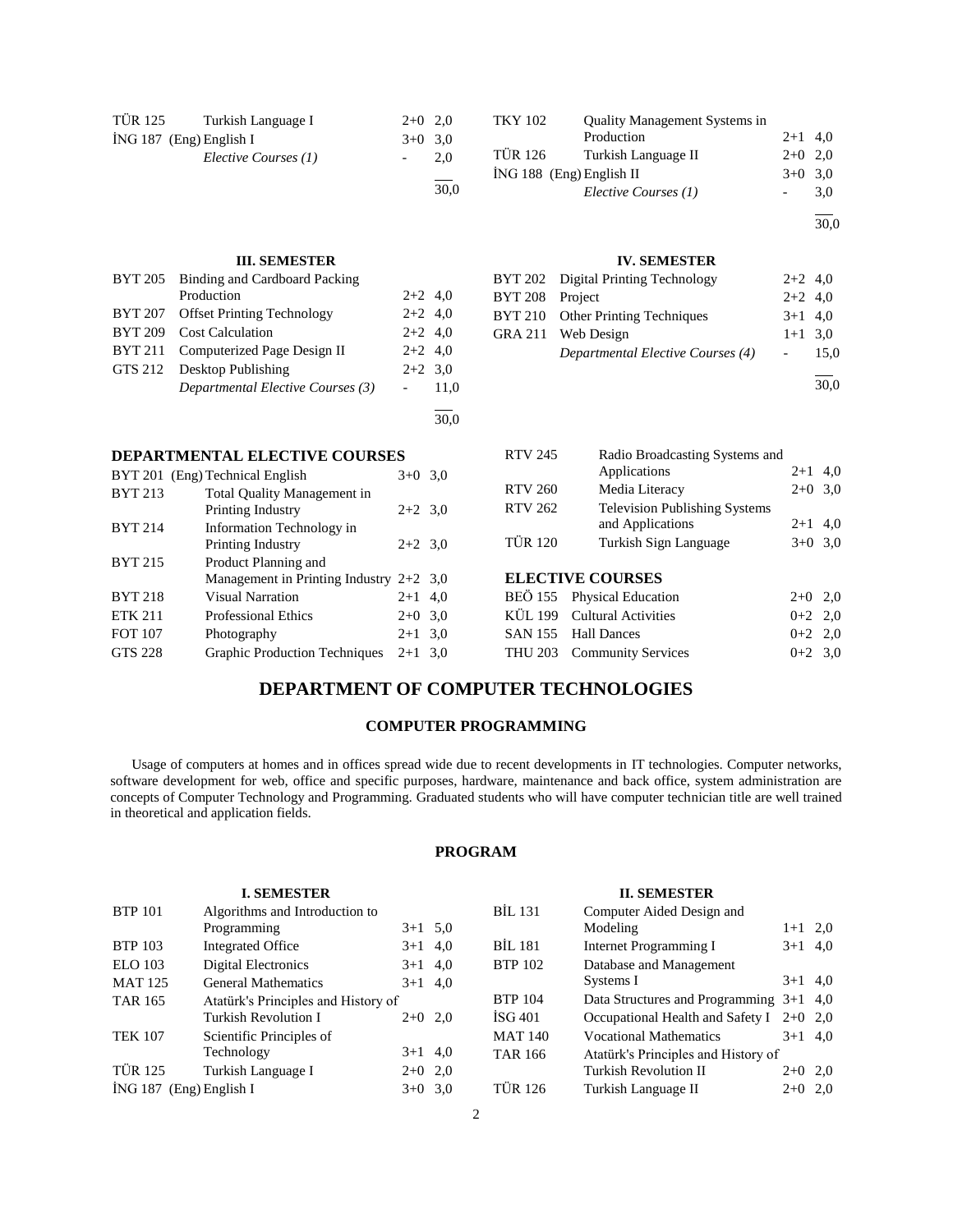*Elective Courses (1)* - 2,0

l 30,0

### **III. SEMESTER**

| BIL 284        | <b>Object Oriented Programming</b> | $3+1$ 4,0 |      |
|----------------|------------------------------------|-----------|------|
| <b>BTP</b> 106 | Computer Hardware                  | $2+2$ 5.0 |      |
| <b>BTP 203</b> | Database and Operation Systems II  | $3+1$ 4,0 |      |
| <b>BTP 209</b> | <b>Computer Network Systems</b>    | $1+1$ 2,0 |      |
| <b>BTP 211</b> | <b>Technical English I</b>         | $1+1$ 2.0 |      |
|                | Departmental Elective Courses (4)  |           | 13,0 |
|                |                                    |           |      |
|                |                                    |           | 30.0 |

### **DEPARTMENTAL ELECTIVE COURSES**

| <b>BIL 182</b> | <b>Internet Programming II</b>          | $3+1$ | 4,0 |
|----------------|-----------------------------------------|-------|-----|
| <b>BTP 212</b> | <b>Technical English II</b>             | $1+1$ | 2,0 |
| <b>BTP 215</b> | C Programming I                         | $3+1$ | 4,0 |
| <b>BTP 216</b> | C Programming II                        | $3+1$ | 4,0 |
| <b>BTP 220</b> | Research Techniques and Seminar         | $1+1$ | 2,0 |
| <b>BTP 242</b> | <b>Statistics Practices at Computer</b> | $3+1$ | 4.0 |
| <b>BTP 244</b> | Electronic Commerce and Marketing       |       |     |
|                | Techniques on the Internet              | $3+1$ | 4.0 |
| DJT 203        | Digital Electronic                      | $3+1$ | 4,0 |
| <b>ELO</b> 106 | Digital Design                          | $3+1$ | 4,0 |
| <b>ELO 211</b> | Microprocessors / Microcontrollers      | $3+1$ | 5,0 |
| <b>ETK 211</b> | <b>Professional Ethics</b>              | $2+0$ | 3.0 |

### $i$ NG 188 (Eng) English II  $3+0$  3,0 *Elective Courses (1)* - 3,0

l 30,0

## **IV. SEMESTER**

|                | BİL 812 Visual Programming        | $3+1$ 4,0 |      |
|----------------|-----------------------------------|-----------|------|
| <b>BTP 201</b> | <b>Operating Systems</b>          | $3+1$ 4.0 |      |
| <b>BTP 202</b> | System Analysis and Design        | $2+2$ 4,0 |      |
| <b>BTP 204</b> | Microcomputer Systems and         |           |      |
|                | Assembler                         | $3+1$ 4.0 |      |
|                | Departmental Elective Courses (4) |           | 14.0 |
|                |                                   |           |      |

30,0

|                    | GRA 110 Graphic and Animation          | $3+1$ 4,0 |  |
|--------------------|----------------------------------------|-----------|--|
| <b>ILT 105</b>     | General and Technical                  |           |  |
|                    | Communication                          | $2+0$ 2,0 |  |
| İSL 209            | <b>Business Management</b>             | $2+0$ 2,0 |  |
| ISL <sub>421</sub> | Entrepreneurship                       | $2+0$ 3,0 |  |
| <b>KGS 104</b>     | <b>Quality Assurance and Standards</b> | $2+0$ 2.0 |  |
| TÜR 120            | Turkish Sign Language                  | $3+0$ 3.0 |  |
|                    |                                        |           |  |

### **ELECTIVE COURSES**

| BEÖ 155 Physical Education  | $2+0$ 2.0 |  |
|-----------------------------|-----------|--|
| KÜL 199 Cultural Activities | $0+2$ 2.0 |  |
| SAN 155 Hall Dances         | $0+2$ 2.0 |  |
| THU 203 Community Services  | $0+2$ 3.0 |  |
|                             |           |  |

## **DEPARTMENT OF CONSTRUCTION DIVISION**

### **PROGRAM IN BUILDING INSPECTION**

### **PROGRAM**

|                         | <b>I. SEMESTER</b>                   |           |      |                            | <b>II. SEMESTER</b>                       |                          |           |
|-------------------------|--------------------------------------|-----------|------|----------------------------|-------------------------------------------|--------------------------|-----------|
| İNG 187 (Eng) English I |                                      | $3+0$ 3.0 |      | <b>BIL 129</b>             | Information and Communication             |                          |           |
| <b>MAT 125</b>          | <b>General Mathematics</b>           | $3+1$ 4,0 |      |                            | Technologies                              |                          | $2+1$ 3.0 |
| <b>MEK 104</b>          | <b>Statics Strength of Materials</b> | $3+0$ 4.5 |      | $ING 188$ (Eng) English II |                                           |                          | $3+0$ 3.0 |
| <b>TAR 165</b>          | Atatürk's Principles and History of  |           |      | $\rm{ISG}$ 401             | Occupational Health and Safety I          | $2+0$ 2,0                |           |
|                         | <b>Turkish Revolution I</b>          | $2+0$ 2,0 |      | <b>MAT 140</b>             | <b>Vocational Mathematics</b>             |                          | $3+1$ 4.0 |
| <b>TOP 102</b>          | Surveying                            | $2+2$ 4.5 |      | <b>SPL 201</b>             | City Admiration and Environment $3+0$ 3,0 |                          |           |
| <b>TÜR 125</b>          | Turkish Language I                   | $2+0$ 2,0 |      | <b>TAR 166</b>             | Atatürk's Principles and History of       |                          |           |
| <b>YPD 101</b>          | <b>Building Inspection</b>           | $2+1$ 3.0 |      |                            | Turkish Revolution II                     |                          | $2+0$ 2,0 |
| <b>YPD 103</b>          | Structural Design I                  | $3+1$ 4,0 |      | <b>TEK 107</b>             | Scientific Principles of                  |                          |           |
| <b>YPD 105</b>          | <b>Construction and Material</b>     | $3+0$ 3.0 |      |                            | Technology                                |                          | $3+1$ 4,0 |
|                         |                                      |           |      | <b>TÜR 126</b>             | Turkish Language II                       |                          | $2+0$ 2,0 |
|                         |                                      |           | 30,0 | <b>YPD 102</b>             | Guidelines for Earthquake                 |                          |           |
|                         |                                      |           |      |                            | <b>Resistant Construction</b>             |                          | $2+0$ 2,0 |
|                         |                                      |           |      | <b>YPD 108</b>             | <b>Building Electrical Installation</b>   |                          |           |
|                         |                                      |           |      |                            | Knowledge                                 | $2+0$                    | 3,0       |
|                         |                                      |           |      |                            | Elective Courses (1)                      | $\overline{\phantom{a}}$ | 2,0       |

l 30,0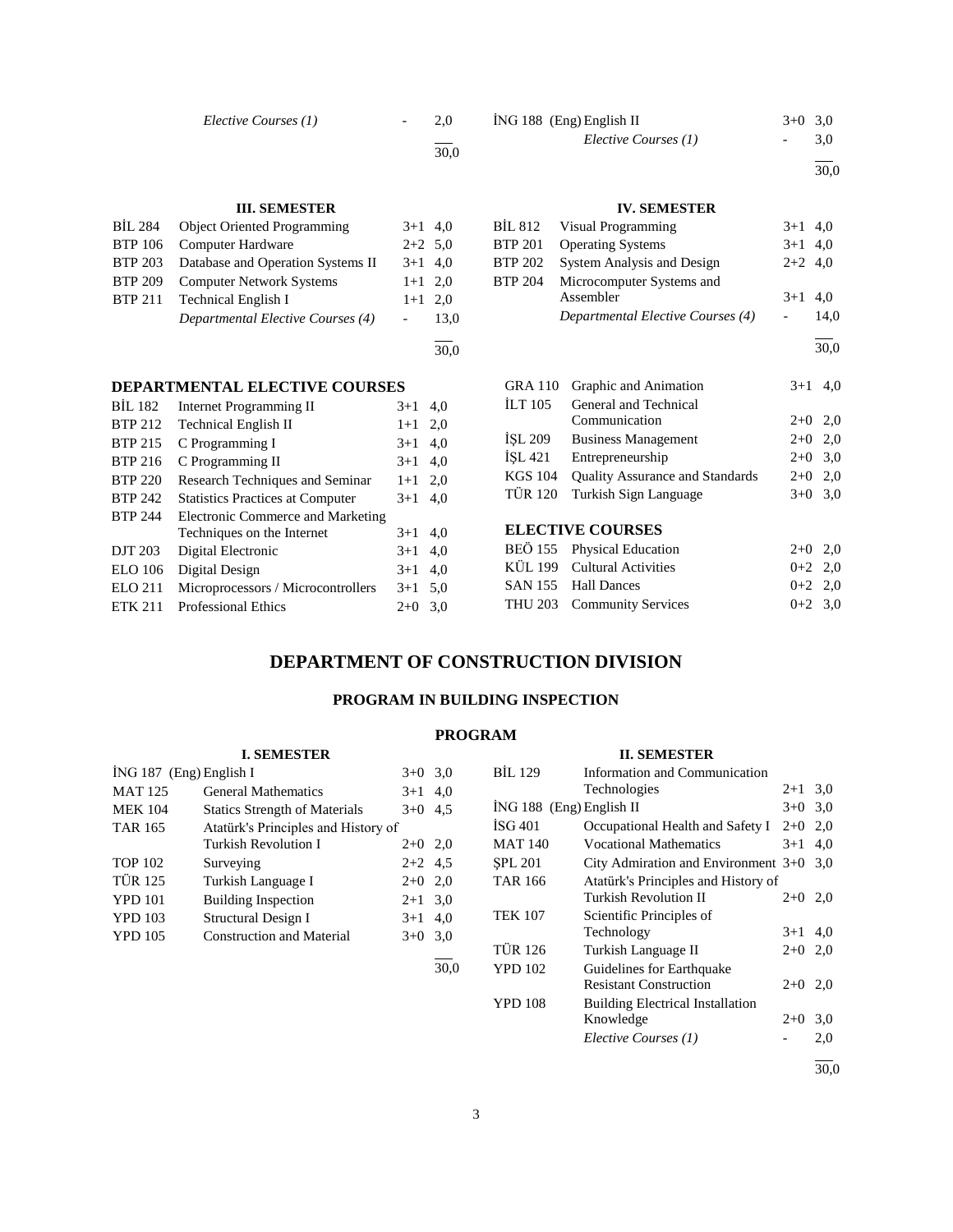## **III. SEMESTER**

|                | MEK 211 Soil Mechanics             | $3+0$ 4.0 |      |
|----------------|------------------------------------|-----------|------|
| <b>YPD 201</b> | Repairs and Strengthening of       |           |      |
|                | <b>Structures</b>                  | $2+0$ 2.0 |      |
| <b>YPD 205</b> | Application of Building Inspection | $2+2$ 4.0 |      |
| <b>YPD 207</b> | Introduction to Computer Aided     |           |      |
|                | Design                             | $2+1$ 3.0 |      |
|                | Departmental Elective Courses (4)  |           | 14,0 |
|                | Elective Courses (1)               |           | 3,0  |
|                |                                    |           |      |

30,0

### **DEPARTMENTAL ELECTIVE COURSES**

| <b>ETK 211</b> | <b>Professional Ethics</b>             | $2+0$     | 3,0 |
|----------------|----------------------------------------|-----------|-----|
| <b>ILT</b> 105 | General and Technical                  |           |     |
|                | Communication                          | $2+0$     | 2,0 |
| <b>INS 229</b> | Reinforced Concrete Design             | $2+2$ 4.0 |     |
| <b>INS 231</b> | <b>Static of Structure</b>             | $3+0$ 3,0 |     |
| <b>INS 232</b> | Analyses of Concrete                   | $3+0$ 3,0 |     |
| <b>INS 235</b> | Methods of Concrete Technology         | $2+2$ 3,0 |     |
| INS 236        | <b>Steel Structure Design</b>          | $3+0$     | 3,0 |
| INS 237        | <b>Application of Geotechnics</b>      | $2 + 1$   | 3,0 |
| ISL 209        | <b>Business Management</b>             | $2+0$     | 2,0 |
| <b>KGS 104</b> | <b>Quality Assurance and Standards</b> | $2+0$     | 2,0 |
| MIM 217        | <b>Architectural Drawing Project</b>   | $2 + 3$   | 4,0 |
| <b>SPL 202</b> | Plans of Map and Expropriation         | $2+0$     | 3,0 |
|                |                                        |           |     |

### **IV. SEMESTER**

| INS 230 Soil Improvement Methods              | $3+0$ 4,0 |      |
|-----------------------------------------------|-----------|------|
| MİM 216 Architectural Project Analysis        | $2+1$ 3,0 |      |
| TRA 220 Road Knowledge                        | $2+1$ 3.0 |      |
| YPD 204 Building Site Organization            | $2+0$ 2,0 |      |
| YPD 208 Building Inspection and Legal Aspects |           |      |
| of Reconstruction                             | $2+1$ 3.0 |      |
| Departmental Elective Courses (4)             |           | 15.0 |
|                                               |           |      |

 $\frac{1}{30,0}$ 

| <b>TÜR 120</b> | Turkish Sign Language               | $3+0$ 3.0 |     |
|----------------|-------------------------------------|-----------|-----|
| <b>YPD 104</b> | Structural Design II                | $2+0$     | 2,0 |
| <b>YPD 202</b> | Damage in Buildings                 | $3+0$ 3.0 |     |
| <b>YPD 203</b> | <b>Technical English</b>            | $2+0$ 2,0 |     |
| <b>YPD 206</b> | <b>Structures and Earthquake</b>    | $2+0$ 3,0 |     |
| <b>YPD 210</b> | Water Supply and Sewerage           | $2+2$ 4,0 |     |
| <b>YPD 212</b> | Geographical Information Systems in |           |     |
|                | <b>Building Inspection</b>          | $2+1$ 3.0 |     |
|                |                                     |           |     |
|                | EI EATIVE AAIDGEG                   |           |     |

## **ELECTIVE COURSES** BEÖ 155 Physical Education 2+0 2,0

| $DLO$ 1999 <b>11</b> , 91 <b>cm</b> Education |           |  |
|-----------------------------------------------|-----------|--|
| KÜL 199 Cultural Activities                   | $0+2$ 2,0 |  |
| SAN 155 Hall Dances                           | $0+2$ 2.0 |  |
| THU 203 Community Services                    | $0+2$ 3.0 |  |
|                                               |           |  |

## **DEPARTMENT OF DESING**

## **GRAPHIC DESING PROGRAM**

### **PROGRAM**

|                           | <b>I. SEMESTER</b>                  |           |     |
|---------------------------|-------------------------------------|-----------|-----|
| <b>BIL 129</b>            | Information and Communication       |           |     |
|                           | Technologies                        | $2 + 1$   | 3,0 |
| <b>FOT 107</b>            | Photography                         | $2 + 1$   | 3,0 |
| <b>GTS 111</b>            | Pattern                             | $2 + 1$   | 3.5 |
| $ING 187$ (Eng) English I |                                     | $3+0$     | 3,0 |
| <b>MAT125</b>             | <b>General Mathematics</b>          | $3+1$     | 4,0 |
| <b>SAN 111</b>            | <b>Fundamental Art Education I</b>  | $3+0$     | 3,0 |
| <b>SNT 111</b>            | History of Arts I                   | $2+0$     | 2.0 |
| <b>TAR 165</b>            | Atatürk's Principles and History of |           |     |
|                           | Turkish Revolution I                | $2+0$ 2,0 |     |
| <b>TIP 113</b>            | Typography                          | $2+1$     | 2.5 |
| <b>TÜR 125</b>            | Turkish Language I                  | $2+0$     | 2,0 |
|                           | Elective Courses (1)                |           | 2,0 |
|                           |                                     |           |     |

30,0

### **III. SEMESTER**

| пь ослистиче                            |           |  |
|-----------------------------------------|-----------|--|
| ANİ 225 Animation                       | $2+1$ 3.0 |  |
| GRA 211 Web Design                      | $1+1$ 3.0 |  |
| GTS 217 Computer Aided Graphic Design I | $2+1$ 3.0 |  |
| GTS 219 Original Printmaking I          | $2+1$ 3.0 |  |
|                                         |           |  |

| <b>EST 106</b>           | Aesthetics                                                                                                                                     | $2+1$ 2,0 |     |
|--------------------------|------------------------------------------------------------------------------------------------------------------------------------------------|-----------|-----|
| <b>GTS 110</b>           | <b>Introduction Graphic Design</b>                                                                                                             | $2+1$ 3.0 |     |
| <b>GTS 112</b>           | Illustration                                                                                                                                   | $2+1$ 3.0 |     |
| ING 188 (Eng) English II |                                                                                                                                                | $3+0$ 3.0 |     |
| $\rm iSG 401$            | Occupational Health and Safety I                                                                                                               | $2+0$ 2.0 |     |
| <b>SAN 112</b>           | <b>Fundamental Art Education II</b>                                                                                                            | $3+0$     | 3,0 |
| <b>SNT 114</b>           | History of Art II                                                                                                                              | $2+0$     | 3,0 |
| <b>TAR 166</b>           | Atatürk's Principles and History of                                                                                                            |           |     |
|                          | $\mathbf{r}$ $\mathbf{r}$ $\mathbf{r}$ $\mathbf{r}$ $\mathbf{r}$ $\mathbf{r}$ $\mathbf{r}$ $\mathbf{r}$ $\mathbf{r}$ $\mathbf{r}$ $\mathbf{r}$ | 0.0.0     |     |

**II. SEMESTER**

## Turkish Revolution II 2+0 2,0 TRS 104 Technical Drawing  $2+2$  4,0 TÜR 126 Turkish Language II 2+0 2,0 *Elective Courses (1)* - 3,0

l 30,0

### **IV. SEMESTER**

### GTS 212 Desktop Publishing 2+2 3,0 GTS 218 Computer Aided Graphic Design II 2+1 3,0 GTS 220 Original Printmaking II 2+2 4,0 GTS 222 Packing Design II 2+1 3,0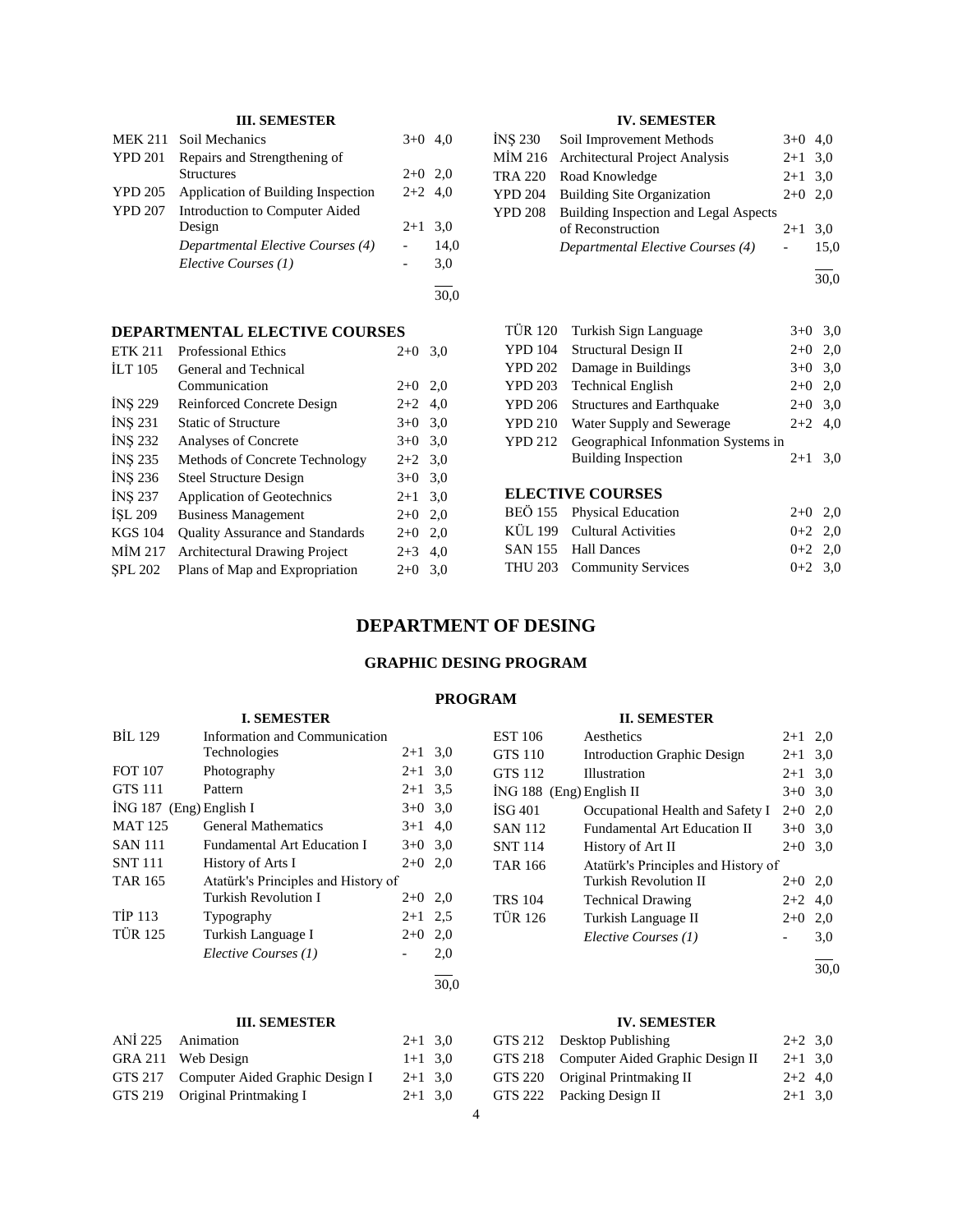| GTS 221 Packing Design I<br>Departmental Elective Courses (4) | $2+1$ 3.0<br>$\sim$ 100 $\mu$ | 15.0 |
|---------------------------------------------------------------|-------------------------------|------|
|                                                               |                               | 30.0 |

# **DEPARTMENTAL ELECTIVE COURSES**

| <b>ETK 211</b> | <b>Professional Ethics</b>              | $2+0$     | 3,0 |
|----------------|-----------------------------------------|-----------|-----|
| GTS 201        | Visual Communication Design             | $2+2$ 5,0 |     |
| GTS 205        | <b>Printing Techniques</b>              | $3+0$     | 4,0 |
| <b>GTS 208</b> | <b>Technical English</b>                | $3+0$ 3.0 |     |
| GTS 211        | <b>Graphic Applications</b>             | $2+1$ 3,0 |     |
| GTS 213        | Portfolio Design                        | $3+0$     | 4,0 |
| GTS 223        | <b>Plastic Arts</b>                     | $2+1$     | 4,0 |
| GTS 225        | Critical Thinking and Creavity          | $3+0$     | 4,0 |
| GTS 232        | <b>Illustrator Graphic Applications</b> | $3+1$     | 3,0 |
| GTS 236        | 3D Design                               | $2+2$     | 4,0 |
|                |                                         |           |     |

|                 | GTS 226 Visual Communication and  |           |      |
|-----------------|-----------------------------------|-----------|------|
|                 | Advertising                       | $2+1$ 3.0 |      |
| GTS 234 Project |                                   | $2+1$ 4.0 |      |
|                 | Departmental Elective Courses (3) | $\sim$    | 10.0 |
|                 |                                   |           |      |

30,0

|         | GTS 238 Design Culture          | $3+0$ 4,0 |  |
|---------|---------------------------------|-----------|--|
| İSN 102 | <b>Public Relations</b>         | $3+0$ 3.0 |  |
|         | TİP 204 Typography Applications | $1+1$ 3.0 |  |
|         | TÜR 120 Turkish Sign Language   | $3+0$ 3.0 |  |
|         |                                 |           |  |

## **ELECTIVE COURSES**

| BEÖ 155 Physical Education  | $2+0$ 2.0 |  |
|-----------------------------|-----------|--|
| KÜL 199 Cultural Activities | $0+2$ 2.0 |  |
| SAN 155 Hall Dances         | $0+2$ 2.0 |  |
| THU 203 Community Services  | $0+2$ 3.0 |  |

### **PROGRAM IN GENERATION. TRANSMISSION AND DISTRIBUTION OF ELECTRICITY**

### **PROGRAM**

30,0

30,0

### **I. SEMESTER**

| <b>EEÜ</b> 204            | <b>Energy Analysis and Savings</b>  | $2+0$     | 3,0 |
|---------------------------|-------------------------------------|-----------|-----|
| <b>ELE 103</b>            | Electrical and Electronical         |           |     |
|                           | Measurements                        | $3+1$ 5.0 |     |
| ELE 105                   | Direct Current Circuit Analysis     | $3+1$     | 5,0 |
| $ING 187$ (Eng) English I |                                     | $3+0$     | 3,0 |
| <b>MAT 125</b>            | <b>General Mathematics</b>          | $3+1$     | 4.0 |
| <b>TAR 165</b>            | Atatürk's Principles and History of |           |     |
|                           | Turkish Revolution I                | $2+0$     | 2,0 |
| <b>TEK 107</b>            | Scientific Principles of            |           |     |
|                           | Technology                          | $3+1$     | 4.0 |
| <b>TÜR 125</b>            | Turkish Language I                  | $2+0$     | 2,0 |
|                           | Elective Courses (1)                |           | 2,0 |
|                           |                                     |           |     |

#### **III. SEMESTER**

| EEÜ 104 High Voltage Technics              | $1+1$ 2,0 |  |
|--------------------------------------------|-----------|--|
| ELO 103 Digital Electronics                | $3+1$ 4,0 |  |
| ELO 205 Power Electronics                  | $3+1$ 5.0 |  |
| ELO 211 Microprocessors / Microcontrollers | $3+1$ 5.0 |  |
| MAK 251 Energy Management                  | $3+1$ 4,0 |  |
| Departmental Elective Courses (3)          | $-10.0$   |  |
|                                            |           |  |

## **DEPARTMENTAL ELECTIVE COURSES**

| <b>EEÜ</b> 202 | <b>Electricity and Energy Project</b> | $2+2$ 4.0 |  |
|----------------|---------------------------------------|-----------|--|
| <b>EEÜ</b> 205 | Energy and Environment                | $2+0$ 2,0 |  |
| EEÜ 206        | Renewable Sources of Energy           | $2+0$ 2,0 |  |
| <b>EEÜ</b> 232 | Hydrojen Energy and Usage             | $3+1$ 3.0 |  |

### **II. SEMESTER**

| EEÜ 106                    | <b>Traditional Sources of Energy</b> | $2 + 1$ | 2,0 |
|----------------------------|--------------------------------------|---------|-----|
| <b>EEÜ</b> 244             | <b>Energy Plant Management</b>       | $3+1$   | 3,0 |
| ELE 104                    | <b>Alternative Current Circuit</b>   |         |     |
|                            | Analysis                             | $3+1$   | 5,0 |
| ELO 104                    | Analog Electronics                   | $3+1$   | 4,0 |
| $ING 188$ (Eng) English II |                                      | $3+0$   | 3,0 |
| <b>ISG 401</b>             | Occupational Health and Safety I     | $2+0$   | 2.0 |
| <b>MAT 140</b>             | <b>Vocational Mathematics</b>        | $3+1$   | 4.0 |
| <b>TAR 166</b>             | Atatürk's Principles and History of  |         |     |
|                            | <b>Turkish Revolution II</b>         | $2+0$   | 2,0 |
| <b>TÜR 126</b>             | Turkish Language II                  | $2+0$   | 2,0 |
|                            | Elective Courses (1)                 |         | 3,0 |
|                            |                                      |         |     |

30,0

#### **IV. SEMESTER**

| EEÜ 210 Contract, Exploration and Planning $2+1$ 3,0 |            |        |
|------------------------------------------------------|------------|--------|
| ELE 209 Electric Generation, Transmission and        |            |        |
| Distribution                                         | $3+1$ 5.0  |        |
| ELE 212 Electricity Installation Plans               | $3+1$ 4.0  |        |
| ELE 227 Electrical Machines                          | $3+1$ 3.0  |        |
| Departmental Elective Courses (4)                    | $\sim 100$ | - 15.0 |
|                                                      |            |        |

30,0

| <b>EEÜ</b> 234<br>EEÜ 236 | <b>Solar Energy Systems</b><br>Production of Electricity with | $3+1$ 3.0 |  |
|---------------------------|---------------------------------------------------------------|-----------|--|
|                           | Wind                                                          | $3+1$ 3.0 |  |
| <b>EEÜ 238</b>            | Hydroenergy                                                   | $3+1$ 3.0 |  |
| <b>EEÜ 240</b>            | <b>Thermal Power Plant</b>                                    | $3+1$ 3.0 |  |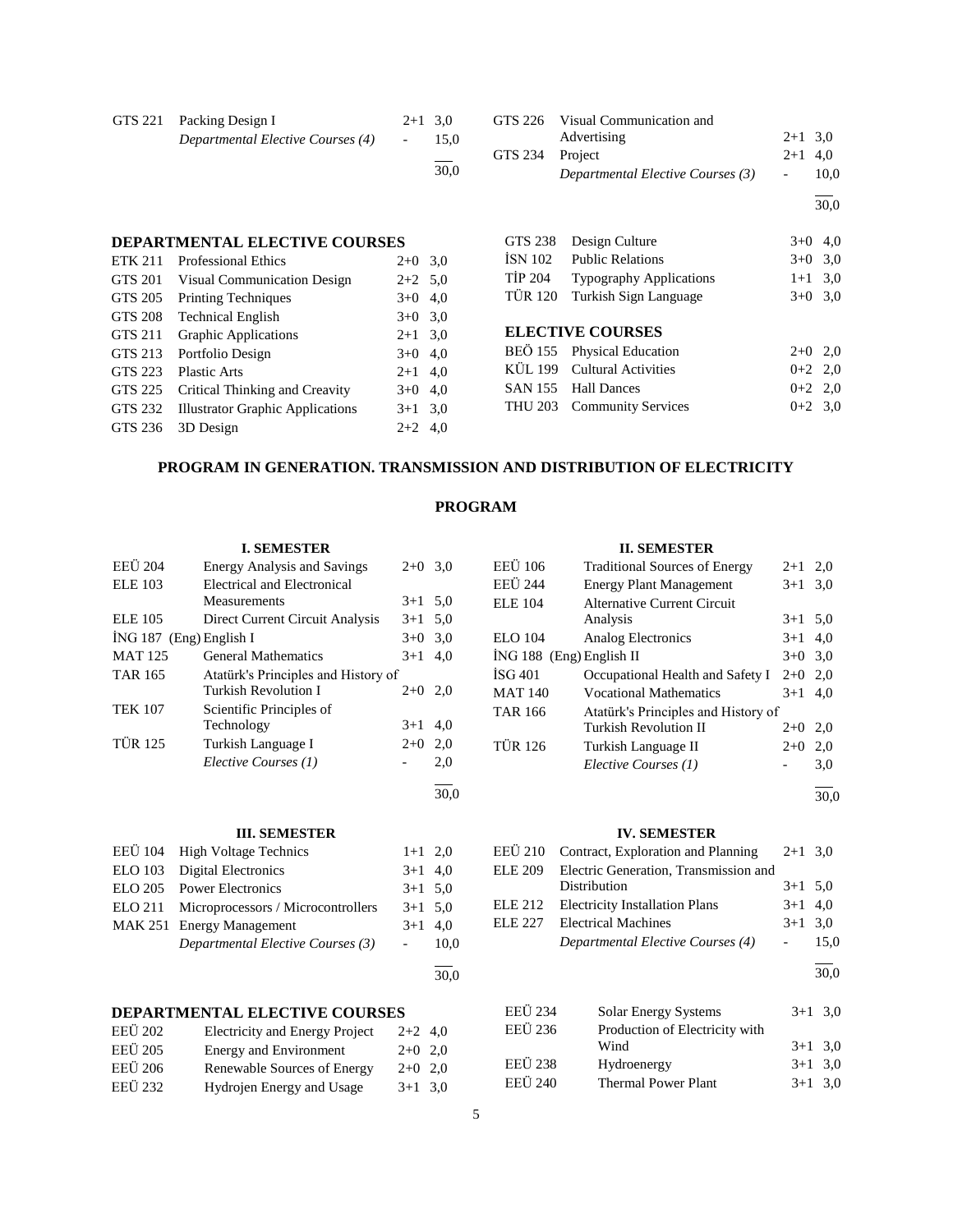| EEÜ 242        | Geothermal Energy                | $3+1$ 3.0 |  |
|----------------|----------------------------------|-----------|--|
|                | EEÜ 246 (Eng) Technical English  | $3+1$ 3,0 |  |
| <b>EEÜ 248</b> | <b>Fuels and Combustion</b>      |           |  |
|                | Technology                       | $3+1$ 3.0 |  |
| <b>ELE 106</b> | Electric Systems (Networks) and  |           |  |
|                | <b>Foundations</b>               | $1+1$ 3.0 |  |
| ELE 207        | Electrical Maintenance and       |           |  |
|                | Troubleshooting                  | $1+1$ 3.0 |  |
| <b>ELE 215</b> | <b>Electromechanical Control</b> |           |  |
|                | <b>Systems</b>                   | $3+1$ 4.0 |  |
| <b>ELE 222</b> | Related Electrical Service and   |           |  |
|                | <b>Systems</b>                   | $1+1$ 3.0 |  |
| <b>ETK 211</b> | <b>Professional Ethics</b>       | $2+0$ 3.0 |  |

| MAK 221 | Computer Aided Design I | $3+1$ 4.0 |  |
|---------|-------------------------|-----------|--|
| TÜR 120 | Turkish Sign Language   | $3+0$ 3.0 |  |
|         |                         |           |  |

### **ELECTIVE COURSES**

| BEÖ 155 Physical Education          | $2+0$ 2,0 |  |
|-------------------------------------|-----------|--|
| BİL 150 Fundamentals of Information |           |  |
| Technology                          | $4+0$ 5.0 |  |
| KÜL 199 Cultural Activities         | $0+2$ 2.0 |  |
| SAN 155 Hall Dances                 | $0+2$ 2,0 |  |
| THU 203 Community Services          | $0+2$ 3.0 |  |
|                                     |           |  |

## **DEPARTMENT OF ELECTRONICS AND AUTOMATION**

## **PROGRAM IN MECHATRONICH**

### **PROGRAM**

| <b>I. SEMESTER</b> |                                     |                          |           |                | <b>II. SEMESTER</b>                     |                          |           |
|--------------------|-------------------------------------|--------------------------|-----------|----------------|-----------------------------------------|--------------------------|-----------|
|                    | $ING 187$ (Eng) English I           |                          | $3+0$ 3.0 | <b>ELO</b> 104 | Analog Electronics                      |                          | $3+1$ 4,0 |
| <b>MAT 125</b>     | <b>General Mathematics</b>          |                          | $3+1$ 4,0 |                | İNG 188 (Eng) English II                |                          | $3+0$ 3.0 |
| <b>MTR 101</b>     | Circuit Analysis                    |                          | $3+0$ 4,0 | ISG 401        | Occupational Health and Safety I        | $2+0$ 2,0                |           |
| <b>MTR 102</b>     | <b>Measurement Techniques</b>       |                          | $1+1$ 2,0 | <b>MAK 105</b> | Production and Manufacturing            |                          |           |
| <b>MTR 105</b>     | Mechatronic System                  |                          |           |                | Technology I                            |                          | $3+1$ 4,0 |
|                    | Fundamentals                        |                          | $3+0$ 3.0 | <b>MAT 140</b> | <b>Vocational Mathematics</b>           |                          | $3+1$ 4,0 |
| <b>TAR 165</b>     | Atatürk's Principles and History of |                          |           | <b>MEK 209</b> | <b>Mechanics of Materials</b>           |                          |           |
|                    | <b>Turkish Revolution I</b>         |                          | $2+0$ 2,0 |                | (Dynamics)                              |                          | $3+0$ 3,0 |
| <b>TEK 107</b>     | Scientific Principles of            |                          |           | MLZ 112        | Materials Knowledge                     |                          | $3+0$ 3,0 |
|                    | Technology                          |                          | $3+1$ 4,0 | <b>TAR 166</b> | Atatürk's Principles and History of     |                          |           |
| <b>TRS 104</b>     | <b>Technical Drawing</b>            |                          | $2+2$ 4,0 |                | Turkish Revolution II                   | $2 + 0$                  | 2,0       |
| <b>TÜR 125</b>     | Turkish Language I                  | $2+0$                    | 2,0       | <b>TÜR 126</b> | Turkish Language II                     | $2+0$                    | 2,0       |
|                    | Elective Courses (1)                |                          | 2,0       |                | Elective Courses (1)                    | $\overline{\phantom{a}}$ | 3,0       |
|                    |                                     |                          | 30,0      |                |                                         |                          | 30.0      |
|                    | <b>III. SEMESTER</b>                |                          |           |                | <b>IV. SEMESTER</b>                     |                          |           |
| <b>ELO</b> 103     | Digital Electronics                 |                          | $3+1$ 4,0 | ELE 228        | <b>Electrical Machines and Drivers</b>  | $3 + 1$                  | 4,0       |
| <b>ELO 211</b>     | Microprocessors / Microcontrollers  |                          | $3+1$ 5.0 | <b>ENO 204</b> | Data Addition and Control with          |                          |           |
| <b>MAK 229</b>     | Mechanical Science and Elements     |                          | $3+1$ 4,0 |                | Computers                               | $3 + 1$                  | 4,0       |
| MAK 263            | Material and Mechanical Testing     |                          | $3+1$ 4,0 |                | MAK 240 Hydraulic and Pneumatic Systems | $3+1$                    | 4,0       |
|                    | Departmental Elective Courses (4)   | $\overline{\phantom{0}}$ | 13,0      |                | MTR 214 Applications of Mechatronic in  |                          |           |

|      | muusu y                 | $1+1$ $2,0$ |  |
|------|-------------------------|-------------|--|
| 30,0 | MTR 220 Process Control | $3+0$ 4,0   |  |

l

### **DEPARTMENTAL ELECTIVE COURSES**

| ELE 215 Electromechanical Control Systems    | $3+1$ 4,0 |  |
|----------------------------------------------|-----------|--|
| ENO 208 Robot Technology                     | $3+1$ 4.0 |  |
| <b>ENO 210</b> Microcontroller Based Control | $3+1$ 4.0 |  |
| ETK 211 Professional Ethics                  | $2+0$ 3.0 |  |

### *Departmental Elective Courses (4)* - 12,0 l 30,0

| İSL 209 | <b>Business Management</b>              | $2+0$ 2,0 |  |
|---------|-----------------------------------------|-----------|--|
| İSL 421 | Entrepreneurship                        | $2+0$ 3,0 |  |
|         | KGS 104 Quality Assurance and Standards | $2+0$ 2.0 |  |
|         | MAK 221 Computer Aided Design I         | $3+1$ 4.0 |  |
|         | MAK 242 Administrating Management and   |           |  |
|         | <b>Manufacturing Control</b>            | $1+1$ 3,0 |  |

Industry  $1+1$  2,0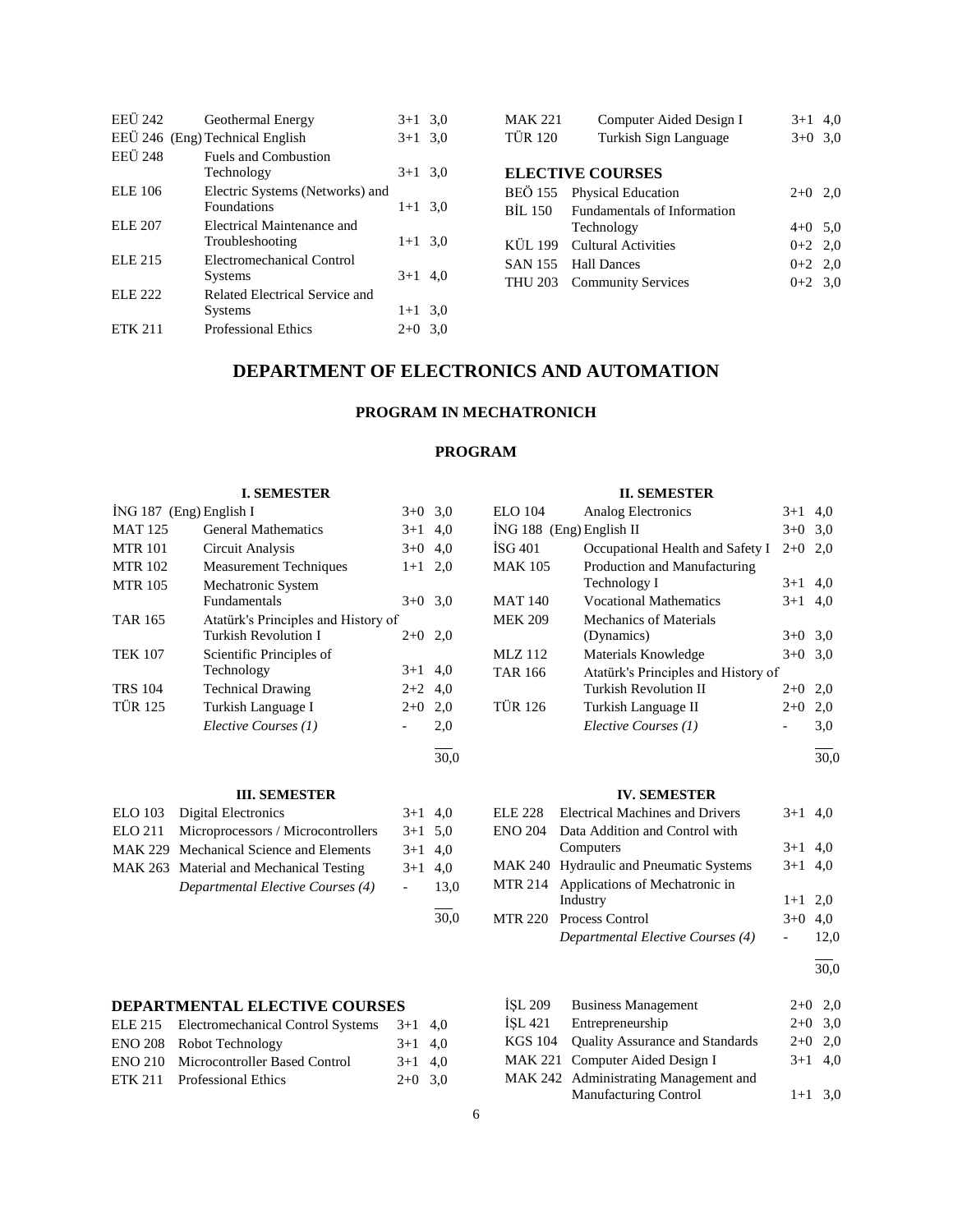| MAK 251 Energy Management                           | $3+1$ 4.0 |     |
|-----------------------------------------------------|-----------|-----|
| MAK 272 Computer Aided Design II                    | $2+1$ 3,0 |     |
| MAK 274 Computer Aided Machine Tools                | $2 + 1$   | 4.0 |
| MTR 204 Electro hydraulics/Electro pneumatics $2+1$ |           | 3.0 |
| MTR 207 Sensors and Transducers                     | $1+1$ 3,0 |     |
| MTR 208 Mechatronic System Design                   | $1+1$ 3.0 |     |
| MTR 210 Technical English                           | $2+0$ 3,0 |     |
| MTR 212 Process Measurements                        | $3+1$ 3,0 |     |
| MTR 218 Fuzzy Logic                                 | $3+1$ 4.0 |     |
| TER 201 Thermodynamics                              | $2+0$     | 4.0 |

| TÜR 120 Turkish Sign Language       | $3+0$ 3.0 |  |
|-------------------------------------|-----------|--|
| <b>ELECTIVE COURSES</b>             |           |  |
| BEÖ 155 Physical Education          | $2+0$ 2,0 |  |
| BİL 150 Fundamentals of Information |           |  |
| Technology                          | $4+0$ 5,0 |  |
| KÜL 199 Cultural Activities         | $0+2$ 2,0 |  |
| SAN 155 Hall Dances                 | $0+2$ 2,0 |  |
| THU 203 Community Services          | $0+2$ 3.0 |  |
|                                     |           |  |

### **PROGRAM IN RADIO AND TELEVISION TECHNOLOGY**

 The maintenance and application of all the electronic equipments of audio and video production and editing in radio and television studios and broadcast centres, are thought. The workshops are provided by the Open Educational Faculty Radio and TV Production Center Studios located in campus. The latest technology is applied in studios for educational purposes. Our students have an opportunity to practise their theoric knowledge and to be integrated to business life by getting training in important enterprises about Radio and Television industry (TRT and Private Televisions). Students have to get training total 30 working days. The graduates get Radio & TV Technician title. Evening Education is also available.

### **PROGRAM**

#### **I. SEMESTER**

| <b>FOT 107</b>            | Photography                         | $2+1$     | 3,0 |
|---------------------------|-------------------------------------|-----------|-----|
| <b>MAT 125</b>            | <b>General Mathematics</b>          | $3+1$     | 4,0 |
| <b>RTV 112</b>            | Studio Equipment and Usage          | $2+1$     | 3,0 |
| <b>RTV 127</b>            | Audio Technique                     | $3+0$     | 4,0 |
| <b>RTV 129</b>            | Image Technique                     | $3+1$     | 3,0 |
| <b>RTV 131</b>            | Radio-Television Broadcast          |           |     |
|                           | Systems                             | $2+2$ 4.0 |     |
| <b>TAR 165</b>            | Atatürk's Principles and History of |           |     |
|                           | Turkish Revolution I                | $2+0$     | 2,0 |
| <b>TÜR 125</b>            | Turkish Language I                  | $2+0$     | 2,0 |
| $ING 187$ (Eng) English I |                                     | $3+0$     | 3,0 |
|                           | Elective Courses (1)                |           | 2,0 |
|                           |                                     |           |     |

30,0

#### **III. SEMESTER**

| <b>RTV 217</b> | Creation, Production and Broadcast<br>Process of TV Program | $2+0$ 3.0 |      |
|----------------|-------------------------------------------------------------|-----------|------|
| <b>RTV 229</b> | <b>Television Program Production</b><br>Techniques          | $2+1$ 3.0 |      |
| <b>RTV 231</b> | <b>Digital Recording Systems</b>                            | $2+1$ 3.0 |      |
| <b>RTV 233</b> | Digital Audio Video Archiving                               | $2+1$ 3.0 |      |
| <b>RTV 242</b> | Video Editing Applications                                  | $1+2$ 3.0 |      |
| <b>RTV 248</b> | <b>Television Advertising</b>                               | $2 + 1$   | 3,0  |
|                | Departmental Elective Courses (3)                           |           | 12,0 |
|                |                                                             |           |      |

## **DEPARTMENTAL ELECTIVE COURSES**

| ANI 216        | Graphic Animation at TV | $2+1$ 3,0 |  |
|----------------|-------------------------|-----------|--|
| <b>ELO</b> 111 | <b>Basic Electronic</b> | $2+1$ 3,0 |  |

#### **II. SEMESTER**

| <b>ELO 103</b>           | <b>Digital Electronics</b>          | $3+1$   | 4.0 |
|--------------------------|-------------------------------------|---------|-----|
| ISG 401                  | Occupational Health and Safety I    | $2+0$   | 2.0 |
| <b>RTV 114</b>           | General Communication               | $3+0$   | 3,0 |
| <b>RTV 116</b>           | Radyo Programming                   | $2+2$   | 4,0 |
| <b>RTV 239</b>           | Video Editing Technics              | $2 + 1$ | 3,0 |
| <b>RTV 268</b>           | Camera Technique                    | $2 + 1$ | 4.0 |
| <b>TAR 166</b>           | Atatürk's Principles and History of |         |     |
|                          | Turkish Revolution II               | $2+0$   | 2.0 |
| <b>TÜR 126</b>           | Turkish Language II                 | $2+0$   | 2,0 |
| İNG 188 (Eng) English II |                                     | $3+0$   | 3,0 |
|                          | Elective Courses (1)                |         | 3,0 |
|                          |                                     |         |     |

30,0

#### **IV. SEMESTER**

| RTV 236 Digital Video Effect Systems        | $2+1$ 3.0              |      |
|---------------------------------------------|------------------------|------|
| RTV 246 TV Program Production Applications  | $1+1$ 2,0              |      |
| RTV 272 Lighting Techniques                 | $2+1$ 3.0              |      |
| RTV 274 Interactive Television Applications | $2+2$ 4.0              |      |
| RTV 276 Text and Scenario Writing           | $2+1$ 4.0              |      |
| Departmental Elective Courses (4)           | $\Delta \sim 10^{-11}$ | 14.0 |
|                                             |                        |      |

30,0

| ETK 211        | <b>Professional Ethics</b> | $2+0$ 3,0 |  |
|----------------|----------------------------|-----------|--|
| İSL 421        | Entrepreneurship           | $2+0$ 3,0 |  |
| <b>RTV 120</b> | Audio Technics II          | $3+0$ 4.0 |  |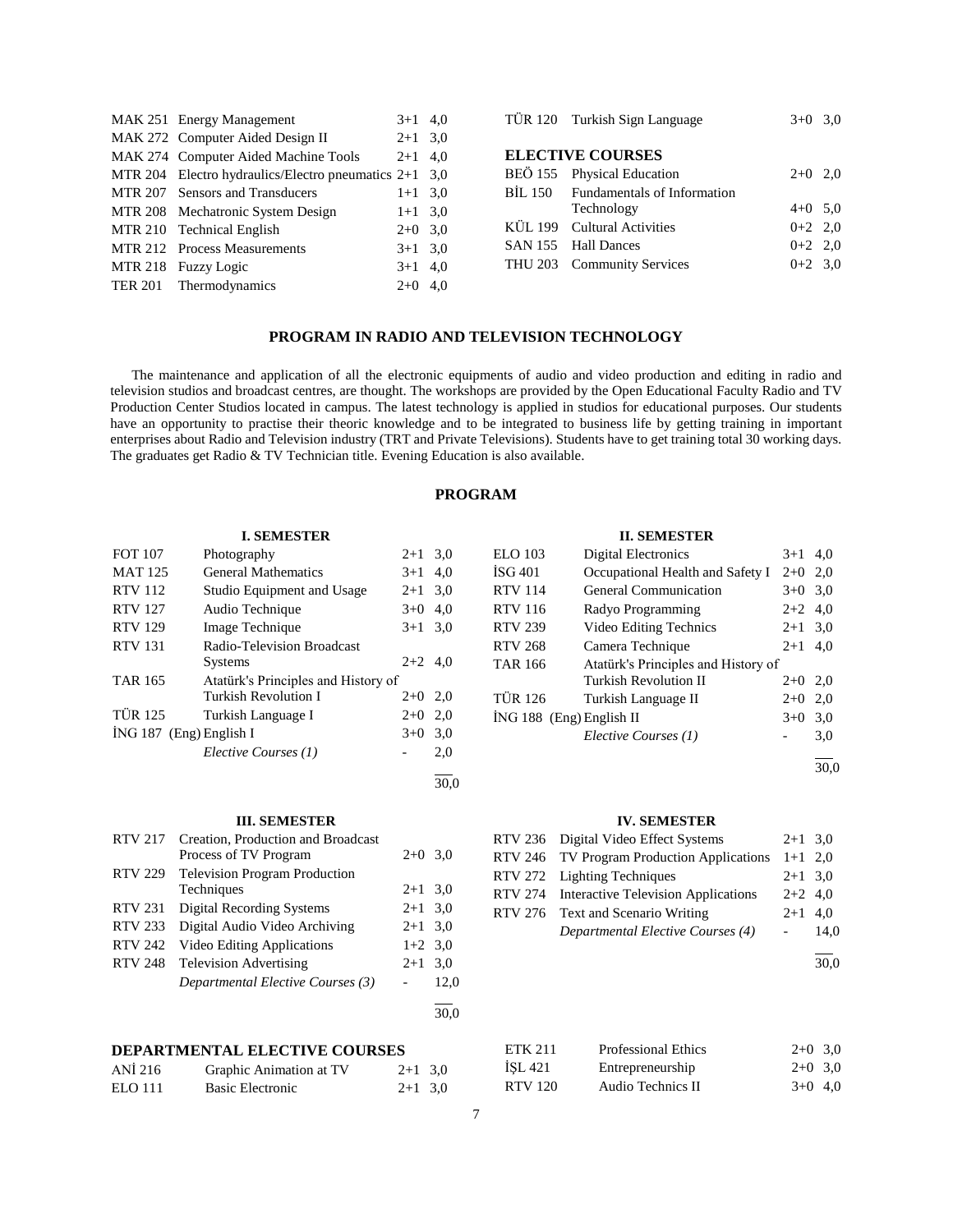| <b>RTV 121</b> | Measurement and Maintenance at   |           |     |
|----------------|----------------------------------|-----------|-----|
|                | <b>RTV</b>                       | $2 + 1$   | 3,0 |
|                | RTV 222 (Eng) Technical English  | $3+0$     | 3,0 |
| <b>RTV 232</b> | The Basic Techniques of Diction, |           |     |
|                | Announcing and Sound             |           |     |
|                | Recording                        | $2+1$ 3.0 |     |
| <b>RTV 234</b> | Working Life in Media            | $2+1$     | 3,0 |
| <b>RTV 235</b> | <b>Television Business</b>       | $2 + 1$   | 3,0 |
| <b>RTV 241</b> | <b>Television Reporting</b>      | $2+1$ 3.0 |     |
| <b>RTV 243</b> | Kamera-Lighting Applications     | $2+2$ 3.0 |     |
| <b>RTV 260</b> | Media Literacy                   | $2+0$     | 3,0 |
| <b>RTV 264</b> | Radio News                       | $2+1$     | 3.0 |

| RTV 266 | <b>Short Film</b>     | $2+1$ 3.0 |  |
|---------|-----------------------|-----------|--|
| RTV 270 | Sound Application     | $2+2$ 4.0 |  |
| TÜR 120 | Turkish Sign Language | $3+0$ 3.0 |  |
|         |                       |           |  |

## **ELECTIVE COURSES**

| BEÖ 155 Physical Education  | $2+0$ 2.0 |  |
|-----------------------------|-----------|--|
| KÜL 199 Cultural Activities | $0+2$ 2.0 |  |
| SAN 155 Hall Dances         | $0+2$ 2.0 |  |
| THU 203 Community Services  | $0+2$ 3.0 |  |

## **DEPARTMENT OF MACHINES AND METAL TECHNOLOGIES**

## **PROGRAM IN MECHANICAL DRAWING AND CONSTRUCTION**

## **PROGRAM**

30,0

### **I. SEMESTER**

|                           | 1. DENIED I EIN                     |           |     |
|---------------------------|-------------------------------------|-----------|-----|
| $ING 187$ (Eng) English I |                                     | $3+0$     | 3,0 |
| <b>MAK 105</b>            | Production and Manufacturing        |           |     |
|                           | Technology I                        | $3+1$     | 4.0 |
| <b>MAT 125</b>            | <b>General Mathematics</b>          | $3+1$     | 4.0 |
| <b>MEK 209</b>            | <b>Mechanics of Materials</b>       |           |     |
|                           | (Dynamics)                          | $3+0$     | 3,0 |
| <b>MRK 109</b>            | Basic Principles in Machine         |           |     |
|                           | Construction                        | $2+0$     | 2,0 |
| <b>TAR 165</b>            | Atatürk's Principles and History of |           |     |
|                           | Turkish Revolution I                | $2+0$ 2,0 |     |
| <b>TEK 107</b>            | Scientific Principles of            |           |     |
|                           | Technology                          | $3+1$     | 4,0 |
| <b>TRS 104</b>            | <b>Technical Drawing</b>            | $2+2$     | 4,0 |
| <b>TÜR 125</b>            | Turkish Language I                  | $2+0$     | 2,0 |
|                           | Elective Courses (1)                |           | 2,0 |
|                           |                                     |           |     |

### **III. SEMESTER**

| MAK 221 Computer Aided Design I         | $3+1$ 4,0 |      |
|-----------------------------------------|-----------|------|
| MAK 229 Mechanical Science and Elements | $3+1$ 4,0 |      |
| MAK 259 Machine Drawing II              | $3+1$ 4,0 |      |
| MAK 263 Material and Mechanical Testing | $3+1$ 4,0 |      |
| MTR 102 Measurement Techniques          | $1+1$ 2.0 |      |
| Departmental Elective Courses (3)       |           | 12.0 |
|                                         |           |      |
|                                         |           | 30,0 |

## **DEPARTMENTAL ELECTIVE COURSES**

|         | BTP 202 System Analysis and Design | $2+2$ 4,0 |  |
|---------|------------------------------------|-----------|--|
|         | ELE 102 Basics of Electricity      | $2+2$ 3.0 |  |
|         | ETK 211 Professional Ethics        | $2+0$ 3.0 |  |
| ILT 105 | General and Technical              |           |  |
|         | Communication                      | $2+0$ 2.0 |  |

### **II. SEMESTER**

| $ING 188$ (Eng) English II |                                     | $3+0$ | 3,0 |
|----------------------------|-------------------------------------|-------|-----|
| ISG 401                    | Occupational Health and Safety I    | $2+0$ | 2.0 |
| <b>MAK 106</b>             | Production and Manufacturing        |       |     |
|                            | Technology II                       | $3+1$ | 3,0 |
| <b>MAK 115</b>             | Mechanical Drawing I                | $3+1$ | 4,0 |
| <b>MAK 134</b>             | <b>Engineering Science</b>          | $3+1$ | 4,0 |
| <b>MAT 140</b>             | <b>Vocational Mathematics</b>       | $3+1$ | 4,0 |
| <b>MLZ</b> 112             | Materials Knowledge                 | $3+0$ | 3,0 |
| <b>TAR 166</b>             | Atatürk's Principles and History of |       |     |
|                            | Turkish Revolution II               | $2+0$ | 2,0 |
| <b>TÜR 126</b>             | Turkish Language II                 | $2+0$ | 2,0 |
|                            | Elective Courses (1)                |       | 3,0 |
|                            |                                     |       |     |

30,0

### **IV. SEMESTER**

| KLP 220 Mold Design                     | $2+1$ 3,0 |      |
|-----------------------------------------|-----------|------|
| MAK 240 Hydraulic and Pneumatic Systems | $3+1$ 4,0 |      |
| MAK 272 Computer Aided Design II        | $2+1$ 3.0 |      |
| MAK 274 Computer Aided Machine Tools    | $2+1$ 4,0 |      |
| MRK 222 Construction                    | $2+1$ 3.0 |      |
| Departmental Elective Courses (4)       |           | 13.0 |
|                                         |           |      |

30,0

| ISL 421 Entrepreneurship                | $2+0$ 3.0 |  |
|-----------------------------------------|-----------|--|
| KGS 104 Quality Assurance and Standards | $2+0$ 2,0 |  |
| KLP 222 Molding Practices               | $2+2$ 4.0 |  |
| MAK 242 Administrating Management and   |           |  |
| <b>Manufacturing Control</b>            | $1+1$ 3.0 |  |
| MAK 251 Energy Management               | $3+1$ 4.0 |  |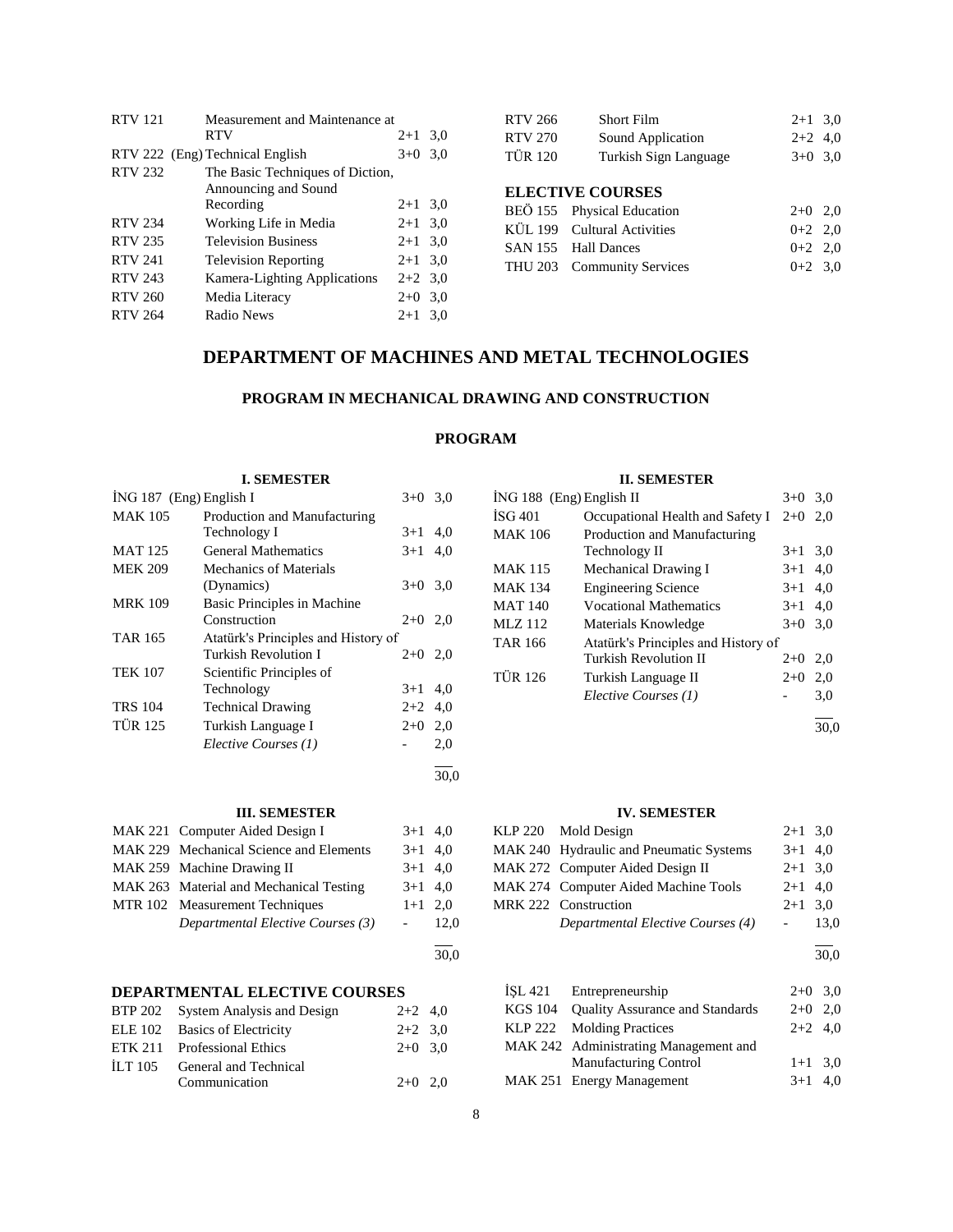| MAK 257 Non-Destructive Testings           | $2+2$ 4,0 |  |
|--------------------------------------------|-----------|--|
| MAK 261 Application of Engineering Science | $2+2$ 4,0 |  |
| MAK 265 Machine Drawing Applications       | $2+2$ 4,0 |  |
| MAK 278 Heat Treatment Technology          | $2+2$ 4,0 |  |
| MRK 213 Technical English                  | $3+0$ 3.0 |  |
| MRK 221 Construction Applications          | $2+2$ 4,0 |  |
| TÜR 120 Turkish Sign Language              | $3+0$ 3.0 |  |

### **ELECTIVE COURSES**

| BEÖ 155 Physical Education          | $2+0$ 2,0 |  |
|-------------------------------------|-----------|--|
| BIL 150 Fundamentals of Information |           |  |
| Technology                          | $4+0$ 5,0 |  |
| KÜL 199 Cultural Activities         | $0+2$ 2.0 |  |
| SAN 155 Hall Dances                 | $0+2$ 2,0 |  |
| THU 203 Community Services          | $0+2$ 3.0 |  |
|                                     |           |  |

### **COURSE CONTENTS**

### **ANİ 216 Graphic Animation at TV 2+1 3,0**

Graphic Design: Definition, Uses, Functions; Principles of Graphic Design: Line, Color, Texture, Form, Scale, Direction; Basic Design: Motion graphic design; Language and Technologies of Graphic Narratives; Electronic Graphic Animation: Systems and Functions; Graphic Production: Pixel based, Vector based; 2D and 3D Graphic Animation; Production.

#### **ANİ 225 Animation 2+1 3,0**

Moving Image Design: Definition, Content, Properties, Areas of use; Basic Concepts: Resolution, Pixel, Antialiasing, Bitmap, etc.; Image Formats; Application Programs; Flash, 3D Max, and Other animation programs; Points to Consider in Practice; Exercises.

### **BEÖ 155 Physical Education 2+0 2,0**

Definition of Physical Education and Sports; Aims, Disadvantages of Inactive Life; Various Activities for Physical Education; Recreation; Human Physiology; First Aid; Sports Branches: Definition, Rules and Application; Keep Fit Programs.

#### **BİL 129 Information and Communication Technologies 2+1 3,0**

Basic Concepts of Information Technologies: Hardware, Software, Storage, Computer network; Information Technologies and the Society; Word Processing Programs; Image Processing Programs; Presentation Software; Use of Information Networks (the Internet, e-mail); Internet and Communication.

**BİL 131 Computer Aided Design and Modeling 1+1 2,0** Computer Use in Design; Installing Designing and Modelling Software; Tool Bars and Drawing Elements; Drawing 2D and 3D Elements; Forming Compound and Complex Figures from 2D and 3D Elements; Editing the Existing Figures; Getting More Affective Images with the Use of Light and Camera; Turning the Drawings into Animations: Using AUTOCAD programme and applications.

### **BİL 150 Fundamentals of Information Technology 4+0 5,0**

Introduction to Computer: History of Computer; Operating Systems: Introduction to operating systems; Office

Software-Word Processors and Document Systems: General Characteristics of the Office Software; Office-Software-Spreadsheets Programs: Spreadsheets Programs; Office Software-Presentation Programs: Presentation Programs; E Mail-Personal Communication Management: General Characteristics of the E Mailing System; Effective use of the Internet and Internet Security; Network Technologies. Computer Hardware and Error Detection: Types of Computers; Social Networks and Social Media: Social Media and Introduction to Social Media; Special Application Software: Multimedia; Law and Ethics of Informatics: Intellectual Property and Informatics Law; E-Learning: Developments in E-Learning; E-Government Applications; Computer and Network Security; Latest Strategic Technologies of Informatics: Factors Affecting Technological Developments.

**BİL 181 Internet Programming I 3+1 4,0** Fundemental Internet Concepts: Understanding the Clientserver logic, TPC-IP protocol, HTTP, SMTP, DNS, FTP, TELNET; POP3, PROXY info; Introduction to Web Design: Creating Web files, Using FTP software; Introduction to HTML Language (HTML4); Concept of Cascading Style Templates (CSS3); Javascript-Introduction; Javascript-Contr ol Structures; Javascript-Functions; Javascript-Sequences; Javascript-Objects; Dynamic HTML (DHTML); DHTML Object Model and Collections; DHTML-Event Model.

**BİL 182 Internet Programming II 3+1 4,0** Introduction to Model-View-Controller (MVC) Architectural Design Pattern with an Appropriate Software Language; Properties and Uses of Model Objects, Image objects and Inspector objects; RESTful Web Service Concept and Usage; Teaching a Software Language Compatible with Front-end Model-Image-Inspector Frameworks: Bidirectional data-binding, Dependency injection, Directives, Filters, Form controls, Expressions, Bootstrap mobile interface, JavaScript and CSS framework, SASS (syntactically awesome stylesheets), LESS.

**BİL 284 Object Oriented Programming 3+1 4,0** Identification of Variables and Functions as Objects; Properties of Objects and Changing them; Relations Between Mother / Child Objects: Programming Techniques: Use of Objects in Programming; Modification of Object Properties with Functions; Preparing More Useful Interfaces for Users; Faster and Easier Results Using Objects in Programming;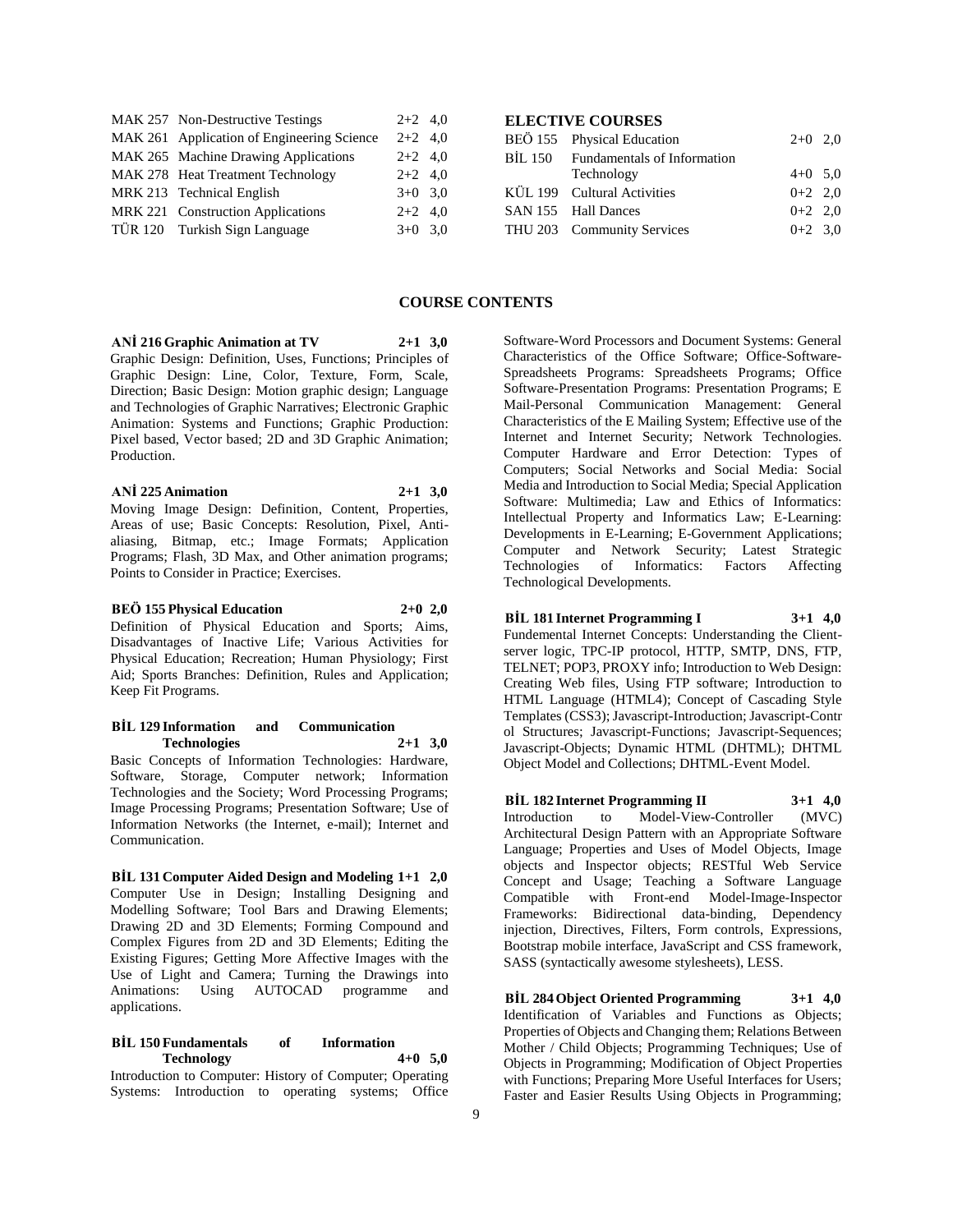Differences Between Classical Programming and Object-Oriented Programming.

**BİL 812 Visual Programming 3+1 4,0** Principles of Object Oriented Programming and Teaching a Suitable Language; The Building Blocks of the Language; Language Environment; Visual Programming; Program Structure; Elements of the Language; Simple Types; Floating Point Data Structures; Indicators; Log In / Out; Visual Database Tools; Tables; Data Clusters; SQL; Object Oriented Programming; Components; Objects; Advanced Programming Topics.

#### **BTP 101 Algorithms and Introduction to Programming 3+1 5,0**

Principles of Problem Solving; Phases of Problem Solving; Algorithm and Flow Charts: Description of a problem, Recognizing critical points, Pieces into parts to problem, Converting algorithm into flow charts, Testing, Finding mistakes; Using Of Programming Media and Principles of Code Writing; Using Programming Language Media: Variables, Controlling terms and circles, Describing necessary variables, Writing program code, Running of program and testing, Producing alternative solving for program.

**BTP 102 Database and Management Systems I 3+1 4,0** Database, Data Base Management Systems; Basic Concepts and Definitions; Database Architecture: External, Conceptual and Internal levels; Schemas; Data Independence; Data Models: Entity-relationship model, Hierarchical model, Network model and relational model; Dependencies Between Attributes; Normal Forms.

**BTP 103 Integrated Office 3+1 4,0** Using for Various Aims in the Office Environment of Computer Technology; Using of Word Processing Programme; Presenting and Preparing Presentation by Computer Technology; Using of a Presentation Programme; To be able to Create of Working Sheet; Understanding Facilities Provided by Working Environment, Preparing Graphic in Working Sheet; Understanding Importance of Advantages of Using Database Programme.

**BTP 104 Data Structures and Programming 3+1 4,0** Definition of Data; Main Data Types and Data Structures; Connected Lists, Stocks; Conjunctions Nets; Algorithm Difficulty; Basic Algorithms; Memory Usage Registration Concept; Physical and Logical Organization of Registrations; File Usage and Management: Randomised and Directly connected files; Registering and Database; Programming; Controlling of Computer Ports by Programming.

**BTP 106 Computer Hardware 2+2 5,0** Physical Structure of a Computer: Hard disc, Processor, Memory, Disc driver, Floppy disc drive; Removable Memory Units; Backup Units, CDs, Input and Output Units, Connection Points, Keyboard, Mouse, Joystick, Scanner, Digitizer, Sound Card, Graphic card, Expanding cards,

Monitor, Printer, Plotter; Modem; Network cards; Categorization and Comparison of Big-Medium-Small Computer Equipment.

**BTP 201 Operating Systems 3+1 4,0** File and Directory Processes: File access, Definition of files and groups; Administration Systems: Administrator information, Comprehension of system principles, Creating

user account, Inserting and terminating user group; Internet Tools: Mail, FTP, Telnet etc. software usage; Installation and Settings: System installation and application, Implemention of required system settings.

**BTP 202 System Analysis and Design 2+2 4,0** System Function and Components; Definition of the Problem and Solution Principles;System Creation Life Cycle; Analysis Tools and Techniques; Data Flow Charts or Modelling of New Information System; Data definition and Information Requirement at Data Dictionary; System Design and Application; Computer Inputs, Outputs, Controlls; Design of Files; Information System Development Steps and System Analysis; Administration Function; Data and Information Concepts; System Analysis Tools; Classification of Information Tools; Computer Aided

Software Engineering Tools.

**BTP 203 Database and Operation Systems II 3+1 4,0** Design Criteria: Hierarchical, Network and Relational Database Systems; Data Definition, Data Manipulation and Query Languages; Relational Algebra Operators; Relational Calculus; Examples of Relational Query Languages: Sql, Quel, Qbe; Operational Requirements: Security, Integrity, Accuracy, Concurrency and Performance.

#### **BTP 204 Microcomputer Systems and Assembler 3+1 4,0**

Understanding Basic Hardware Units and Structures of a Microcomputer; Processing of Microcomputer Hardware Units; Programming by Low Level Programming Languages of Microcomputer Systems; Assembler Programming Languages and Applications: Structure of assembler programming, Languages and basic concepts of assembler programming language, Statements of assembler programming language, Advantages of assembler programming language.

**BTP 209 Computer Network Systems 1+1 2,0** Introduction to Computer Networks: LAN, MAN, WAN concepts; Computer Network Cables: Cable types, Proper cable selection; Network Hardware Units: Repeater, Bridge types, Ethernet keys, Routers, Router Connection; Network Protocols: History, FTP protocols, TELNET, SMTP, DNS knowledge and usage, Electronic mail usage and knowledge.

**BTP 211 Technical English I 1+1 2,0** Speaking: Using To Be and Simple Present Tense (Main verb) and Adjectives and Post Modifiers; Using Have Got and Has Got and There Is and There Are; Using Would You Mind...? /Would You Mind If I...? /Would You Like Me To...? / Shall I...?; Using Sorry/ I Am Afraid.../ It's All right;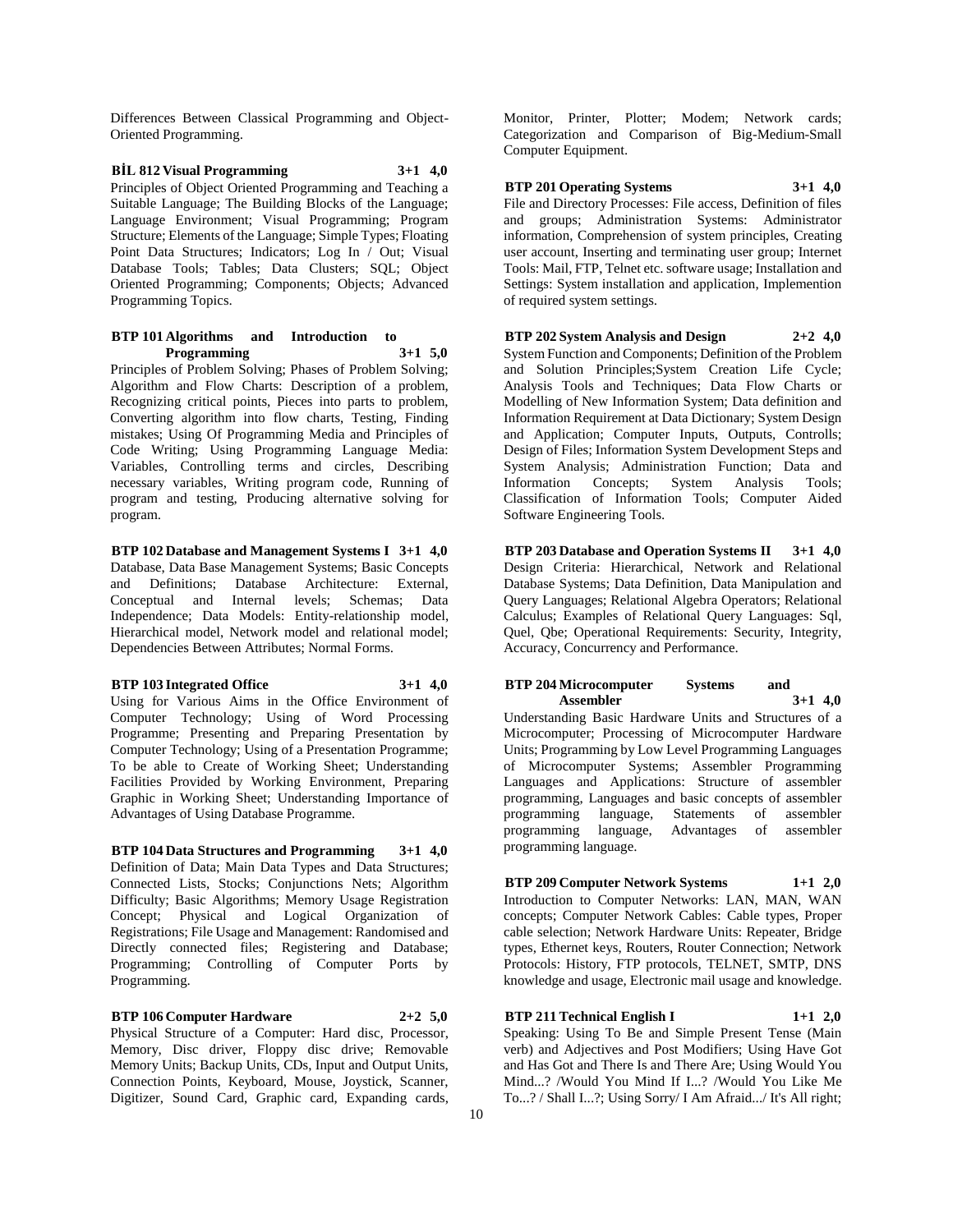Using Must/ Have To/ Have Got To /Need /Necessary; Using A Little/ Only A Little/ A Few/ Only A Few/ Much/ Many/ Two-Third/ Ten Percent; Using Imperatives/ Ordinal Numbers; Using Possible/ Impossible/ Probable/ Improbable/ Can /Can't/ Might/ Must, Listening and Understanding; Writing, Regarding and Understanding.

### **BTP 212 Technical English II 1+1 2,0**

Speaking: Using Simple Present (Main verb)/Have Got/Has Got/Passive; Using Passive/There Is/There Are/Like/Alike/ Unlike/Differ From/While/As Compared With; Using Simple Present/Present Progressive; Using Simple Future/Be Going To/Future Time Expressions/Passive; Using Adverbial Clauses of Reason and Result; Using Was/Were/Simple Past/Passive/ Past Time Expressions, Listening and Understanding, Writing, Reading and Understanding.

#### **BTP 215 C Programming I 3+1 4,0**

Analysis of C Program: Keywords; Variables, Constants and Declaring a Function or an Array; Data Types Used in C; Operators and Precedence; Declaration of Data; Basic I/O Statements: Getchar(), Getch(), Getche(), Putchar(), Gets(), Puts(), Printf(), Scanf(); Loop Statements: For, While, Do-While; Decision Statements: If-Else-Switch-Case; Strings and Arrays: One dimensional arrays, Multidimensional arrays, Pointers, Character strings; Functions.

#### **BTP 216 C Programming II 3+1 4,0**

The Importance of Using Indicator Type Variable; Definition and Usage of Indicator Type Variable; Indicator Arithmetic; the Usage of Indicators Type Functions; To be able to go into the Unmistaken Graphic Environment; Adding Necessary Library Functions to the Software; Understanding and Using the Graphic Statements File Types; Common Statements and Terms About Files; Common Statements and Terms About Files; Common Statements and Terms About Text and Binary Files; File Saving Operations on Text Files; The Control of Computer Ports by Using Programming Language.

**BTP 220 Research Techniques and Seminar 1+1 2,0** Collecting and Analysing Data in Terms of Scientific Research; Research; Reporting the Results of the Research according to the Principles of Report Writing; Presentation of Research Subjects; The Usage of the Equipment such as Data show and Slide Machine and Internet (WEB pages) etc.; Introducing to Business Life; To be able Follow The Developments by Searching the Innovations in Computer Field; Developing Self-Confidence by Expressing himself/herself in a Society.

**BTP 242 Statistics Practices at Computer 3+1 4,0** Basic Concepts; Statistical Series, Central Tendency and Measures of Variables; Continuous Random Variables and The Normal Distribution; Sampling; Statistics Estimation, Hypothesis Testing, Chi-Square Tests, Simple Linear Regression; Correlation; Method of Data Collection: Sample survey method, Experimental method, Method of Observation, İnterview, Lining; Statistics Practices of SPSS;

Flotation, Preparation Analysis of Data, Analysis of Data and Exposition with SPSS, Draw a table and graph with SPSS; Preparation of Research Report.

#### **BTP 244 Electronic Commerce and Marketing Techniques on the Internet 3+1 4,0**

New Economy and Development of e-Commerce: The Emergence of Internet, Businesses and Business Approaches in the New Economy, Development of Marketing in the Electronic Mediums; Virtual Communities and Consumer Needs; Markets on the Internet; Marketing Process on the Internet: Preparation of Marketing Medium, Characteristics of Internet Users, Development of the Marketing Strategy, Development of the Marketing Mix, Virtual Shopping Models, Payment Systems on the Internet, Consumer Protection on the Internet; Internet Advertising: Attributes and Ground Rules of Advertising, Techniques of Advertising.

**BYT 101 Printing Equipment 2+1 3,0**

Fibre and Main Raw Materials Used in Making Paper: Production of cellulose, Additives, Production of glossy paper, Production of cardboard, Calendaring and super calendaring, Production of corrugated cardboard; General Testing Methods for Printing Paper: Paper and climate, Grain direction in paper, Paper problems; Press Inks: Raw materials of inks and their features; General Testing Methods for Printing Inks: Senility of light, Tackiness, Thixotropy, Printability, Drying, Viscosity; Problems of Printing and Solutions to Problems; Printing Plates; Offset Printing Plates: Definition, Characteristics, Preparation of the plate, Image transfer; Other Materials Used in Offset Printing System.

**BYT 103 Fonts and Typography 2+1 3,0** Developments before the Invention of Writing and Alphabets: Pictographic writing, Ideographic writing, Phonetic writing; Font in History; Typography: Definition, Origin and Scope; Printing Fonts and Their Characteristics: Definition, Characteristics, Development, Points to consider in design processes; Structural Characteristics of Printing Fonts; Composition: Definition and concept of space, Letter strings, Image height, Legibility; Text String Types; Quality Control in Typesetting: Image quality, Technical quality; Cost Calculations; Typesetting Applications.

**BYT 104 Reproduction and Color Theory 3+0 4,0** Definition of Reproduction; Introduction of Machines, Tools and Equipment Used in Reproduction Technology; Originals and Classification of Originals; Method of Reproduction: Line reproduction, Halftone reproduction; Tram Points: Sections of tram points, Types of tram points; Sensitometer; Colour Separation: Colour separation filters, Relations of exposing system of plates and colour separation; Colour: Definition, Specifications, Colour vision effect, Psychological effects of colour; Light and Paint Colours; Colour in Reproduction.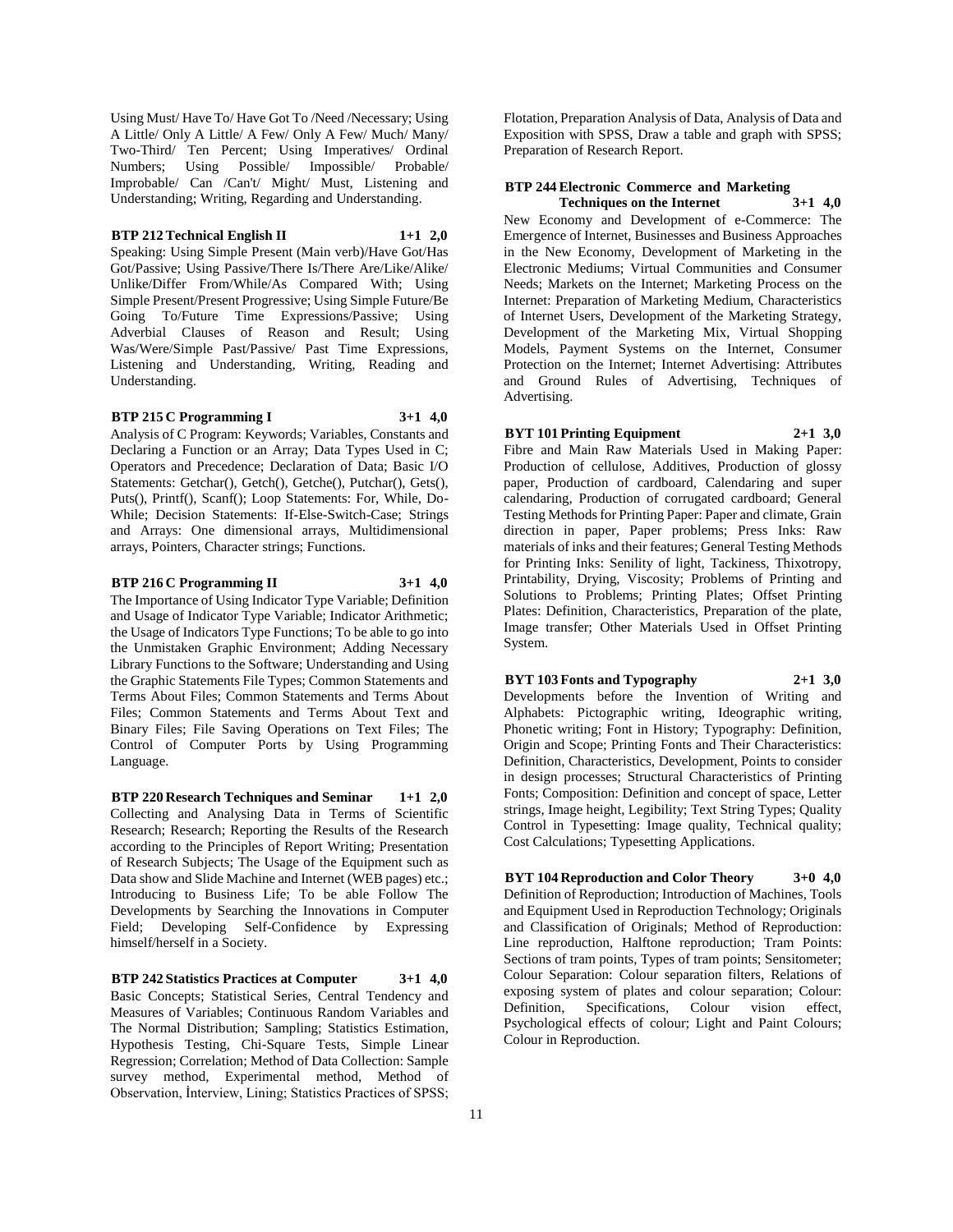**BYT 106 Computerized Page Design I 2+1 4,0** Design and Typesetting: Definition and Scope; Application Programs: Adobe Illustrator, InDesign, Photoshop, Macromedia Freehand, Corel-Draw; Digital Media Pictures Formats: EPS, TIFF, JPEG; Computer Color Formats: RGB, CMYK, Determining the appropriate color format; Exercises: Press release, Packaging, Posters, Magazine design.

#### **BYT 107 Printing and Publishing 2+1 3,0**

Printing Industry: Definition, Historical development, Importance; Printing Industry in the World and in our Country: Past, Present and Future; Occupations Related to Printing Industry; Work Flow Process in Printing Industry: Pre- printing, Printing and Post-Printing Processes; Publishing: Definition, Scope, Historical development; Types of Publishing: Newspaper publishing, Magazine publishing, Book publishing; Legal Dimensions of Publishing; Electronic Publishing: Definition, Scope, Advantages; Types: Electronic newspaper, Magazine and book; Comparison of Traditional Publishing and Electronic Publishing; Relationship Between Publishing Industry and Publishing; Publishing Practices in Turkey and in the World.

### **BYT 108 Printing Management and Entrepreneurship 2+0 3,0**

Business and Entrepreneurship: Basic concepts, Business goals, Types and legal forms; Business Establishment Studies; Functions of Businesses; Production Systems: Properties, Classification, Evaluation of printing establishments according to production systems; Production Organization and Layout in Printing Establishments; Concepts Related to Entrepreneurship; Types of Entrepreneurship: Internal and External Entrepreneurship; Entrepreneurship and Motivation; Characteristics in Entrepreneurs; Entrepreneurship Stories; Case Studies in Entrepreneurship.

### **BYT 201 Technical English 3+0 3,0**

Printing Industry Terminology: Basic operations, Printing systems, Printing, Pre-and post-printing processes; Publishing Terminology; Translation of Selected Parts from the Literature on Printing and Publishing; Use of Related Instructional Computer Software and Films in the Classroom; Technical Report Writing.

### **BYT 202 Digital Printing Technology 2+2 4,0**

Digital Printing: Definition, Principles, Applications and Advantages; Methods of Digital Printing System; Interior & Exterior Printing: Uses, Points to consider in printing, Raw materials used, Inks and their properties, Post-printing procedures; Digital Printing Quality: Printing problems and their solutions; Relationship between Digital Printing and Offset Printing; Digital Printing System; Workflow and Business Models; Industrial Applications in Digital Printing System: Backing layer, Reel to reel, Short-run, Personalization, Variable data.

#### **BYT 205 Binding and Cardboard Packing Production 2+2 4,0**

Binding Technology: Definition and basic concepts, Tools, equipment and machines used in bindery; Processes of Binding: Wire seam, Sting seam, Mechanical seam, Mechanical binding, Glue binding; Cardboard and Cartonnage: Definition, Production, Uses; Types of Packaging Production: Preparations, Design, Construction design and manufacturing; Blades Used in Cardboard Box Making; Cardboard box-cutting machines; Cardboard Box Gluing Techniques; Cost Calculations.

### **BYT 207 Offset Printing Technology 2+2 4,0**

Offset Printing System: Definition of offset, Printing rules, Areas of application; Workflow in Offset Printing System: Pre-printing, printing and post-printing processes; Offset Printing Materials and Their Properties; Plates and their properties, Toray waterless printing plates and their properties, Water and damp system, PH, Paper of offset printing, Ink for offset printing, Other materials, Printing solutions; Machines of Offset Printing; Machine Settings: Plate, Blanket and other settings; Quality Criteria for Offset Printing: Slur-Doubling, Dot gain, Trapping, Densitometric measuring; Problems of Offset Printing and Solutions to Problems.

### **BYT 208 Project 2+2 4,0**

Project Description and Project Processes; Determining the Topic and Planning: Selecting subject of the project, Time planning, Work schedule; Project Implementation: Review of national and international literature, Points to consider in literature review, Feasibility study, identifying the materials and location of application, Application; Reporting on the Project: Points to consider in report writing, Report writing, Presentation of the report.

### **BYT 209 Cost Calculation 2+2 4,0**

Cost Calculations in Printing: Expenses, Items causing expense, Establishing cost centres, Selection of cost calculation system, Estimated costs and real costs; Cost Control: Identifying deviations and corrections; Establishing and Operating Standard Cost System in Printing; Establishment and Operation of the Standard Cost System in Printing Companies: Determination of standards; Building a Cost System According to the Type of Printing Companies: Definition, Types and Characteristics, Points to consider in the selection of an appropriate cost system; Calculating Total Cost and Cost Per Unit of Products Printed: Calculation rules for typesetting, paper, printing, ink, binding, plate and film costs; Calculation Exercises.

**BYT 210 Other Printing Techniques 3+1 4,0** Production Techniques: Definition, Scope, Historical development, Artistic production systems and industrial production systems; Industrial Propagating Systems: Relationship between printing and printing systems; Basic Printing Systems: Definition and principles of letterpress, offset, screen printing and rotogravure printing, Printing materials, Plate preparation methods; Other Printing Techniques: Flexo, Tampon, Digital, Hologram, Barcode;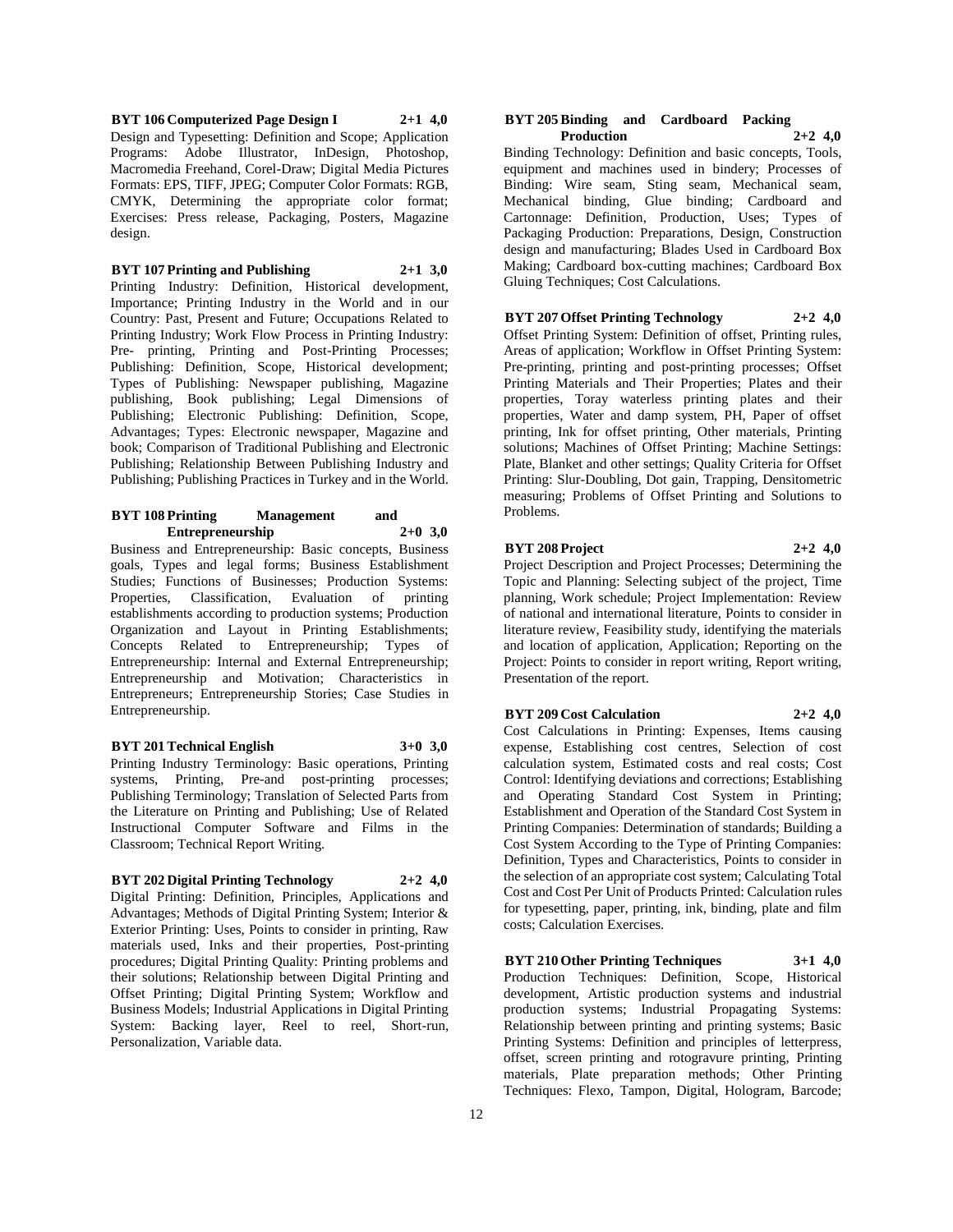Printing Systems: Definition and principles of letterpress, offset, screen printing and rotogravure printing, Printing materials, Plate preparation methods.

**BYT 211 Computerized Page Design II 2+2 4,0** Layout Software: Control toolbar and tasks, Tolls, Paragraph, Color palettes; Standard Page and Book Sizes: Structure and properties of the columns in layout, Arrangements to be made according to the characteristics of book binding; Standard Magazine Sizes and Arrangements Required by the Characteristics of Magazine Binding; Exercises: Exercises of book, magazine, newspaper layout.

#### **BYT 213 Total Quality Management in Printing Industry 2+2 3,0**

Total Quality Management (TQM): Definition and Scope, Basic principles, Process tools and techniques; Elements of Total Quality Management; Data Collection and Data Analysis: Histograms, Group works, Development process, Brainstorming, Fishbone diagram, Comparison; Quality Assurance System: Quality system documentation; Total Quality Management in Printing Industry.

### **BYT 214 Information Technology in Printing Industry 2+2 3,0**

Stages of Printing: Pre-printing, printing, post-printing processes; New Developments in Printing World: Desktop publishing, Design, Machines of film output and development, Printing machines, System of binding, System of packaging, Materials and accessories of printing; Information Technology in Printing Industry; Selection, Correct use, Efficiency; Change Management in Printing Industry: Definition and scope; Public Relations in Printing Industry; Exercises.

#### **BYT 215 Product Planning and Management in Printing Industry 2+2 3,0**

Product Management: Definition and scope, Production systems, Objectives, Functions; Selection of Technology: Aspects of technology, New production technologies; Layout and Material Transfer in Printing Companies: Effect of layout on production systems, Types of workflow, Material transfer factors; Capacity Planning and Business Analysis in Printing Industry: Capacitor measurement criteria, Method development and Work measurement; Production Planning and Quality Control in Printing Industry: Importance of planning, strategy and quality control; Exercises.

### **BYT 218 Visual Narration 2+1 4,0**

What is Narration? What is Visual Narrative? Types of Visual Narration; Basic Components of Visual Narration; Preparation of Visual Narration: Choice of topic, Selection of appropriate message, Creation of scenario, Selection of audio and visual materials, Creation of storyboard; Examples from the World and Turkey.

**DJT 203 Digital Electronic 3+1 4,0**

Basic concepts; Number Systems: Decimal, Binary, Octal, Hexadecimal number systems, Conversion of number

systems; Logic Gates: And, or, nand, nor etc., gates, Truth tables; Boolean Algebra: Rules, De- Morgan theorems, Simplification of logic circuits; Karnaugh Maps, Simplification of Logic Circuits; Adders and Subtractors: Half-Full adders, Half-Full subtractors; Combinational Circuits: Decoder, Encoder, 7 segment display; Flip-Flops: S-R, D, T, J-K flip flops and truth tables; Counters; Registers.

**EEÜ 104 High Voltage Technics 1+1 2,0** Production of Impact; Measurement and Statistical Evaluation of Potential Impact; Partial Vacancies; Paschen's Law; Characteristics of Electrode Systems Based on Alternative Voltage; Characteristics of Electrode Systems; Corona Losses Measurement; Dimensioning of Transmission Lines and High-Voltage Direct Current; Direct Current Surge Arresters and Cutters; Insulation Coordination in Transmission Lines in Direct Voltage.

**EEÜ 106 Traditional Sources of Energy 2+1 2,0** Energy, Renewable Energy and the ImportanWorld and in Turkey, and Potential; The Formation of Properties and Preparation of the Coals; Usage of Coal and Coal Technologies; Oil Production; Petroleum Refinery Processes; Natural Gas Production; Natural Gas Usage.

**EEÜ 202 Electricity and Energy Project 2+2 4,0** Selection of the Project; Needs Analysis; Project Design, Planning, Coding, Testing, Implementation; Debugging and Error Detection; Error Correction; Maintenance, Cost, Time and Labour Management; Problem Statement and Resolution.

**EEÜ 204 Energy Analysis and Savings 2+0 3,0** Energy Terminology; Energy Management, Measurement and Control; Basic Concepts of Thermodynamics; Thermodynamics and Energy; Industrial Energy Applications; Energy Audits in Industry; Thermal Comfort; Environmental Factors for Thermal Comfort; Human Factors for Thermal Comfort ; Energy Savings and Isolation; Heat Transfer Methods; Regulations Related to Isolation; Environmentally-Sensitive Energy-Efficient Building and Installation; Industrial Energy Saving and Environmental Impact; Energy Saving in Home Appliances and Lighting Systems; Energy Storage.

**EEÜ 205 Energy and Environment 2+0 2,0** Environment Pollution Caused By Energy Production; Environment Pollution Caused By Energy Consumption; Effect of Isolation Environment; Scientific Reasons of Global Climate Change; Effects of Global Warming on the World; Ecology and Its Importance; Basic Concepts for the Environmental Impact Assessment (EIA); Environmental Impact Assessment (EIA) Act and Its Applications.

**EEÜ 206 Renewable Sources of Energy 2+0 2,0** Solar Energy; Solar Energy Technologies; Wind Energy; Usable Wind Energy; Geothermal Energy; Geothermal Energy in Turkey and in the World; Bio-Energy; Definition of Biomass and Importance Biomass Energy; Environmental Energy; Environmental Energy Supply: Air, Soil, Water,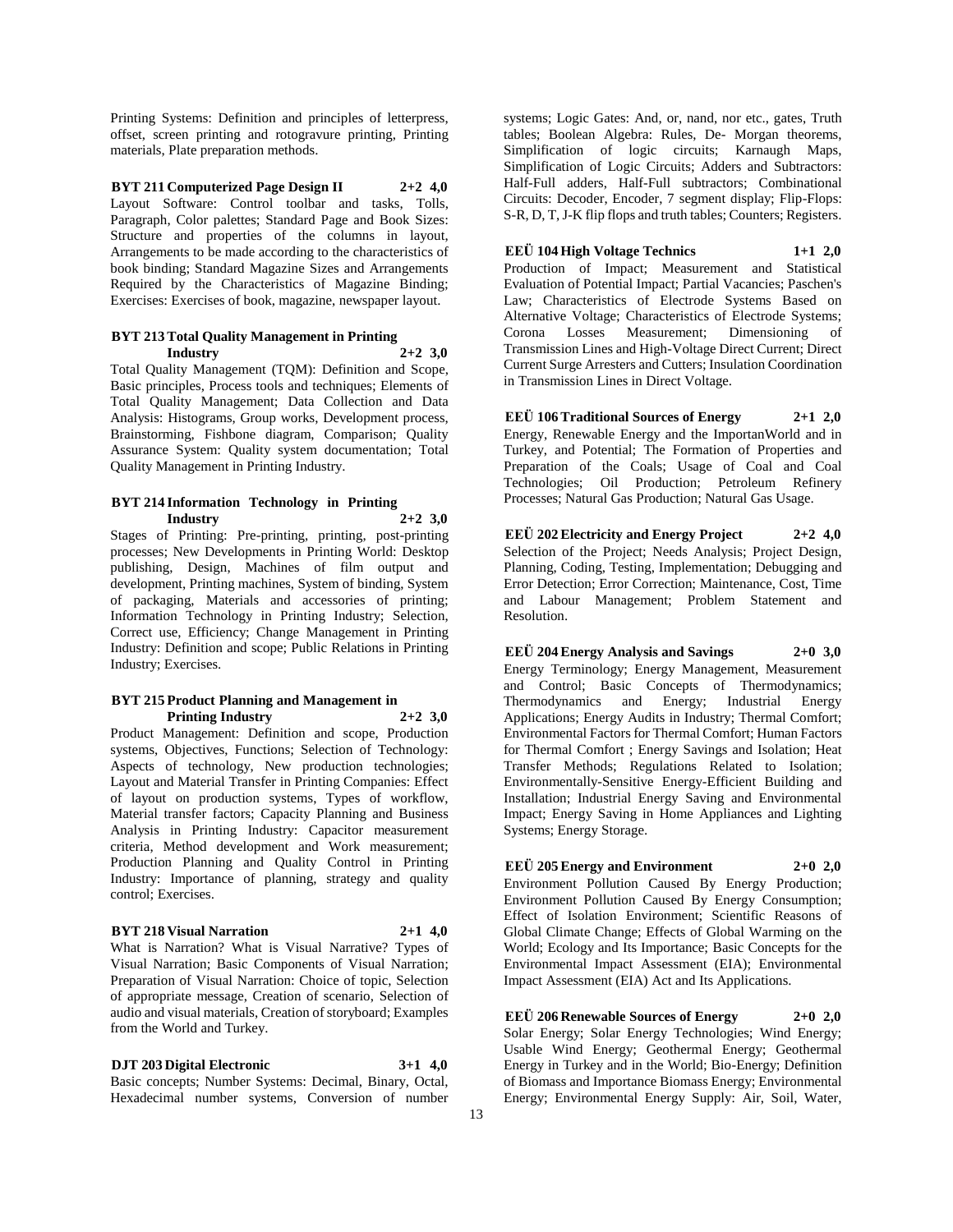Building's waste heat; Wave Energy; Wave Energy Converters; Hydrogen Energy; Hydroelectric Energy.

**EEÜ 210 Contract, Exploration and Planning 2+1 3,0** Organizational Structure of an Electrical Contracting Company; Stages of Project Design; Structure and Components of a Valid Agreement; Factors Affecting Acceptance of the Agreement; Framework of Exploration Procedures; Contract Form; Exploration Summary; Specifications; Authentic and Simulated Electrical Distribution Equipment for Exploration; Framework of Planning Procedures; Determination of Critical Orbit for Electrical Wiring; Explaining the Effect of Delays in Secondary Trajectories on Critical Orbit.

### **EEÜ 232 Hydrojen Energy and Usage 3+1 3,0**

Fossil Fuels and Adverse Effects; Seeking an Alternative to Fossil Fuels and Energy Variables; The Nature of Hydrogen and Features; Hydrogen Production, Storage and Transport Technologies; Hydrogen Conversion and Application Systems; Hydrogen in the Quest Of Energy Requirements and Energy Problems.

#### **EEÜ 234 Solar Energy Systems 3+1 3,0**

Solar Energy and Formation; Some Basic Calculations Associated with Solar Energy; Solar Energy Technologies; Heat Treatment Technologies; Brooms With Colector Box Solar Hot Water Systems; Planar Solar Collectors; Collector Energy Balance; Medium and High Temperature Energy Producing Technologies; Turkey is Engaged in a few Words it is in Energy Studies in some Institutions.

**EEÜ 236 Production of Electricity with Wind 3+1 3,0** Basic Concepts Related To Wind Energy; Wind Formation and Classification; Wind Energy is Used to Evaluate the Data and Methods; Weibull Distribution; Rayleigh Distribution; WASP (wind Atlas Analysis and Application Program) Program; Power and Power Density Function; Classification of Wind Turbines; Available Wind Energy.

### **EEÜ 238 Hydroenergy 3+1 3,0**

Hydrodynamic and Hydro-electric Energy; Characteristics of Fluids; Continuity Equation; Bernoulli Equation; Viscosity; The Surface Tension In Liquids; The Energy Flowing Fluid; Hydroelectric Power Plants; Classification Of Hydroelectric Power Plants; Hydroelectric Turbines Used in Power Plants; The Importance of Hydroelectric Energy in Turkey; Hydroelectric Power in the World.

#### **EEÜ 240 Thermal Power Plant 3+1 3,0**

Thermal Power Plants; Thermal Power Plants Produce Electricity Running Coal Thermal Power Plants; Working with Fuel Oil Thermal Power Plants; Working With Diesel Fuel Thermal Power Plants; Gas-Powered Thermal Power Plants; The Thermal Power Plants in our Country.

**EEÜ 242 Geothermal Energy 3+1 3,0** Geothermal Energy Concept; Geothermal Energy Sources; The use of Groundwater as a Source of Energy-saving and Hot. In the tradition of geothermal vapors and energy resource use. The use of Geothermal Energy Heating Energy Systems; Generation Of Electricity Using Geothermal Energy.

### **EEÜ 244 Energy Plant Management 3+1 3,0**

The Definition of Energy; Types of Energy; Classification of Energy Facilities; Fuel, oil-gas Production and Distribution Facilities; Hydro-electric Power Plants (HEPP); Gas-Cycle Power Plants, Wind Power Plants; Nuclear Power Plants and Thermal Power Plants; The Design of the Plants and the Equipment Used; EN-VER (Energy Efficiency Act) In Order to Ensure Efficiency In Power Plants Required Procedures Within the Scope of The Law; The Necessary Measures Within the Scope of the Job Security in Power Plants.

**EEÜ 246 Technical English 3+1 3,0** Speaking: Introduction himself and others, Subjects interested with working place, Demands in formal place, Offering help, Excuse, Apology, Necessity, Obligation, Quantity, Ratio Percentages, Estimating, Instruction; Listening-Understanding: Understanding in professional subject; Writing: Taking note, Cirriculum vitae, Business letters, Passive structure usage; Reading-Understanding: Conjunctions indicate time, purpose, condition, Expressions in passive structure, Expressions indicate contrariness, Dictionary usage.

**EEÜ 248 Fuels and Combustion Technology 3+1 3,0** Introduction; Basic Concepts Related to Fuels and Combustion Technologies, Classification of Natural Fuels; Secondary Fuels; Pulverized Coal, Smokeless Fuel, Coke and Metallurgical Coke Production Process Chemistry and Technology; Liquid and Gas Fuels; Properties, Combustion Processes Chemistry and Technology; Effects of Solid and Liquid Fuels and the Reduction of Negative Environmental Impacts and Improvements. Analysis of Solid, Liquid and Gas Fuels; Combustion Processes Related to Quality Control and Digital Applications.

**ELE 102 Basics of Electricity 2+2 3,0** Formation and Properties of Electricity; Basic Electrical Laws; Direct Current and Alternative Current Sources; Electricity-Work and Electricity-Power Relations; Transformers and Electrical Installation Schemes; Operations and Connections of Electric Motors; Equipments Used in Electrical Installations; Stable Electrical Plants; Energy Sources.

#### **ELE 103 Electrical and Electronical Measurements 3+1 5,0**

Principles of Measurement and Instruments; Direct Current Measurements: Principles of ampermeter and voltmeter in direct current; Alternative Current Measurements: Principles of ampermeter and voltmeter in alternative current; Power and Work (energy) Measurements: Power measurement in three phases of alternative current circuits, Power measurement in direct current circuits, Power factor, Principles of wattmeter; Measurements of Circuit Components and Parameters; Measurements with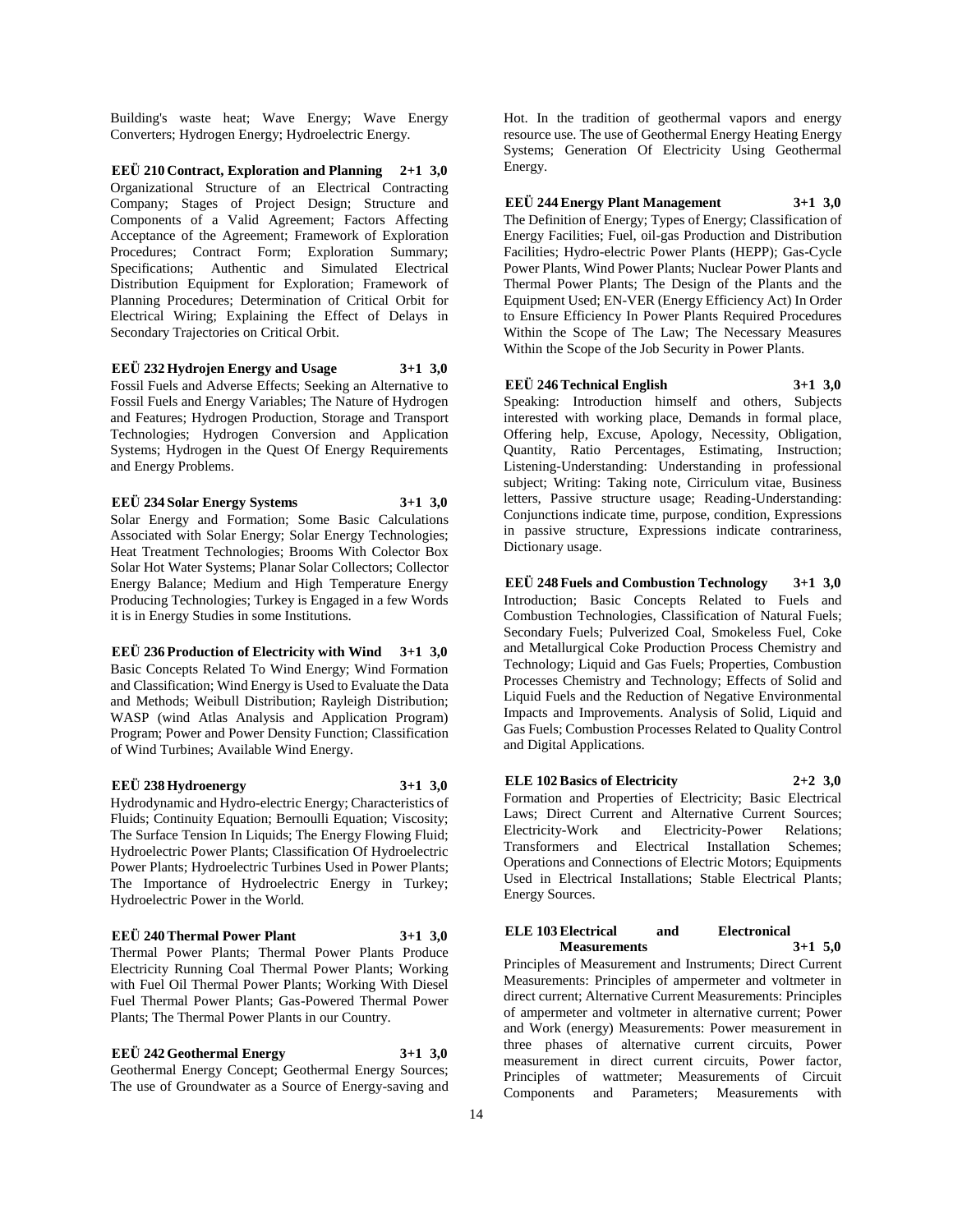Oscilloscope; Industrial Measurements and Transducer; Description and Classify of System; Uprightness, Sensitivity, Symbol.

**ELE 104 Alternative Current Circuit Analysis 3+1 5,0** Alternative Current and Voltage: Maximum value, Average value, Instantaneous value, Effective value, Phase angle; Circuit Equipments AC Behaviour: Ohmic Resisteance, Condencer, Current, voltage, power over inductance, R-L-C circuits; Power and Energy on AC: Power and energy on ohmic resistance, Power and energy on condenser, Power types on R-L-C circuits; AC Systems with Three Phase.

**ELE 105 Direct Current Circuit Analysis 3+1 5,0** Resistance; Ohm's Law; Work, Power and Efficiency; Kirchhoff's Laws; Electrical Supplies: Current and voltage supplies; Circuit Solution Methods: Mesh currents, Nodal analysis, Circuit theories; Thevenin, Norton, Superposition Theorems, Condensers; Electro Magnetism and Electro Magnetic Induction; Transient Analysis in Direct Current: Resistance-inductance, Resistance-capacitance time constant.

### **ELE 106 Electric Systems (Networks) and Foundations 1+1 3,0**

Basics Concepts About Electric System and Foundations: Phase, neutral, mean and conservation conductors, Insulation balks, Electric current and effects, Effects of electric current on human body, Avoid from electric current; Type and Safety of Low Voltages: TN network, TT network, IT network, Conservation insulation; Electric Installation Technology and Applications; Switchs and plugs, Light sources, Poor current units.

#### **ELE 207 Electrical Maintenance and Troubleshooting 1+1 3,0**

Maintenance: General maintenance, Proactive maintenance, Periodic maintenance; Fault Finding: To use avometer in fault finding; Repairing and Service: Checking of oil in power transformer: Fault finding cause of short circuit and over load on electric networks, To replace of electric machines parts, Checking of diodes, transistors, capacitance.

### **ELE 209 Electric Generation, Transmission and Distribution 3+1 5,0**

Methods of Electric Generation: Electric power stations, Thermic plants, Vapour turbine plants, Gas turbine plants, Nuclear plants, Hydroelectric plants, Renewable energy sources, Cogeneration and ottoproductor; Electric Transmission and Distribution; Cross Section Calculation of Wire; Characteristics of Wire On Air Line.

### **ELE 212 Electricity Installation Plans 3+1 4,0**

Pre-study of Installation Plan: Definition of plan, Selective of materials and applications, Preparing of sketch, Legal procedure, Statutes related project; Preparing Installation Plan: Functional efficiency, Lighting, Energy and distribution of plan, Cost analysis of project, Preparing of project for approval, Finishing of installation plans and presentation; Presentation of Installation Plan.

**ELE 215 Electromechanical Control Systems 3+1 4,0** Control Input Components: Switches, Buttons, Paco switches, Mechanic limiting switches, Micro switches, Sensors, Thermostats; Control Output Components: Solenoids valves, Contactors, Coils; Protection Coil of Electric Machines; Control of Electric Machines: Speed control and breaking in three phases asynchronous machines; Control of Lift; PLC in Control Systems.

#### **ELE 222 Related Electrical Service and Systems 1+1 3,0**

Water Systems in Buildings: Hot and cold water systems; Heating Systems in Buildings: Schematic diagrams and specifications for various heating systems; Air Conditioning; Lighting Systems: Typical lighting applications characteristics; Fire Alarms Systems: Smoke detectors, Temperature rise detectors, Flame detectors; Conductor Systems; Stand-by-Supply Systems.

**ELE 227 Electrical Machines 3+1 3,0** Magnetic Materials and Magnetic Circuits; Electromechanical Energy Conversion Principles; Transformers; Asynchronous Machines Synchronous Machines; Direct Current Machines; Introduction to Power Electronics and Motor Drives.

**ELE 228 Electrical Machines and Drivers 3+1 4,0** Structures of Electrical Machines and Operational Principles; Fundamental Equalities and Characteristic Curves: DC motor operation techniques, Types of DC motors, Asynchronous motors; Mono Phase AC Motor; Control Principles of Electrical Machines: Basic control principles used in electrical motors; DC Motor Driving: The structures and operational principles of various DC motors; AC Motor Driving Techniques and Circuits: The structures and operational principles of various AC motors; Step Motors and Driving Circuits: Types of step motors and driving methods.

### **ELO 103 Digital Electronics 3+1 4,0**

Digital Concept; Number System; Logic Circuit: Definition of And-Or-Nand etc. logic gates; Simplification of the Logical Expressions; Integrated Circuits : Encoder, Decoder, Seven segment decoder; Flip-Flops: Truth tables of R-S, D, T and J-K type flip flops; Counters: Synchronous, Asynchronous, Up-down counter; Registers and Handlers; Memory Units: Definition of RAM, ROM, PROM, EPROM; Algorithmic State Machines; Invertors.

### **ELO 104 Analog Electronics 3+1 4,0**

Semi-conductors and Basic Structures of PN Junction Circuit Equipments; Characteristics of Diodes, Filters, Cutters, Rectifiers, Inverter Circuits; Zener Diodes and Types of Other Diodes; BJT Transistors: Pre-voltage, Operation point, Figures of common connection and Darlington arrangement; JFET-MOSFET Transistors: Their features, Operations, Prevoltages, Current controlling and types; Operational Amplifiers: Their characteristics, Basic circuits: Addition, Subtraction, Integration and Derivation receiving circuits; Multivibrators and Wave Formers: Their features, Operations and types.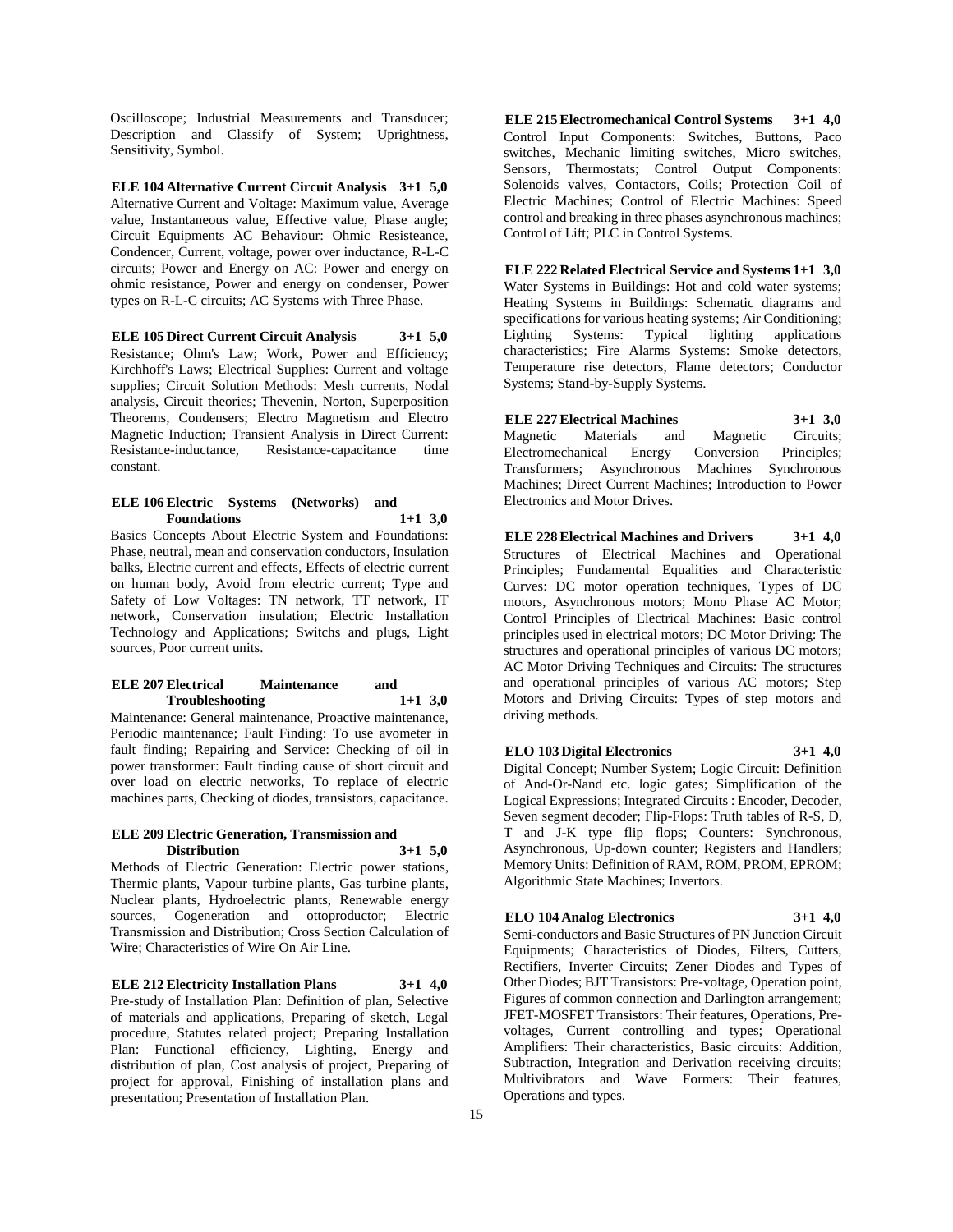### **ELO 106 Digital Design 3+1 4,0**

Circuit Design Using Logic Gates: 3 bit input-8 bit output decoder circuit designs, Multiplexer and demultiplexer related to circuit designs; Circuit Design Using Flip-Flop: Asynchronous and synchronous counter designs, Shift register designs, Parallel input and parallel output shift register, Parallel input and series output shift register ;Circuit Design Using Integrated Circuits: Programming EPROM, Frequency meter design, Programmable logic array design, Multiplexer design using EPROM.

#### **ELO 111 Basic Electronic 2+1 3,0**

Electrical Current: Definition and comparison of direct and alternating current; Alternans, Period and Frequency; Elements of Electronic Circuit: Characteristics, Types and Uses; Passive Circuit Element: Resistance, Capacitor, Inductor; Active Circuit Elements: Diodes, Transistors; Integrated Circuit: Conductor, Insulator and Semiconductor; Power Sources.

#### **ELO 205 Power Electronics 3+1 5,0**

P?N Juncted Power Elements: Types of power diodes, transistors and thyristors; Electrical Characteristics of Thyristos: V?I characteristic of SCR, Gate characteristic of SCR; Triggering Elements: Usage, types and operation of triggering elements; Thyristor Applications: Rectifiers, Invertors, Static keys, Solid state relays; Protection of P?N Juncted Power Elements.

#### **ELO 211 Microprocessors / Microcontrollers 3+1 5,0** General Structure of Micro Computer System: Central

process unit, RAM and ROM memory characteristic, Input/Output interfaces and peripheral, Micro computer system tools; Comparison of Microprocessors and Microcontroller; Installation of Microprocessors and Microcontroller System; Introduction to Programming: Assembly language structure , Instructions, Flow diagrams; Programming: Data transfer, Loop consumption, Sub programme concepts.

#### **ENO 204 Data Addition and Control with Computers 3+1 4,0**

Basic Terms: Programmable logic control, Data summing with computer and basic concept related with control; "Data Summing With Computer and Control" SCADA Programmes Definitions; Similarities and Differences Among SCADA Software; Actual SCADA Programming: Stopping and operating motors with instructions; Programmable Logic Control and SCADA Communication.

### **ENO 208 Robot Technology 3+1 4,0**

Structure and Operation of Robot: Purpose of robot usage, Block diagrams, Utilization areas of arm-type designed robots; Robot Sensor Units: Operation system of sensors, Robotic syncro-angular sensors, Robotic syncro-resolver sensors; Principles of Robot-Mechanic Systems; Robot Control System: Decision mechanisms, Position servo system, Concept of optimal control; Robot Applicators; Robot Programming: Flow diagram, Coordinate values.

**ENO 210 Microcontroller Based Control 3+1 4,0** Basic Terms related to Input-Output Processes: "Sink current", "Source current" concept, Parallel data transfer process; Programming to Input-Output Device; Interrupt: Definition of interrupt vector, Interrupt sub-programs; Counters-Timers: Counter-Timer units and principles of working, Step motor control with microcontroller, DC motor control with microcontroller; ADC-DAC Applications.

#### **EST 101 Aesthetics and Design 2+1 3,0**

Concept of Aesthetics: Beauty, Beauty in Nature and Art ; the Concept of Aesthetics in Daily Use; Visual Aesthetics and Perception; Visual Expression Methods and Basic Design Principles; Design and Composition: Spaceoccupancy, Equilibrium, Contrast, Movement and measurement ratio in composition; Design and Color: Definition of color, Color systems, Use of color; Color-Form-Space Relations; Aesthetics and Design Relation: Analysis of design works.

### **EST 106 Aesthetics 2+1 2,0**

Aesthetics: What is Aesthetics? Description of Aesthetics; What is Aesthetic Subject and Object?; Aesthetic Value Analysis: Good and beautiful, Truth and beautiful, Useful and beautiful, Conceptual and substantive determination of beauty in Plato, Mimesis of Aristo; The 17th and 18th Century Thinkers and their Aesthetic Views; Contemporary Art and Aesthetic View.

### **ETK 211 Professional Ethics 2+0 3,0**

Concepts of Ethics and Morality: Definition, Characteristics, Distinction; Types of Ethics; Principles, Rules and Codes; Concept of Professional Values; Relationship Between Ethics and Professional Value; Need for Ethics; Principles and Rules of Professional Ethics; National and International Regulations of Ethics.

### **FOT 107 Photography 2+1 3,0**

Components of Cameras; Techniques of Photography: Exposure, Equivalence laws, Exposure adjustments; Adjustments of Technical Equipment: White balance, Virtual adjustments; Compositions: Subject, Movement, Rhythm, Texture, Perspective, Light; Assistant Equipment; Tripod, Filters, Light; Ranges of Photography; Portrait, Nature, Architectural; Technological Developments: Digital photography.

### **GRA 110 Graphic and Animation 3+1 4,0**

Pictures Files; Comprehension of various kinds of picture files forms and properties, Commonly used picture files picture saving files, Properties of picture files; Selecting The Most Useful Picture Forms to Be Used in Web; Opening the Existing Picture and Making Necessary Arrangements on the Picture Files to be able to Make Picture Files; Animations for Web Pages; General Properties of the Animation Creating Programmes; Necessary Drawing Object for Animation; Animation Logic; Creating Animations Using Various Methods.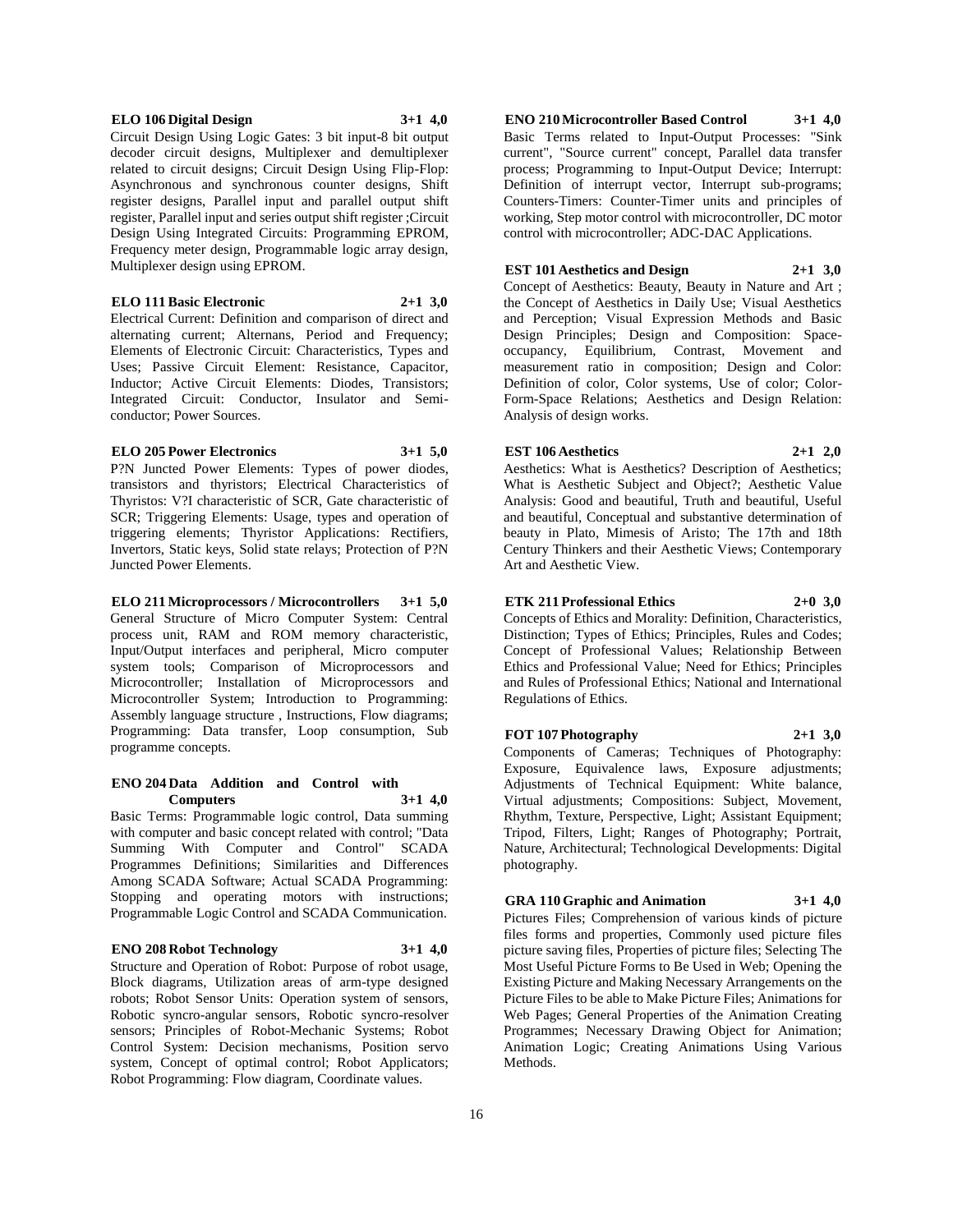#### **GRA 211 Web Design 1+1 3,0**

Basic Internet Terms: Server- client logic, TCP-IP Protocole, WEB based services; Introduction To Web Design: Softwares required for design and installation, FTP software; HTML: All HTML commands used in HTML; Script Using: The commands belong to script languages supporting design and flexibility while preparing web pages; Design and Planning: The design criteria needed to prepare visual and productive web pages.

**GTS 110 Introduction Graphic Design 2+1 3,0**

Basic Concepts and Theories of Visual Communication; Basic Principles of Graphic Design; Development of Problem Solving Techniques: Problem statement, Research, Organization of information; Using Various Materials and Techniques in Graphic Image; Visual Analysis.

### **GTS 111 Pattern 2+1 3,5**

Pattern: Definition, Types, Tools and equipment used in patterns; Drawings of Figures and Objects, Line Values; Proportions, Balance, Movement, Composition; Introduction to Different Materials and Techniques; Exercises for the Use of the Language of Graphic Expression in Graphic Design.

### **GTS 112 Illustration 2+1 3,0**

Illustration: Definition, Content, History and Areas of use; Illustration Types and Techniques; Main Materials Used in Illustration; Identification and Analysis of Works Produced by Illustrators; Production and Evaluation of Illustration Works.

#### **GTS 201 Visual Communication Design 2+2 5,0**

Historical development of visual communication; Nonverbal communication; Perception and explanation in visual communication; Functions and necessity of visual communication; Marks and symbols in visual communication: analyses of symbols; Components of graphic design: Typography, Photo, Colour, Contrast relations; Visual analysis in advertisements: Creativity and correct and effective usage of visual elements.

**GTS 205 Printing Techniques 3+0 4,0**

Basic Printing Techniques, offset printing, Press Letters, Gravure Printing, Printing Process: Prepress, Post press; Printing Considerations, Advertising and Publication Relations, Printing Technique Selection, Paper selection, Ink selection, Encountered In print Problems and Solutions.

### **GTS 208 Technical English 3+0 3,0**

Frequently used words and terms in the field of advertising; Recognition and Use, Turkish Provisions; Translation of Selected Texts from Advertising Field Literature; Technical Report Writing.

**GTS 211 Graphic Applications 2+1 3,0**

Graphics Product Design Process: Operation steps, Relationship between graphics and printing; Graphic Production: Drawing-image processing and Page layout,

Basic principles of graphic design; Graphic Production Techniques.

### **GTS 212 Desktop Publishing 2+2 3,0**

Desktop Publishing; Definition, Importance, Development, Drawing Image Processing and Page Layout programs, Data Transfer Methods and Image Formats Among Desktop Publishing Programs, Graphic Design Fundamentals and Principles; Page Design Studies; Brochure and Poster Design as Research Projects in Practice.

**GTS 213 Portfolio Design 3+0 4,0** Personal Presentation: Preliminary preparation for presentation, Researching and Deciding on how to Present the Portfolio; Identifying the Target Group:Deciding on the private sector or personal aims; Presentation Techniques: Digital portfolio, Portfolio of printed works, Presentation plan.

**GTS 217 Computer Aided Graphic Design I 2+1 3,0** Design and Typesetting: Definition, Scope: Application Programs: Adobe Illustrator, Design, Photoshop, Macromedia Freehand, Corel-Draw; Image Formats in Digital Environment: EPS, TIFF, JPEG; Color Models: RGB, CMYK; Selection of Appropriate Color Modes; Exercises: Press release, Packaging, Posters, Magazine.

**GTS 218 Computer Aided Graphic Design II 2+1 3,0** Graphic Design Techniques; Design Elements; Vector-Based Drawing and Image Processing Computer Programs in Computer-Aided Design; Contemporary Graphic Designs; Studies in Visual Communication.

**GTS 219 Original Printmaking I 2+1 3,0** Printmaking: Definition, Content, Techniques, History; Terminology of Original Printmaking; Types of Printmaking; Materials and Methods Used in Printmaking; Pit and High-Print Practices: Determining an original in view of the printing method, Preparation of the original, Mold preparation, Production and evaluation of works.

**GTS 220 Original Printmaking II 2+2 4,0**

Original Printmaking: Content and Types; Linoleum and Wood Printing Techniques: Materials used, Mold preparation methods, Properties of materials, Properties of inks, Image transfer; Varieties Template Printing Technique in Printmaking: Materials used, Mold preparation methods, Properties of materials under printing, Properties of inks, Image transfer; Exercises.

### **GTS 221 Packing Design I 2+1 3,0**

Packaging Technology: Definition, Content, Properties, Areas of use; Packaging and Graphic Design; Points to Consider in Graphic Design by Type of Packaging; Producing Graphic Design of Product Packages Used for Different Purposes: Food, Clothing, Electronic goods, Retail consumer goods, etc.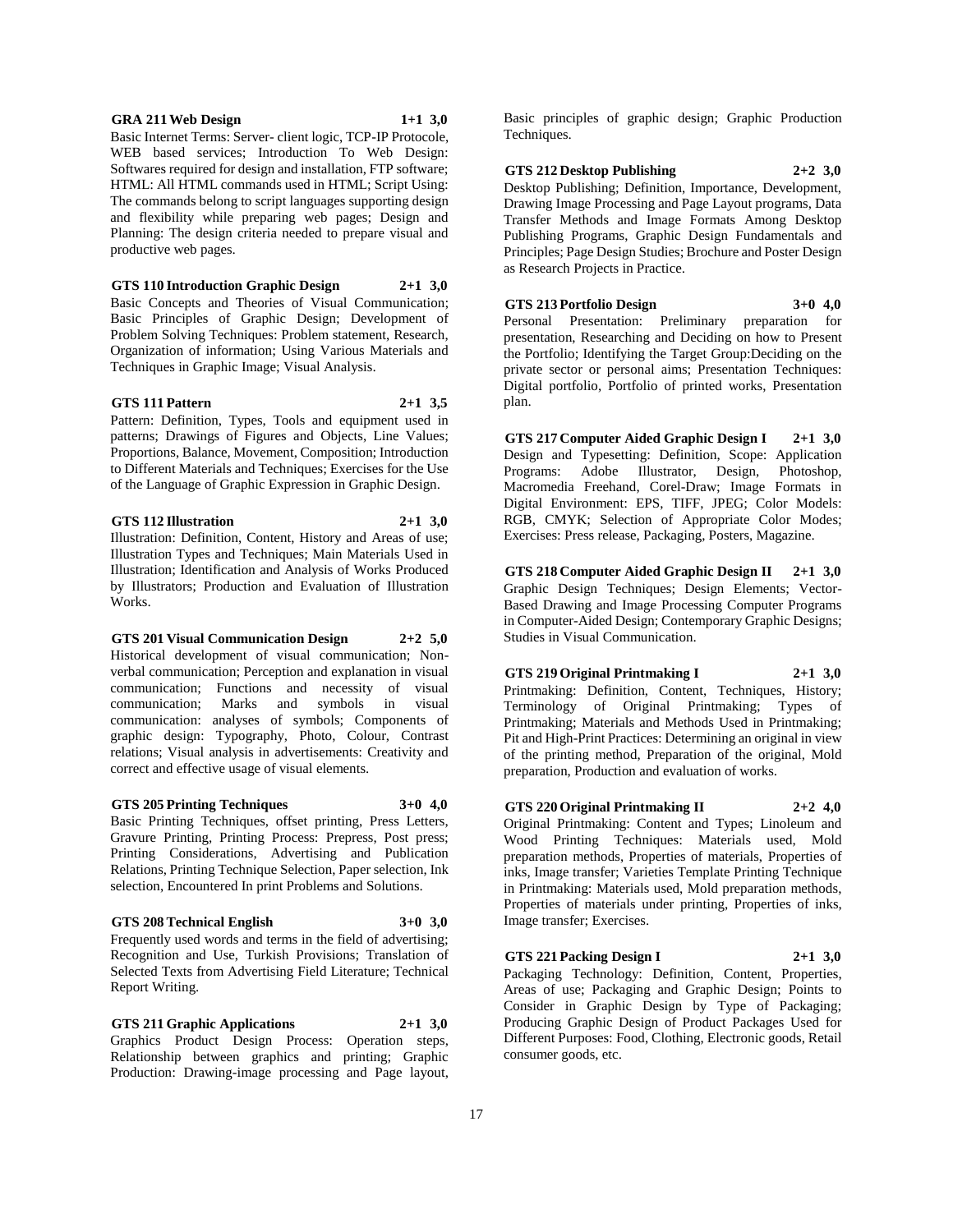#### **GTS 222 Packing Design II 2+1 3,0**

Relationship of Forms, Materials and Visual Communication in Packaging Design Process; Project Design in View of Brand Identity of a Product and Product Range Criteria: Analysis of successful examples on the market.

#### **GTS 223 Plastic Arts 2+1 4,0**

Interdisciplinary Art: Art theories and interdisciplinary art studies; Interdisciplinary Art Studies: Concept, Methodological and technical relationships, Similarities and differences; Art Theory in Interdisciplinary Arts: Suggestions, Discussions; Exploration of Artistic Materials: Visual, Audial, Plastic art materials; Examination of Interdisciplinary Works of Art.

**GTS 225 Critical Thinking and Creavity 3+0 4,0** Critical Thinking, Creation and Application: Problem analysis, Alternative thinking in problem analysis, Conceptual thinking and offering solutions, Conversion of an idea into object and installation; Experimental Production: Use of different techniques and materials, Investigation of appropriate techniques in visualizing the problem, Interdisciplinary applications.

#### **GTS 226 Visual Communication and Advertising 2+1 3,0**

Use of Principles of Visual Aesthetics and Perception to Improve Advertising Strategies; Graphic Works in Advertising Campaigns; Advertising Campaign: Definition, Surreptitious advertising, Newspaper, Radio and television, Difference of outdoor campaigns; Analysis of Advertising Campaigns.

### **GTS 228 Graphic Production Techniques 2+1 3,0**

Graphics Product Design Process: Operation steps, Relationship between graphics and printing; Desktop Publishing and Graphic Production: Programs used in desktop publishing, Drawing and image processing and Page layout programs, Basic principles of graphic design; Production Techniques: Preparation of materials produced in graphic design for printing, Pre-printing, printing and postprinting procedures; Exercises.

### **GTS 232 Illustrator Graphic Applications 3+1 3,0**

What is Vectorial Graphics: Introduction to Adobe Illustrator and itsInterface; Using the Menu: Control panel, Tools panel; Using Panels: Using workspace; Working with Documents: Creating a new document, Working with template documents; Artboard Tool: Tool-1, Tool-2, Artboard panel, Navigation; Guides and Grids: Smart guides, Guides, Grids; Selection Tools: Direct selection tool, Group selection tool, Magic wand tool, Lasso tool.

### **GTS 234 Project 2+1 4,0**

Project Description and Project Processes: Principles of selecting a project topic and planning, Literature review, Feasibility study, Basic information, e.g. originality of the project, Development of a project plan; Selection of a

Specialization Area; Presentation of all Application Steps in Report.

#### **GTS 236 3D Design 2+2 4,0**

Concept of 3d Design; Designing in the Context of Functionality and Aesthetics; Modelling Practice with Dimensional Circles, Squares and Triangular Shapes; Introduction of Plan, Section and View, and their Application to Geometric Forms; Formation ofCubes, Cylinders, Cones and Prisms, and Search for Layout in the Living Space; Sketching Drafts, Transfering Sketches into 3d Spatial Forms.

#### **GTS 238 Design Culture 3+0 4,0**

artwork, The items composing the artwork.

Art and Concepts related to art: Art, Artist, Spectator, Art Work; Art: Definition of art, Classification, Looking at art in historical process, Examining theory and concepts related to art; Artist: Artist's place in and relationship with society; Art Work: Necessary qualifications for a product to be an

## **İLT 105 General and Technical Communication 2+0 2,0**

Definition and Type of Communication: Communication and it's basic concepts, Types of communication; Oral Communication: Techniques, Principles and necessity of oral communication, It's effects on daily life; Written Communication; examples of written language, The kinds of written text used for institutional communication at business Life; Applying Communication Techniques at Business Life; Graphics Communication; Purpose of using Graphic and Schemes Communication; Communication via Technological Devices; Convenience provided by Technologic Equipments.

### **İNG 187 English I 3+0 3,0**

Using Personal Pronouns and Possessive Adjectives; Using to be in Present Tense; Using Singular and Plural Nouns; Using Basic Language Related to Food and Drink; Using "There is-there are" in sentences; Using "have got"; Asking "yes-no" Questions and Giving Short Answers to Them; Talking about Daily and Weekly Routines; Talking about Likes and Dislikes; Talking about Sports and Hobbies; Talking about Abilities by Using "can", "can't"; Using Adjectives that Describe People; Talking about Appearance, Personality and Feelings of People; Talking about Clothes and Colours; Talking about Shopping and Prices; Using Present Continuous Tense.

### **İNG 188 English II 3+0 3,0**

Using Simple Present Tense; Comparing Simple Present and Present Continuous Tenses; Using Prepositions of Time and Place; Giving Directions, Making Reservations; Using "to be" in Past Tense; Using Regular and Irregular Verbs in Simple Past Tense; Using Comparative and Superlative Form of Adjectives; Using Modals to Give Advice; Suggestions and Obligations; Using Future Tense: Making Sentences Using "going to" and "will"; Using If Clauses Type 0 and 1.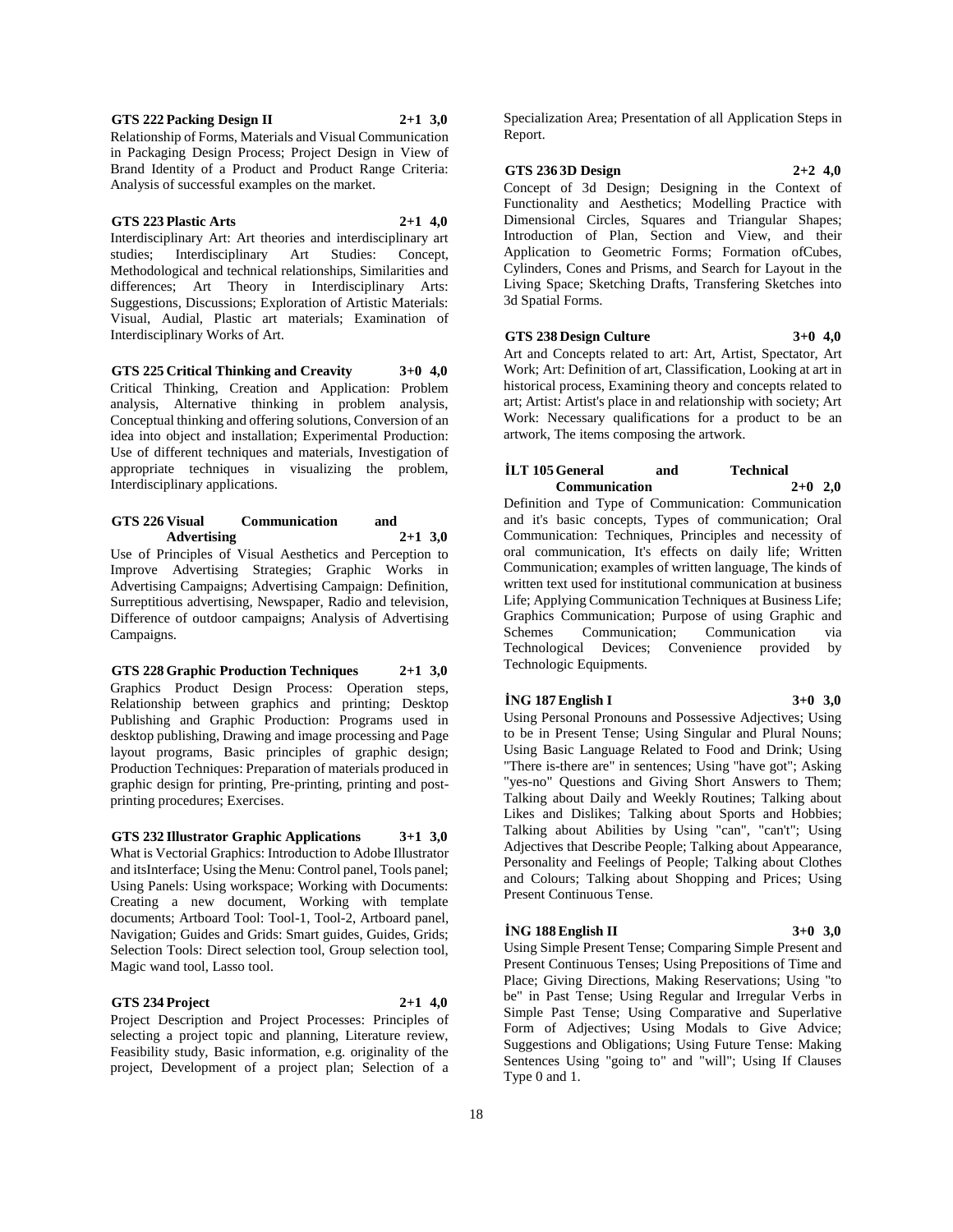**İNŞ 229 Reinforced Concrete Design 2+2 4,0** Preloading; Vertical Drains; Deep Compaction of Cohesion less Soils: Vibro floatation, Vibratory probes, Compaction piles, and Dynamic compaction, Blasting; Grouting: Permeating grouting, Compaction grouting; Chemical grouting. Jet grouting; Soil Reinforcement: Soil nailing, Micro piles, Reinforced earth, Stone columns, Lime columns, Geotextiles, Freezing, Electro-osmosis.

#### **İNŞ 230 Soil Improvement Methods 3+0 4,0**

Preloading; Vertical Drains; Deep Compaction of Cohesion less Soils: Vibro floatation, Vibratory probes, Compaction piles, and Dynamic compaction, Blasting; Grouting: Permeating grouting, Compaction grouting; Chemical grouting. Jet grouting; Soil Reinforcement: Soil nailing, Micro piles, Reinforced earth, Stone columns, Lime columns, Geotextiles, Freezing, Electro-osmosis.

### **İNŞ 231 Static of Structure 3+0 3,0**

Fundamentals of Structural Analysis; Assumptions in Structural Analysis; Loads and Supports; Classification of Structure Systems; Internal Forces in Structure Members; Determining Degree of Indeterminacy in Structural Systems; Determining Internal Forces in Statically Determinacy Systems: Simple beams, Cantilever beams, Hinged girders, Frames, Arches and frames of three hinges; Solving Live Loads Systems Using Influence Lines; Determining Internal Forces in Statically Indeterminacy Systems.

### **İNŞ 232 Analyses of Concrete 3+0 3,0**

Introduction; Quality Control of Concrete Structures: Types of tests applied on concrete; Strength of concrete, Standard testing, Preparation of test samples; Semi-destructive tests; Pull-out tests, Pull-off tests; Non-destructive tests; Rebound hammer test; Ultrasonic pulse velocity test; Radar imaging of concrete, X-ray diffraction on concrete materials; Porosity by mercury intrusion porosimetry; Differential scanning calorimeter tests on concrete; Maturity of concrete;

Estimation of concrete strength by combined methods;

**İNŞ 235 Methods of Concrete Technology 2+2 3,0** Ordinary Concrete Technology: New developing concrete materials; Additive materials; Quality assurance and quality control; Special production technologies; Concrete pouring in extreme weather conditions (Hot and Cold Weather); Ready mixed concrete; Pump concrete; Shot create; Injection mortar; Vacuum concrete; Concrete under water; Heat treatment application in prefabrication; Massive concrete and Roller compacted concrete; Light weight concrete; Highway and airport concrete.

#### **İNŞ 236 Steel Structure Design 3+0 3,0**

Project presentations.

Introduction to Steel Structures; Structural Material: Steel; Steel Connection Tools; Bolt and Bolted Connections; Tension Members; Load and Resistance Factor Design; Connection of Tension Members; Compression Members; Effect of Combined Flexural and Axial Load on Constant Cross-Sectional Members; Truss Systems; Plate Girders:

Profile Beams, Welded Beams; Beam Joints; Supports and Connections; Roof Truss.

**İNŞ 237 Application of Geotechnics 2+1 3,0** Basic Principles of Geology: Rocks and minerals; Classification of rocks in terms of engineering; Deformations of rocks; Drilling and sampling; Soil Investigation; Earthquakes and earthquake regions of Turkey; Analysis of issues according to civil engineering in terms of Geology.

**İSG 401 Occupational Health and Safety I 2+0 2,0** Overview of Occupational Health and Safety: Scope, Importance, Related concepts; Workplace Accidents and Occupational Diseases: Reasons, Precautions, Costs; Occupational Health and Safety: Responsible institutions, Problems in applications, Legal basis for occupational safety, Legislation, Regulations for employers; Legal Responsibility of Employers for Workplace Accidents and Occupational Diseases: Liability concept, Regulations for employer responsibility.

## **İSN 102 Public Relations 3+0 3,0**

Fundamentals of Public Relations; Historical Development of Public Relations in Turkey and in the World; Development of Public Relations in Private and Public Sector; Career Development in Public Relations; Place of Public Relations Department in an Organization; Interdepartmental Public Relations; Research in Public Relations; Planning a Public Relations Campaign: Identifying problems, Determining objectives, Application and evaluation; Materials Used in Public Relations: Written, Audio-visual and other materials.

**İŞL 209 Business Management 2+0 2,0** Business and Basic Concepts, Aims and Relationship with Environment of Management: Basic concepts, Business' aims, Importance in economical structure, Difference between manager and entrepreneur; Classification of Businesses: Dimension, Property, Legal structure etc.; Establishment Studies, Dimension and Capacity: Foundation stages, Location, Dimension definion, Capacity; Functions of Business: Management, Organization, Control, Planning; Organization Operation Process: Leathership and management, Strategical management, Change, Groups, Motivation.

### **İŞL 421 Entrepreneurship 2+0 3,0**

Importance and Evolution of Entrepreneurship: Entrepreneurship within the framework of Manager, Concepts of Entrepreneur, Employer, Boss and Investor; Leadership in Entrepreneurship and Importance of Management Characteristics; Characteristics of Entrepreneurship; Changing Views of Entrepreneurship; General Evaluation of Entrepreneurship in Turkey: Change and Entrepreneurship; Entrepreneurship before and after the Republic; Female Entrepreneurs.

**KGS 104 Quality Assurance and Standards 2+0 2,0** Standardization: Definition, Aims and principles, TSE (Turkish Standards Institute) and its mission, Regional and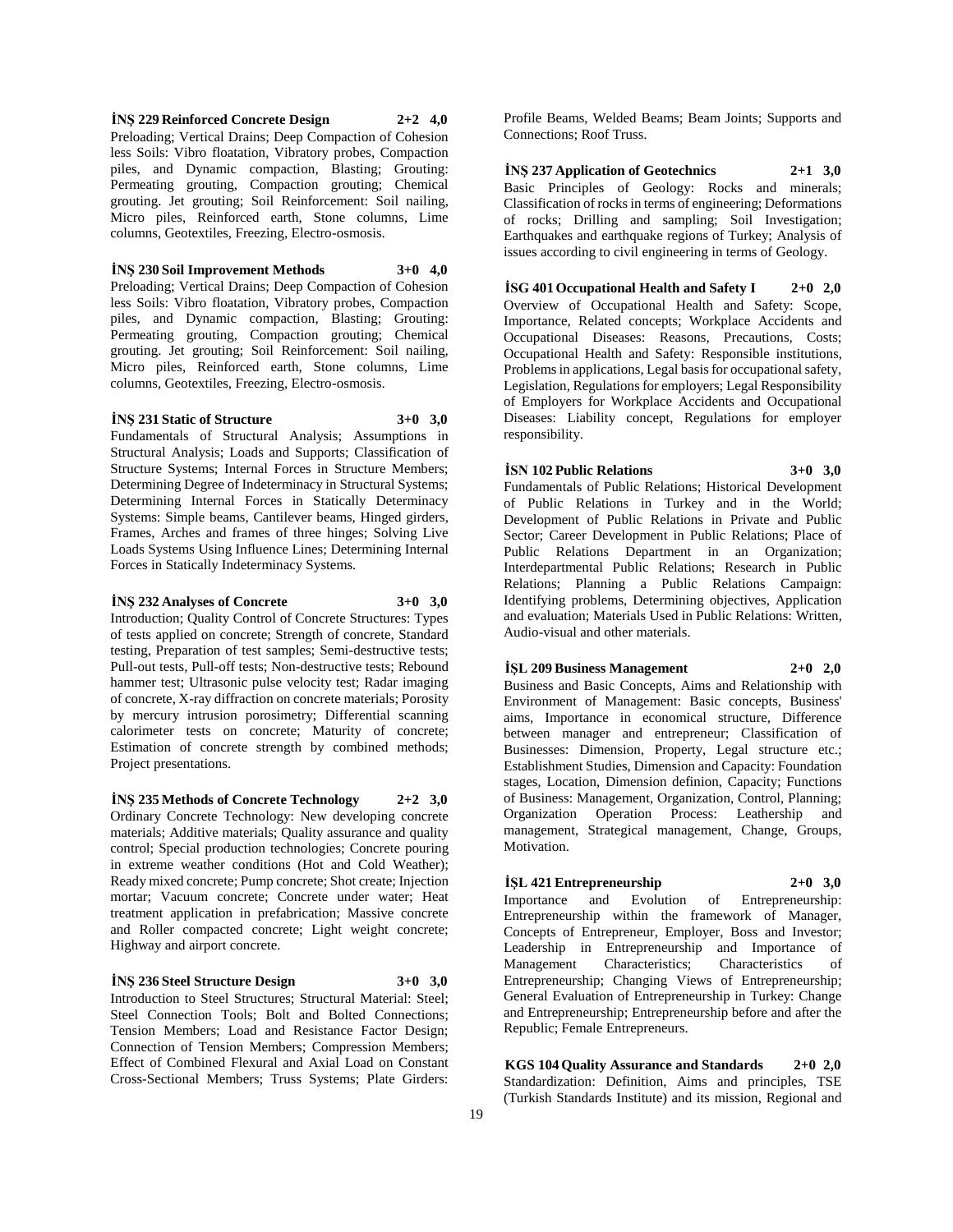internal standardization associations; Quality and Quality Concept: Quality definition and concept, Quality approach, Quality costs and risks, Concept of quality control; Quality Assurance: Quality management principles, TS-EN-ISO 9000, TS-EN- ISO 9001; TS-EN, ISO 9004, ISO 9004, ISO 19011 standards and explanations; Vocational Standards: Understanding vocational standards.

#### **KLP 220 Mold Design 2+1 3,0**

Importance, Features and Selection of Mold Presses in Machine Construction; Studying Basic Mold Components: Mold sets, Bushes, Guide columns, Columns and abrasives, Scraper plates, Docking, Stages, Pilots; Basic Operations: Filing, Marking, Drilling, Bailing, Pinging and tapping, Centering, Detachable attachments; Machine Tools Used in Mold Making; Construction of Simple Cutting Molds; Construction Principles in Volume Molds ; Construction and Assembly of Volume Molds.

### **KLP 222 Molding Practices 2+2 4,0**

Mold Components: Materials used, Mechanical properties of the materials, Heat treatments, Mold components and standards; Cutting and Drilling Mold: Design, Modelling and manufacturing drawings; Bending and Drawing Molds: Design, Modelling and manufacturing drawing; Press Automation System: Design, Modelling and manufacturing drawing; Sheet-Metal Mold: Design, Manufacture and assembly; Other Molding Methods.

### **KÜL 199 Cultural Activities 0+2 2,0**

Participating Actively or as a Spectator in Sports Activities; Participating in Activities Arranged by the Counseling Center; Participating in Workshops in Art; Education on Museums; Participating in Art Trips; Participating in Cultural Trips; Participating in and Taking Duty in activities such as Cinema, theatre, scientific Meeting etc.; Taking duty in Clubs; Being a Student Representative and Participating in Environmental Activities.

#### **MAK 105 Production and Manufacturing Technology I 3+1 4,0**

Principles, Scope and Importance of Production and Manufacturing Technologies; Measurement and Control Knowledge; Traditional Manufacturing Methods: Definition, Scope, Areas of Use, Comparison with computer aided production and manufacturing methods; Analysing the Manufacturing System; Manufacturing Methods: Definiton, Scope, Areas of Use, Comparison Other Manufacturing Methods.

#### **MAK 106 Production and Manufacturing Technology II 3+1 3,0**

Manufacturing Methods: Areas of use, Advantages and disadvantages, Casting-welding-machining-plastic forming, Powder metallurgy, Special manufacturing methods; Adjustable Measuring and Control Instruments, Operations on Outer and Inner Conical Surfaces; Sheet Metal Forming; Lathes; Chip Removal Principles: Lathes, Assembly and planing machines, Grinding machines, Broaches, Chip removal with finishing cut.

### **MAK 115 Mechanical Drawing I 3+1 4,0**

Geometrical Drawings: Angle, Spring, Curved, Straight line, Constructs the common tangents to two circles; Projection, Drawing View: 1st angle projection, 3rd angle projection including the use of hidden detail lines; Dimensions; Identifying The Standard Symbols for Machined Surfaces; Section Views; Perspective Drawing: Spring, Curved; Standard Machine Components: Bolt, Loaf, Pin, Peg, Rivet, Welding.

### **MAK 134 Engineering Science 3+1 4,0**

Circular Movement: Angular moment, Angular velocity, Angular acceleration, Torque; Potential-Kinetic Energy and Momentum: Principles of conversation of momentum; Impulse, Torsional moment, Inertia moment; Potential Energy, Kinetic Energy; Simple Machines; Fluids; ; Heat Energy and its Effects: Internal energy, Entalphy, Boiling point, Melting point, Specific entalphy, Steam; Basic Gas Laws: Constant pressure, Constant volume, Constant temperature, Cycle of carnot.

**MAK 221 Computer Aided Design I 3+1 4,0** Basic CAD Applications: Commands of limits, Units, Grid, Snap, Ortho, Menu, Save, End, Quit, Screen; CAD Station Drawing Spring: Drawing sector, Drawing straight line; Coordinate Systems: Commands of zoom, Pan, Redraw, Regen Fillet, Chamfer, Break, Trim, Move, Copy, Array, Offset Mırrormirrtext, Rotate, Ellipse, Polygon, Rectangle, Trace, Fill, Solid, Donut, Polyline, Divide, Measure, Change Color, Linetype, Ltscale, Scale, Explode Extend, Stretch, Block, Wblock, Insert, Minsert, Layer, Hatch, Help, List, Area, Dblist, Dist, Id, Status.

**MAK 229 Mechanical Science and Elements 3+1 4,0** Basic Terms: Diagram of force extension, Stress, Modulus of rigidity, Safety coefficients, Poisson's ratio; Stress: Gliding stress, Shear stress, Hardness, Bending stress, Flow tension, Extension, Elasticity, Beam, Grade, Moment of inertia, Torsional stress, Machine Components: Rivet, Welding, Solder, Bolt, Archer, Shafts, Bearing, Journal bearing, Roller bearing, Lubrication.

**MAK 240 Hydraulic and Pneumatic Systems 3+1 4,0** Basic Terms of Hydraulic: Bernoulli's equation, Continuation, Flow variety, Reynold's number; Elements in Hydraulic Pneumatic: Gear pumps, Sliding pumps, Piston pumps, Screw pumps, Directional control valves, Flow control valves, Pressure control valves, Cylinders; Basic Terms in Pneumatic: Absolute temperature, Absolute pressure, Isothermal, Adiabatic, Compression; Elements in Pneumatic: Air lubrication, Compressor, Directional control valves, Flow control valves.

## **MAK 242 Administrating Management and**

**Manufacturing Control 1+1 3,0** Management and Manufacturing: Preplanning, Forecasting, Planning, Organisation, Job, Batch, Flow and automatic types of production, Industrial wage, Waste of energy, Material consumption, Statistical of quality control, Production, Planning; Control Rules of Management: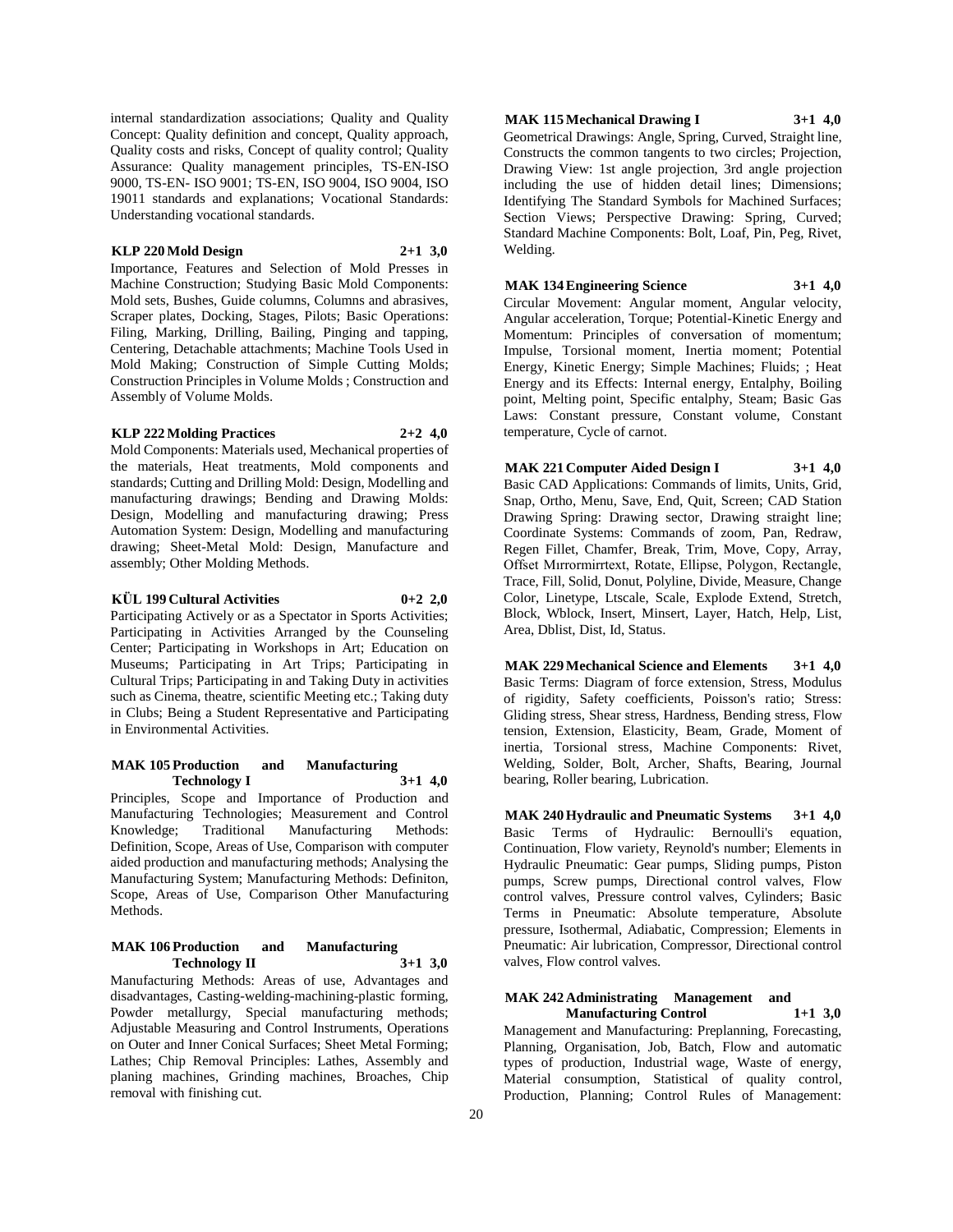Quality control, Stock control, Buck keeping; Marketing; Planning, Orient and Check; Education; Turkish Work Laws; Auditing: Strike, Lockout, Syndicate.

**MAK 251 Energy Management 3+1 4,0** Common Energy Situation of Turkey; Structure of Turkish Industry; Energy Direction: Importance of energy consumption; Energy Committee; Energy Manager and His Duties; Measurement Devices and Measurement Techniques; To increase Energy Efficiency in Accidents; Electrical Systems: Energy Saving in Electrical Motors, Energy saving in lightning; Economical Analysis Methods; Alternative Energy Sources; Compound Heat-Power Production Systems.

**MAK 257 Non-Destructive Testings 2+2 4,0** Testing with Penetrating Sprayed Paint (Penetrant Paints); Testing with Magnetic Pieces (Magnaflux): Permanent magnets, Electromagnets, Contact current flow, Coil methods; Testing with Eddy Currents; Testing with Infrared Rays; Testing with Industrial Radiography (X and Gamma

Rays); Testing with Ultrasonic Waves: Piezoelectric Calibration; Chemical Composition Analysis (Spectrograph).

**MAK 259 Machine Drawing II 3+1 4,0**

Tolerances and Surface Qualities: Surface process marks, Chip marks; Construction Drawings: Gear wheels, Design of a double gear wheel according to given center distance and data; Assembly Images: Basic standard screw thread profiles, Single square screw, Multi square screw, Square screw, Saw screw, Trapezoidal screw, Screw thread, Bearings, Ball bearings, Cams; Office Practice: Production drawings in accordance with Turkish standards, Production drawings, Tolerances in accordance with Turkish standards.

**MAK 261 Application of Engineering Science 2+2 4,0** Engineering Systems: Definition, Fields of application; Design and Implementation of a Mechanical Part; Design and Implementation of Mechatronic Parts; Examination of Case Studies; Application Study: Investigation of the subject, Costing, Designing of the system, Application of the designed system.

**MAK 263 Material and Mechanical Testing 3+1 4,0** Material Testing: Introduction, Importance, Material testing methods; Destructive Examinations: Definition and Scope, Importance, Usage objectives, Properties of materials that can be detected with destructive examinations, Classification of destructive examinations and places of use; Experiments and Analysis Techniques: Tensile, compression, torsion, hardening, impact, wear, fatigue, creep, corrosion experiments, Techniques of metallographic analysis; Destructive Examinations of Industrial Pieces and Examination Standards.

**MAK 265 Machine Drawing Applications 2+2 4,0** Basic Geometric Drawings; Invisible Detail and Section Drawings; Dimensioning; Surface Treatment Marks; Production and Assembly Drawings: Drawing of basic

material profiles, Drawing and dimensioning standard machine elements; National and International Standards; Drawing of Sample Material Parts: Drawing of the details and sections according to the standards, Dimensioning and evaluation.

**MAK 272 Computer Aided Design II 2+1 3,0** Dimensioning: Dimension line, Extension lines, Dimension arrows, Layout of writing, Text format, Perspective drawing, Printer and printing; 3D Drawing: Features, Colors; Linear Dimensioning: Horizontal dimensioning, Vertical dimensioning, Inbuilt dimensioning, Rotated dimensioning, Basic line, Continuous dimensioning, Angular dimensioning, Radial dimensioning, Diameter dimensioning, Radius dimensioning, Ordinate dimensioning; 3 Dimensional Drawing.

**MAK 274 Computer Aided Machine Tools 2+1 4,0** Production Technologies: Traditional production methods, Numerically controlled production technologies, Comparison of production methods; Computer Aided Production and Manufacturing Methods: NC and CNC control systems; CNC Lathe: Production process in CNC lathe, CNC lathe cutters and control panels, CNC lathe maintenance; CNC Milling Machine: Production process in CNC milling machine, cutting and control panels used in CNC milling machine and maintenance of CNC milling machine.

**MAK 278 Heat Treatment Technology 2+2 4,0** Steel Structure: Crystal structure, Crystal structure errors, Solid solution, Annealing, Rapid cooling, Slow cooling; Steel Annealing: Normalization annealing, Softening annealing, Stress relieving annealing, Recrystallization temperature; Steel Hardening: Watering, Tempering, Cementation; Heat Treatment Methods Suitable for Steel; Building Steels, High-Speed Tool Steels, High-Speed Steels; Crystal Structure Errors, Jominy Experiment.

**MAT 125 General Mathematics 3+1 4,0** Basic Concepts: Sets, Number systems, Expressions with whole and rational powers, Identities, First and second degree equations; Ratio and Proportion: Definitions, Types, Problem Solving Using Proportions; Percentage and Interest Ratios: Percentage and Interest Calculations; Functions: Relation and Function Concepts, Function Operations, Linear and Second Order Functions and Their Graphical Representations, Exponential and Logarithmic Functions and Their Graphical Representations.

**MAT 140 Vocational Mathematics 3+1 4,0** Linear Equation Systems and Matrices: Equation system solution, Matrix operations, Determinant, Inverse matrix; Limit and Continuity: Limit, Limit taking, Function continuity; Derivative and Applications: Geometric and physical meaning of derivative, Taking Derivatives, Tangent equation, Finding maximum and minimum points; Integral and Applications: Integral, Taking Integral, Calculating center of gravity with area and volume; Differential Equations: Simple differential equations, Boundary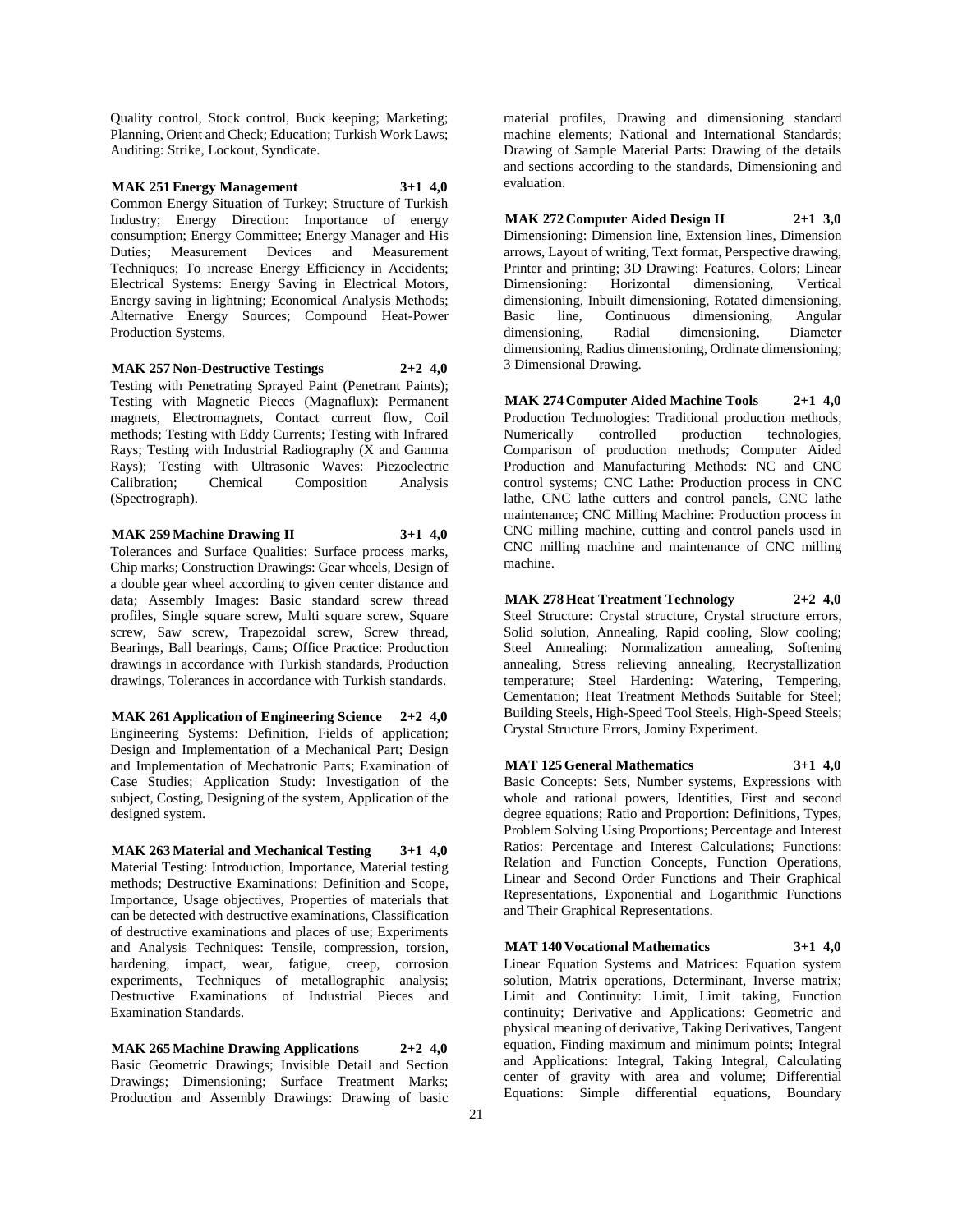conditions, Solution of differential equations; Statistics: Basic terms, Frequency distribution, Graphic representation of data, Standard and mean deviation. --

### **MEK 104 Statics Strength of Materials 3+0 4,5**

Introduction to Mechanics; Static of Rigid Materials; Truss Systems; Distributed Forces; Center of Gravity; Analysis of Structures; Forces in Beams and Cables; Method of Virtual Work; Friction; Mechanical Properties of Materials; Linear Elasticity; Hooke's law; Moments of Inertia; Bending Moment.

**MEK 209 Mechanics of Materials (Dynamics) 3+0 3,0** Inner and Outer Force: Static loads, Dynamic loads, Tension and stress, Strength, Factor of safety; Pulling and Pressing Strength: Hooke's law, Trimming strength, Pins and Designing; Moment of Inertia; Torsion Strength Composite Stress Strength; Tender Columns; Wearing: Repeating loads, Examining broken weary cross sections.

### **MEK 211 Soil Mechanics 3+0 4,0**

Physical and Index Properties of Soil: Gravity-volume relations, Viscosity limits; Classification of Soil; Water Currents on Soil: Permeability and leakage; Stress-Deformation Relation in Soil Block; Compaction; Squeezed Soil: Consolidation settling and sudden settling; Gliding Resistance of Soil; Ground Pressure; Soil Carrying Capacity for Superficial Foundation.

**MİM 216 Architectural Project Analysis 2+1 3,0** Operating Principles of CAD-based Computer Programs Used in Construction Sector; Program Commands; Exercise on Commands, Drawing of the Plan, Section and External View of an Architectural Project with CAD-based Computer Program; Modeling a Two-dimensional Project as a Threedimensional Project together with Environmental Layout.

**MİM 217 Architectural Drawing Project 2+3 4,0** Introduction to the Course; Introducing Materials to be used in the Course; Practice with Drawing Materials; Drawing Applications; Presenting Principles of Plan Drawing; Flat Plans for 1/100 in scale; Flat Plans for 1/100 in scale; Presenting principles of a cross-section drawing; Crosssections for 1/100 in Scale; Cross-sections for 1/100 in Scale; Presenting Principles of External View Drawing; External view Drawing for 1/100 in scale; Position of Real Estate for 1/500 and 1/200 in scales; Flat Plans for 1/50 in scale; Crosssections for 1/50 in scale;; drawing of A-A and B-B External Views for 1/50 in Scale; Position of Real Estate for 1/500 and 1/200 in Scale.

#### **MLZ 112 Materials Knowledge 3+0 3,0**

Importance of Materials Science and Engineering; Atomic Structure and Bond Forces: Formation of atomic structures, Crystal structures and their types, Crystal structure errors; Solidification and Melting Behavior: Equilibrium, Phase, Liquefaction curve, Evaluation of equilibrium diagrams by examining solidification curve; Industrial Materials; Examination of Ferrous and Non-ferrous Metals:

Introductions and standards; Material Selection Criteria; Application Examples.

### **MRK 109 Basic Principles in Machine Construction 2+0 2,0**

Lightness, Determination, Simplicity, Safety, Compliance with Standards, and Prevention of Stress Stacking in Construction; New Design in Terms of Manufacturing, Transportation and Ease of Installation; Constructive Design According to Forcing Forms; Measures to Facilitate Surface Finishing; Rules to Consider during Production Drawing; Design of the Parts to be Heat-Treated; Points to Consider in Designing theMachine Parts to be Manufactured by Casting; Modification and Improvement of the Systems Used.

### **MRK 213 Technical English 3+0 3,0**

Speaking: Introduction himself and others, Subjects interested with working place, Demands in formal place, Offering help, Excuse, Apology, Necessity, Obligation, Quantity, Ratio Percentages, Estimating, Instruction; Listening-Understanding: Understanding in professional subject; Writing: Taking note, Curriculum vitae, Business letters, Passive structure usage; Reading-Understanding: Conjunctions indicate time, purpose, condition, Expressions in passive structure, Expressions indicate contrariness, Dictionary usage.

#### **MRK 221 Construction Applications 2+2 4,0**

Points to Consider When Designing and Drawing Machine Parts; Steel Contruction Applications; Machine Construction Preparation and Application of Prefabricated Construction; Construction Drawing Applications: Drawing of parts to be produced by casting, Drawing of moving, presuring, pushing and removing plates, Detailed drawings of extrusion and precision press molds; Drawing Negative and Positive Plastic Volume Molds.

#### **MRK 222 Construction 2+1 3,0**

Design and Construction: Definition, Objectives, Basic construction principles, Points to consider in the design of machine parts; Cross Section and Openings; Drawing Techniques of Standard Mold Components; Sketch Drawings; Construction Drawings: Model drawing, Modelling drawing, Molding drawing; Examples of Various Constructions: Mills, Pulleys, Conical gear wheels.

#### **MTR 101 Circuit Analysis 3+0 4,0**

Concepts of Circuit Analysis; Electric Current; DC Circuit Elements; Voltage; Energy, Power; Resistance; Capacitance; Inductance; DC Circuit Analysis; Alternating Current; Frequency; Phase; Impedance; AC Circuits Analysis; Relay Systems; Transformers; Principles of Electric Engines; Generators; Engines.

### **MTR 102 Measurement Techniques 1+1 2,0**

Measurement Techniques; Importance of Measurement; The International System of Units (SI); Base units and derived units; Importance of Calibration; Accuracy, Sensitivity Concepts; Error and tolerances; Analog and Digital Measurement Devices; Measuring Current, Voltage, Power,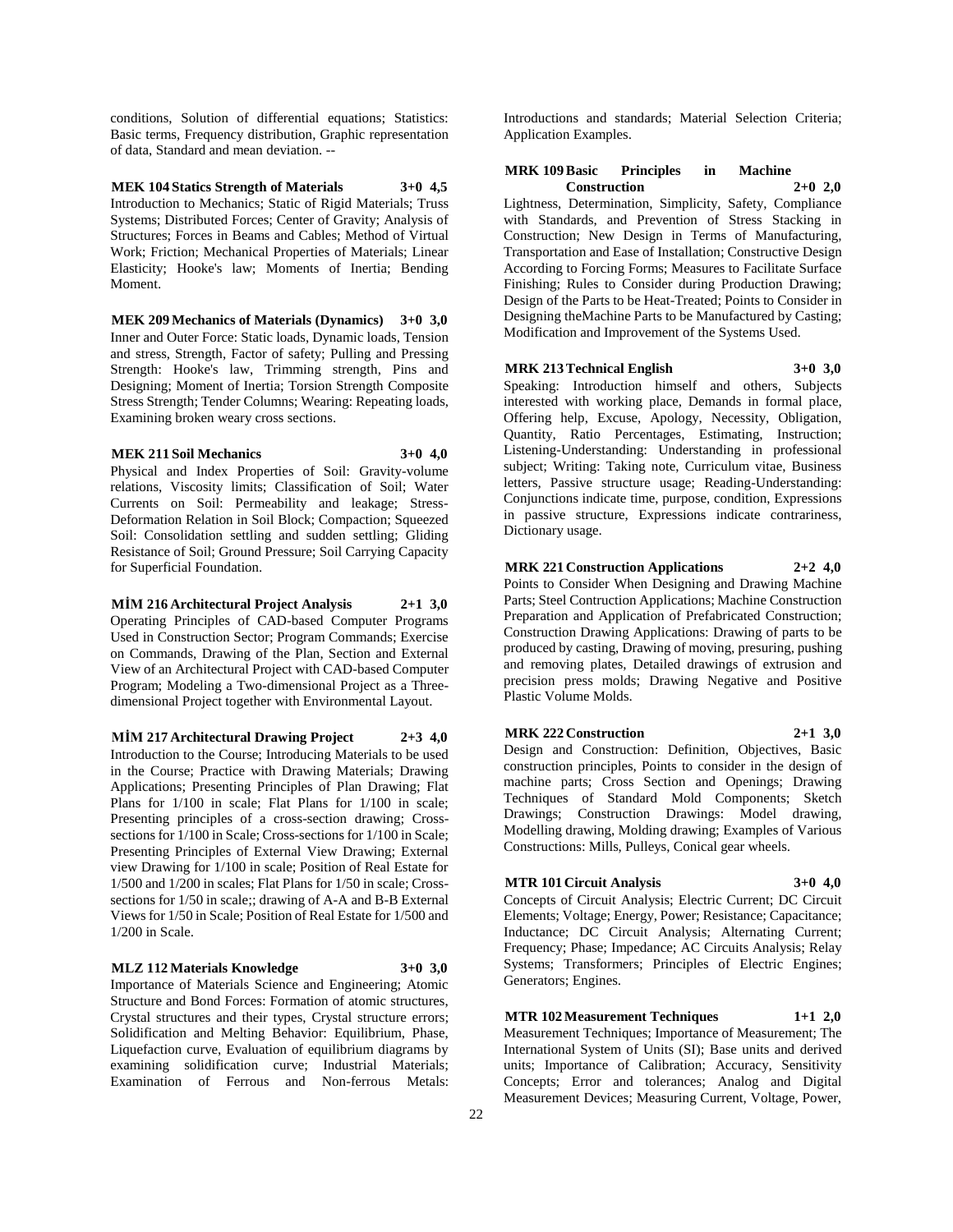Frequency, Phase and Electrical energy; Using Oscilloscope; Measuring Mechanical, Hydraulic and Thermodynamic Quantities: Velocity, Pressure, Temperature and Heat Measurements; Job Safety Rules for Electrical Measurements.

**MTR 105 Mechatronic System Fundamentals 3+0 3,0** Mechatronics: Definition, Mechatronic structure components, Mechanical systems and their design, Electronic systems, Automation systems, Information systems, Process systems; Sensors and Transducers; Mechanical and Electrical Actuators; Systems Modelling: Dynamic responses of systems, Transfer functions, Frequency response, Closed loop controllers; Microprocessors: Assembly language, Input-output systems, PLC; Electricity: Reliability, Basic electrical measurements, Operation of oscillators and signal generators, Electrostatically sensitive parts.

### **MTR 204 Electro hydraulics/Electro pneumatics 2+1 3,0**

Introduction to Fluid Power; Energy and Power in Hydraulic and Pneumatic Systems; Pumping Theory; Classification of Pumps; Hydraulic Cylinders and Engines; Valves and Other Control Components in Hydraulic and Pneumatic Systems; Hydraulic and Pneumatic Circuit Design and Analysis; Logical Flow Control Systems; Moving-part Logic circuits; Fluid-control of Fluid Power Systems; Electrical-control of Fluid Power Circuits; Electro Hydraulic Servo Systems; Programmable Control Systems (PLC); Applications of Electro Hydraulic, Electro Pneumatic and PLC Systems.

### **MTR 207 Sensors and Transducers 1+1 3,0**

Definitions of Sensors and Transducers; Differences of Sensors and Transducers; Selection of Sensors; Self Generating Sensors and Modulating Sensors; Static and Dynamic Characteristics of Sensors; Classification of Transducers: Position transducers, Force transducers, Movement transducers, Fluid transducers, Temperature transducers, Variable resistance transducers, Variable inductance transducers, Variable capacitance transducers, Light and Radiation transducers; Medical Sensors; Sensor Applications in Electronic Device Circuits.

### **MTR 208 Mechatronic System Design 1+1 3,0**

What is mechatronics?; Sensors and Transducers; Signal Conditioning; OPAMP; Filtering; Wheatstone Bridge; Data Acquisition and Representation Systems; Mechanical and Electrical Actuators, Drivers; Modeling Systems; Dynamic Responses of the Systems; Transfer Functions; Frequency Response; Closed-loop Controllers; Digital Logic; Microprocessors; Assembly Language; Input-output (I/O) Systems. Programmable Logic controllers (PLC); Realization of a Mechatronic System as a Project.

### **MTR 210 Technical English 2+0 3,0**

Speaking: Introduction of himself and others, Subjects interested with working place, Demands in formal place, Offering help, Excuse, Apology, Necessity, Obligation, Quantity, Ratio Percentages, Estimating, Instruction;

Listening-Understanding: Understanding in professional subject; Writing: Taking note, Cirriculum vitae, Business letters, Passive structure usage; Reading-Understanding: Conjunctions indicate time, purpose, condition, Expressions in passive structure, Expressions indicate contrariness, Dictionary usage.

### **MTR 212 Process Measurements 3+1 3,0**

Instrumentation Terms: Definition of sensor, Fluency, Transmitter; Measurement Errors; Position Instruments: The kind of limit switches and it?s way of using; Pressure and Vacuum Measurements: Pressure measurement methods, Vacuum system, Manometer and its studying and using; Weight and Strength Measurements: Weight measurement at fluids; Velocity and Acceleration Measurements: Definition of velocity and acceleration.

### **MTR 214 Applications of Mechatronic in Industry 1+1 2,0**

Applications of Mechatronic; Mechanical Systems; Processing of Mechanical Components; Design of Mechanic Components; Design of Mechatronic Components; Realization of Mechatronic Components; Project Process: Project file, Functional efficiency, Organization of project, Cost analysis of project, Control of project, Presentation.

### **MTR 218 Fuzzy Logic 3+1 4,0**

Introduction to Fuzzy Logic; Fuzzy Logic Set Theory: Classical and fuzzy sets, Set operations on fuzzy logic; Fuzzy Arithmetics: Addition and subtraction of fuzzy numbers, Multiplication and division of fuzzy numbers; Fuzzy Logic Membership Functions; Fuzzy Relations; Fuzzy Logic Inference System: Mamdani fuzzy model, Sugeno and Tsukamoto models; Applications of Fuzzy Logic: Matlab fuzzy logic toolbox.

### **MTR 220 Process Control 3+0 4,0**

Automatic Control Concepts: Reference (Set Point), Error, Process (Controlled) variable, Measurement (Controlling) definitions, Maximum overshoot, Rise time, Settling time definitions; Automatic Control Symbols; Automatic Control Methods; Definitions of Open Loop and Closed Loop Control Systems; Various Control Structures; Stability in Control Systems; End Driver Components.

**RTV 112 Studio Equipment and Usage 2+1 3,0** Equipment Used in Studio Environment: Camera control units (CCU), Remote control panels (RCP), Measurement devices (waveform/vector scope, multi meter etc.), Router (signal routing matrix), Video distribution amplifiers (VDA), Converters used for a variety of purposes, Monitoring and reference display devices.

**RTV 114 General Communication 3+0 3,0** Definition and Concept of Communication; Elements of communication process; Culture and Communication: Definition and concept of culture, Elements of culture, Types of culture; Non-verbal Communication: Definition, Functions, Codes of non-verbal communication;

Organizational Communication: Functions, Organizational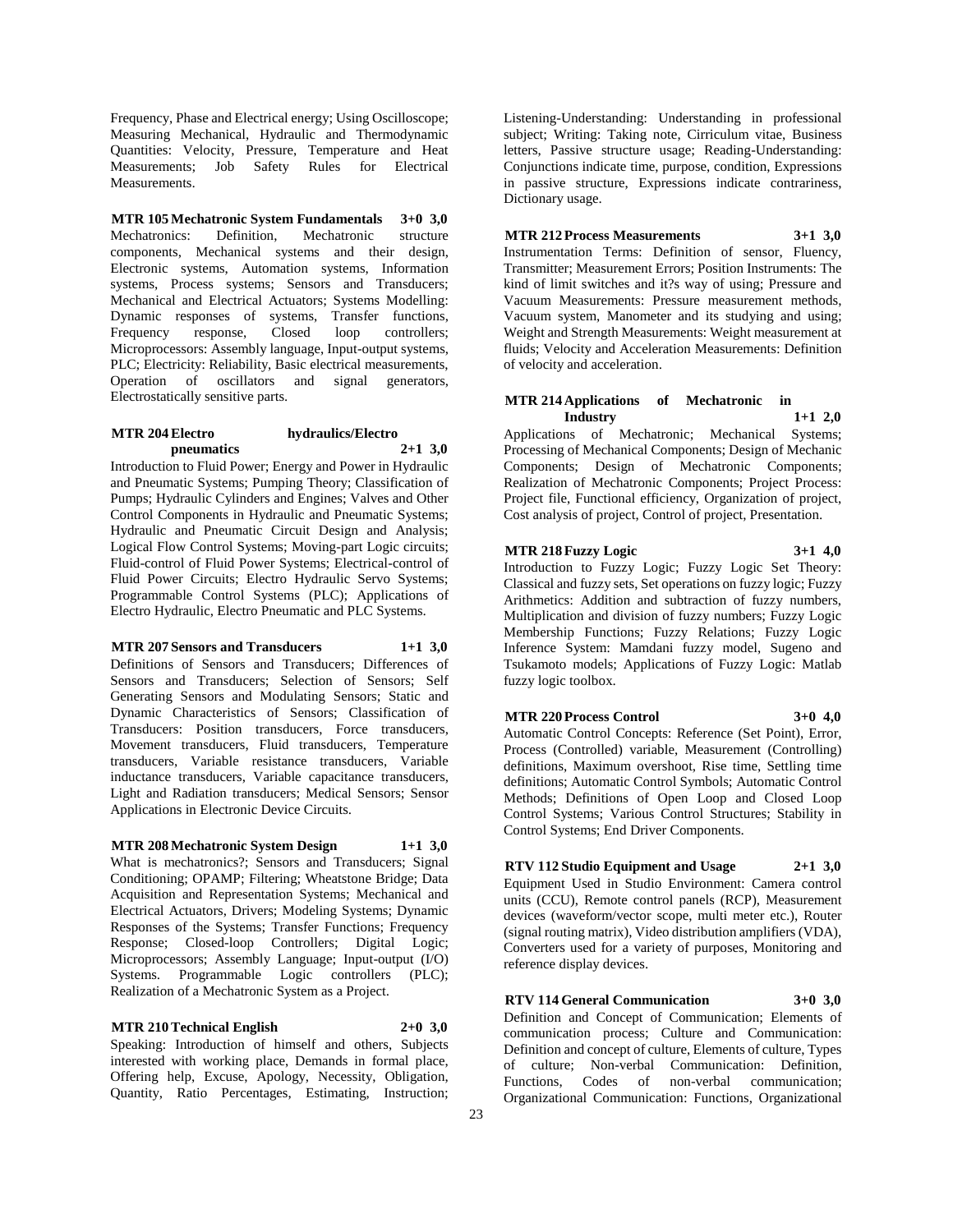culture, Formal communication channels; Communication Tools; Mass Communication: Definitions, Characteristics, Functions; Basic Communication Theories.

### **RTV 116 Radyo Programming 2+2 4,0**

Basics of Radio Programming: Concept of program, Characteristics of radio programs, Types of radio programs; Program Production Processes: Preparing proposal forms, Guests selection, Determination of music, Writing the text; Types of Broadcasting: Live and Recorded; Program Planning; Characteristics of Radio Studios.

**RTV 120 Audio Technics II 3+0 4,0**

Audio Editing: Purpose and functions of audio editing, Definition of analog and digital audio editing systems; DAW Systems: Definition and functions of DAW systems; A DAW System Practice: Software presentation, Basic audio editing applications, Audio editing in view of image; Projects: Student projects and evaluation.

### **RTV 121 Measurement and Maintenance at RTV 2+1 3,0**

Concept and Definition of Measurement; Basic Electricity Knowledge; Wiring Specifications in System Installation; Video Signal Measurement and Maintenance; Light Level Measurement and Maintenance; Audio Level Measurement and Maintenance; Camera Maintenance and Preparations Before Shot; Maintenance of Sound Recording Devices; Maintenance of Sound Recording Hardware.

#### **RTV 127 Audio Technique 3+0 4,0**

Definition of Sound; Physcial Properties of Sound; Decibel; Hearing Curves; Acoustics and Sound Isolation; Microphones: Kinds and forms of microphones; Loudspeakers: Loudspeaker cabin measurements, Mono and stereo systems; Mixers and their Types; Limiter and Compressor; Principles of Magnetic Recording and Digital Recording; Equipment Used in a Sound Recording Studio; Sound Recording Tapes, Phonographs; Duties of Sound Operators in Radio and Television; Interdepartmental communication in Radio and Television. --

#### **RTV 129 Image Technique 3+1 3,0**

Basic Cinema Technology: Film cameras, Film formats; Basics of Television Technique: Forming image on television; TV Broadcast Standarts: Properties of PAL, SECAM and NTSC systems, Basics of PAL broadcast system; Physics of Color: Spectrum of electromagnetic waves, Color saturation, Tone of color, Type of color, Brightness, Luminance, Chrominance, Color temperature; Electronic Cameras: Working principles of cameras; Principles of Video Recording and Reading: Video recording, Video reading, Electronic editing.

**RTV 131 Radio-Television Broadcast Systems 2+2 4,0** Historical Development of Radio; Basic Information about Radio: Radio waves and frequencies, FM and AM transmitters; Technological Equipment Necessary for Radio Broadcasting; Historical Developement of Television; Basic Information about Television; Television Broadcast

Techniques; Radiolinks, Sattelites, Cable broadcasting; Technological Equipment Necessary for Television Broadcasting.

### **RTV 217 Creation, Production and Broadcast Process of TV Program 2+0 3,0**

Technology and TV; Properties of Television as a Communication Devices; TV Production Sector: Production companies, Private and public companies, Advertising agency, Postproduction Companies, Cast Agency, Vocalization studios; TV program types; TV Creation Process; Production Budget; Production Process; Postproduction; Broadcast Precontrol; Legal Obligations on TV program Production; Preparation of TV Program Suggestion.

## **RTV 222 Technical English 3+0 3,0**

Definition and Usage of Frequently Used Technical Terms of Radio Television: Turkish meanings and Definition of this words; Translation of Radio Television Papers from<br>Literature into Turkish; Covering Educational Literature into Turkish; Covering Representations and Computer Softwares; Printing Technical Reports.

### **RTV 229 Television Program Production Techniques 2+1 3,0**

Basic Concepts: TV program types, Broadcasting types and shooting types; Program Production Process; TV Program Narrative Structure and Production Elements: Audio visual narrative elements; Treatment, Scenery technics, Budget; Production Process: Planning, Shooting technics and scales, Shooting rules; Eye lines, Action lines, Continuity; Post Production: Transitions and effects.

### **RTV 231 Digital Recording Systems 2+1 3,0**

Magnetic Tapes and Video Recording: Heads of video recording; Video Recording Formats; Broadcast Quality Formats: Semi-professional formats, Amateur formats; Technical Features of Video Recording Formats; Time Base Correctors; Digital Video Recording Systems; Digital Recording Medias and Features; Optic Discs and Types; Digital Video Signal Compression: Moving picture compression techniques, Compression formats of moving pictures.

### **RTV 232 The Basic Techniques of Diction,**

**Announcing and Sound Recording 2+1 3,0** Speaking and Listening, The Effective Use of Sound and Voice, Voiceless Communication, The Effective Use of Body Language, The Control of Breath, Voice Training and Articulation, The Usage of Period in Speaking, Sounding and Concepts, Studio Knowledge, The Usage of Microphone, Pursuing The Film and The Text From The Monitor, The Concept of Reggie, The Harmony of Casting and Voicing Artists, The Voicing of Production, Animation, Documentary and Advertising Films, The Presentership of Open Faculty, Radio and Television Programs, The Voicing of Documentary, Radio Theatre, Congress Presentation, Diction, Phonetic, Articulation, News Announcing, Sport Announcing.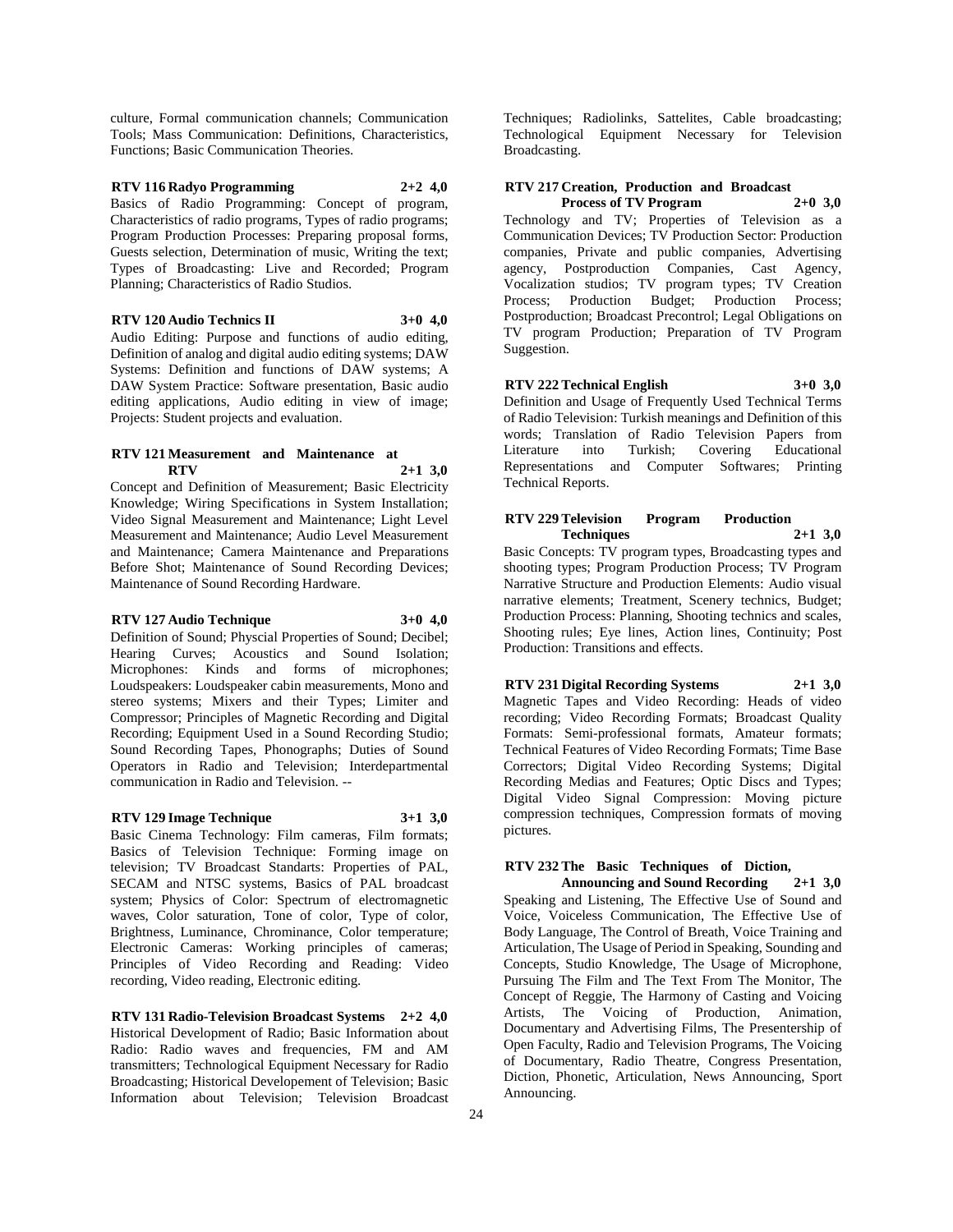**RTV 233 Digital Audio Video Archiving 2+1 3,0** Types of Audio and Video Archives; Terminology of Audio and Video Recording; Mass Communication Tools and Record Production: Institutions providing resources for mass communication and record production; Management of Audio and Video Records: Selection and evaluation, Establishment of classification, cataloguing and access system, Storage, Conservation and restoration, Immigration records, Core benefits and legal problems; Bibliographic Control of Digital Resources and Metadata; Thesaurus as a Tool of Information Identification and Retrieval; Digital Archives and Production System (Cinegy) and Examples of Application.

#### **RTV 234 Working Life in Media 2+1 3,0**

The Economical and Legal Conditions for Media Personnels; Basic Concepts and Foundations Towards Working Life in Media. Media Expertise as Professional Group, Radio Broadcasting, Journalism, Television Broadcasting, Advertising; The Characteristics and Working Conditions of Media Members, Legal Regulations in Media Towards Working Life, The aim and content of Labor Laws of Press. The Radio Television Chief Committee and Their Aim, The Issues in Media Sector, The Ownership of Media and Relations with Staff, Employment; Media in Respect of Turkish Laws, Principles of Press, The Actual Situation in Turkey, The Principles of Local Television, Radio and Press.

#### **RTV 235 Television Business 2+1 3,0**

Management and Organization in Television Businesses: Organizational structure and management systems of TV; TV Production Planning: Characteristics of TV productions, Planning production and production processes; Broadcasting Planning: Planning broadcasting processes and concepts, Streaming and strategies, Measurement; TV Marketing: Characteristics of marketing, Strategies for TV marketing.

#### **RTV 236 Digital Video Effect Systems 2+1 3,0**

Vision Mixers: Parts, Effects; Digital Video Effect Units: Operating specifications, Working principle; Character Generators: Operation, Video generator program, Character generator video generation systems; Electronic Graphic and Animation Systems: Pixel and vectorial based graphic generation, Function of animation systems, Areas of use, 2D graphic animation systems, 3D model generation and animation systems; Slide Storage and Presentation Units: Functions and Techniques; Color Correctors; Functions, Adjustments, Converters of television color system.

### **RTV 239 Video Editing Technics 2+1 3,0**

Cable Systems Used in Image and Sound Transmission: Types of video and audio signals, Types of analog and digital cables and connection; Historical Development of Video Cameras; Basic Elements of Video Cameras; Types of Video Cameras; Principles of Video Cameras; Camera Objectives: Structure of objectives, Classification of objectives; Importance and Role of Lighting; Reasons of Using Lighting in Shooting: Technical reasons, Aesthetic reasons; Lighting Equipment; Lighting Methods.

#### **RTV 241 Television Reporting 2+1 3,0**

Concept of Reporting: Definition, Properties and Types; Language in Reporting; Structural Properties of Reporting; Differences Between Newspaper, Radio and Television and Internet Reporting; News Bulletin Formats; Methods of Searching News; Writing the Text: Method and Rules.

#### **RTV 242 Video Editing Applications 1+2 3,0**

Aim of Editing in Video and Audio; Editing Magnetic Tapes: A-B roll editing system, Necessary software and connections for desktop editing, Differences between A-B roll editing and desktop editing, Preparations before editing in desktop editing systems; Meaning of Time Code and Editing Script; Desktop Editing: Computer and its hardware and software for desktop editing; Video and Audio Signal Transfer to Computer; Concepts of Capture and Import; Editing Orograms: Basic characteristics, Main effect groups, Exporting the projects in editing programs.

### **RTV 243 Kamera-Lighting Applications 2+2 3,0** Cameraman and Characteristics of A Cameraman; Basic

Knowledge of Image And Light; Studio: Studio equipment, Lighting sources in studios and aids equipment, Studio lighting technics; Studio Equipments: Tripod, Stand, Pedestal, Jimmy jib, Crane; Studio Cameras: Structure, Body, Objectives, Visor, Connection Systems; Camera Movements; Shooting Scale; Exterior Shoots: Environments, Equipment, Lighting, Camera movements and scale; News Cameraman; Documentary Cameraman.

### **RTV 245 Radio Broadcasting Systems and Applications 2+1 4,0**

Basic Elements of Radio Broadcasting: Voice, Words, Music; Radio and Radio Listener's Features; Production Preparation and Organization; Radio Broadcasting/Studio Equipment: Radio automation systems; Oratory and Diction; Radio Program Types: Music, Documentary, Culture, Art and News; Studio Practice: Voiceover and Editing.

**RTV 246 TV Program Production Applications 1+1 2,0** Pre-production Processes of TV Program: Conceptualization, Proposal, Preparing Synopsis, Treatment and Storyboard, Preparing the budget, Time Forecasting; Scenery: Techniques, Design, Numbering shootings, Sequences, Planning; Shooting techniques: Rules, Scales; Production and Postproduction Processes.

### **RTV 248 Television Advertising 2+1 3,0**

Writing; Story Board; Shooting Board; Types of Camera Shooting; Visual Displays; Camera Movement; Production Companies and Director; Casting; Photo Shootings;

### **RTV 260 Media Literacy 2+0 3,0**

Montage; Production and Post-Production.

Media Literacy: Concept, Definition and Importance; Historical Development, Theories and Principles; Critical Approaches; Media Enterprises: Possession and control, Regulation and policy-making, Production and Distribution; Structure of Media Message; Configuration and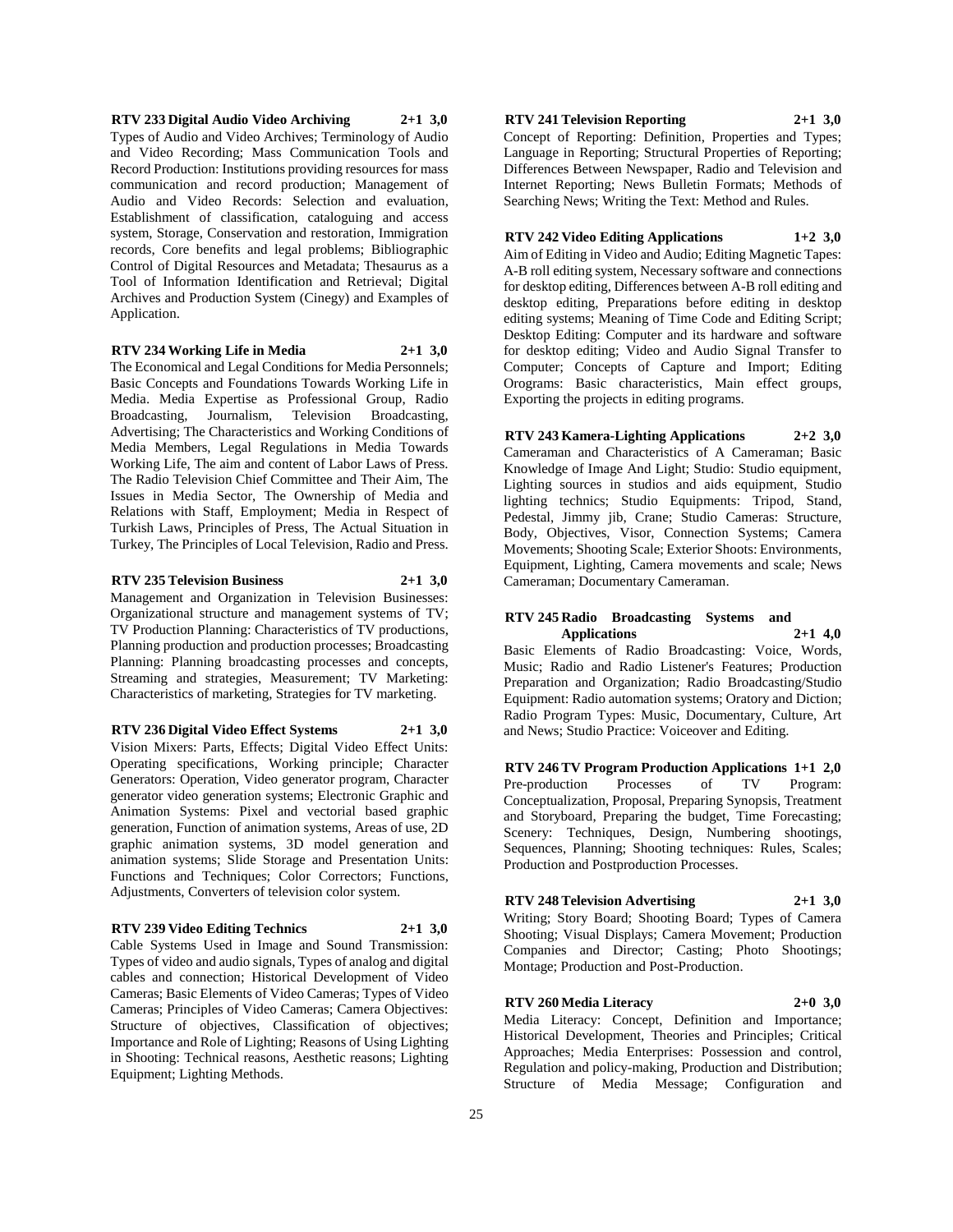Interpretation of Visuals: Power, Gender in public and media, Children and advertising, Censorship, Racism and Monopolization.

### **RTV 262 Television Publishing Systems and Applications 2+1 4,0**

Historical Evaluation of Publishing Systems: Invention of the Printing Press, Newspaper, Magazine and Book Publishing, Radio and television publishing; Television Programme Genres; Television Programme Production Process and Approaches: Pre-production, Production, Postproduction processes; Narrative Structure in Television: Audio-visual techniques, Synopsis, Treatman, Script writing techniques.

#### **RTV 264 Radio News 2+1 3,0**

Definition of News Concept: Realising the value of an act as news, Conditions of news; Details of News: Explaining the questions of What?, Where?, When?, How?, Why? and Who?; What is Radio News?; The difference of TV and Radio News; The Difference between the Radio News and News Programmes; Generating Radio News Programmes; Preparing and Presenting a Radio News.

### **RTV 266 Short Film 2+1 3,0**

Definition of Short Film: Historical background, Examples of short films; Short Film Production: Scenario, Budget planning, Pre-production, Production, Post-production; Researches for Broadcasting: Festivals, Short film festivals, Marketing the short films; Sample Short Film Production.

#### **RTV 268 Camera Technique 2+1 4,0**

Camera History; Camera Types and Structures; Electronic Cameras; Use of Studio, EFP and ENG camera; F-number on Electronic Cameras; Depth of Field and Variables Affecting It; Lenses and Lens Types: Lenses, Normal-focus lenses and their features, Short-focuslenses and their features, Long-focuslenses and features, Variablefocuslenses and their features; Equipment of Electronic Cameras; Studio Control Rooms: Mobile recording tools, Camera supports, Power sources in electronic cameras.

### **RTV 270 Sound Application 2+2 4,0**

Physical Properties of Sound: Frequency of sound, Sound amplitute, Sound tone; Microphones: Structural properties, Dynamic and condensator microphones, Direction properties, Single andmulti-directional microphones, Shotgun microphones; Sound Mixers: Broadcast sound mixers, Post-production mixers, In-line mixers; Sound Recording Equipment: Tape recorders, Digital recorders; Sound Signal Processors: Compressor andLimiter; Loudspeaker and Cabin Systems; Stereo Sound Recording: XY and MS methods.

### **RTV 272 Lighting Techniques 2+1 3,0**

Lighting Concept: Definition and purpose of lighting; Light Intensity and Color Temperature; Lighting Sources: Bulk lighting, .Diffused lighting; Lighting as a Dramatic Element; Lighting as an Objective Element; Lighting as a Subjective Element; Psychological Effects in Lighting: Expression of

psychological states; Lighting Aesthetics: Rembrandt lighting, Cameo lighting, Silhouette lighting; Color Case and Color Control: Using light filters; Outside Lights and Interior Lights in Cameras.

**RTV 274 Interactive Television Applications 2+2 4,0** Interactive Television: Definition of digital TV broadcasting; Standarts of Digital Communication: Transmission areas of digital broadcasts, Receiving digital television broadcasts; Interaction on Television: Interactive services on television and interaction levels; Analysing interactive TV applications, Interaction opportunities of DTV broadcasting: Semi-interaction, Full interaction; Designing Interface for Interaction: Designing interface for semi-interaction, Designing interface for full interaction.

**RTV 276 Text and Scenario Writing 2+1 4,0** Concept of Scenario: Usage of scenario; Theme: Choosing the theme; Story: Creating the dramatic composition, Characters and types; Filmic Time; Speech: Other sounds in the scenario; Parts of a Scenario: Synopsis, Treatment, Sequencing scenario, Shooting scenario; Scenario Application.

**SAN 111 Fundamental Art Education I 3+0 3,0** Goals, Content and Main Concepts of Fundamental Art Education; Design and Creativeness; Basic Plastic Elements: Paint, Line, Colour, Dimension, Shape, Surface; Material Identification; Plastic Components: Action, Rhythm, Volume, Place, Balance, Tissue; Usage Methods of Values and Applications; Light-Dark Values; Composition Setting; Form Associations: 2-D form, Adding third dimension.

**SAN 112 Fundamental Art Education II 3+0 3,0** Condition and Principles in Fundamental Art Education; Visual Record Elements; Universal Elements; Drawing Systems; Arrangement Factors; Analysing of Objects; Study Works; Derivation of Artistic Forms from Natural Forms: Getting object lineated synthesis, Migrating to new form; Material Identification; Analysing Artistic Work; Personal and Group Projects; Artistic Research Excursion.

#### **SAN 155 Hall Dances 0+2 2,0**

Basic concepts. The ethics of dance, Dance Nights, Dance Costumes, National International Competitions and rules/grading, Basic Definitions, Classifications of Dances: Social Dances; Salsa, Cha Cha, Samba, Mambo, Jive, Rock'n Roll, Jazz, Merenge; Flamenko, Rumba, Passa -Doble, Argentina tango, Vals, Disco, Quickstep, Foxtrot, Bolero, European Tango: Ballroom Dances; Sportive Dances; Latin American Dances; Samba, Rumba, Jive, Passa-Doble, Cha Cha, Standart Dances; European Tango, Slow vals (English), Viyana vals, Slow foxtrot, Quickstep.

### **SNT 111 History of Arts I 2+0 2,0**

Definition, Content and Fundamental Concepts of History of Arts; Art Branches; Culture and Art Relation; Analysing Methods of Artistic Works: Material and technique, Theme, Figure, Shape, Specific content; Relations with Other Sciences: Philology, Palaeography, Epigraphy, Numismatic,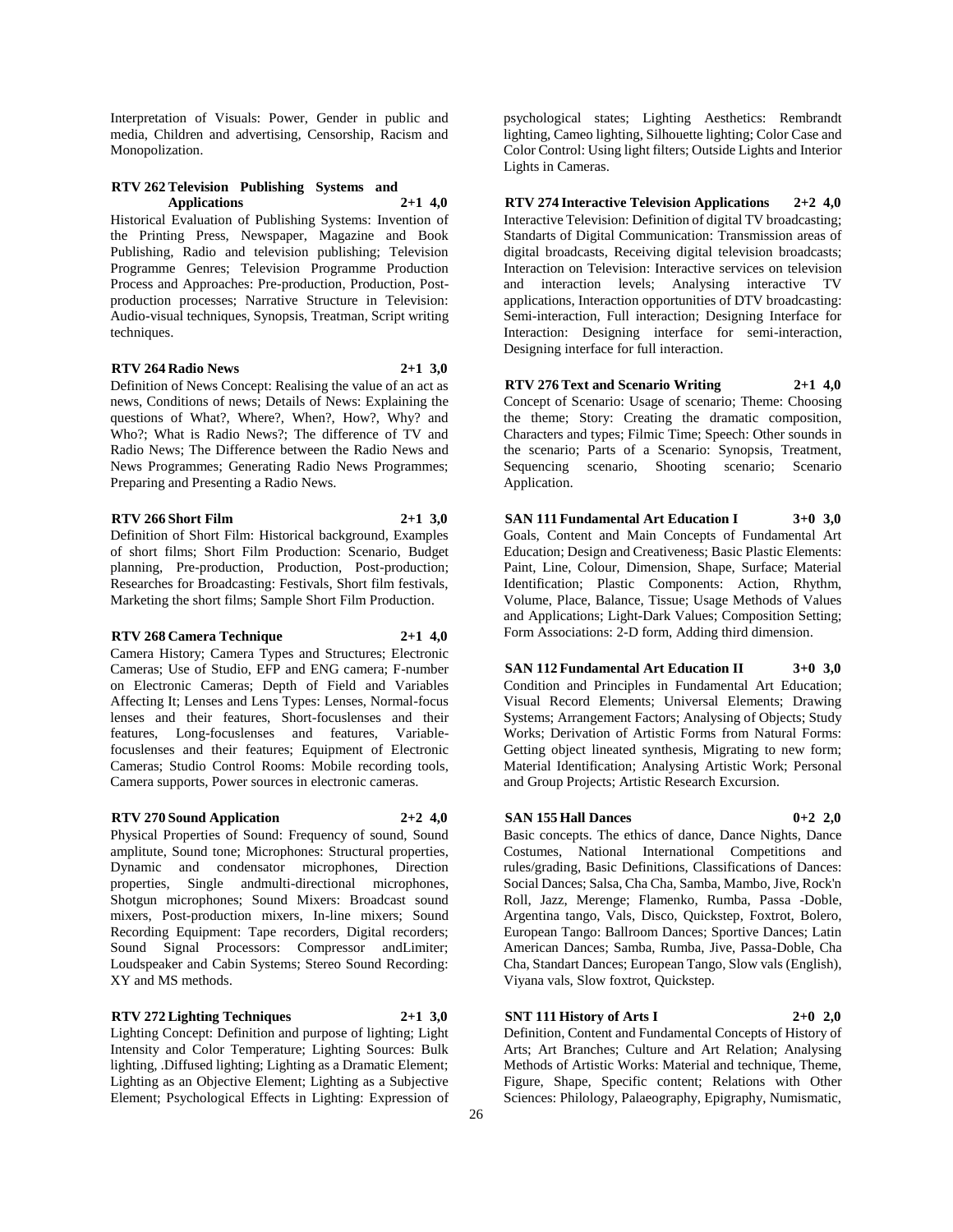Chronology, Archaeometry, Geography, Ethnography, Anthropology, History, Archaeology; Developed Theories About History of Arts; Reflection Theory; Pre-historical Art: Antiquity art, Middle age art, Renaissance, Baroque; Art Trends: Classism, Romantism, Realism, Impressionism, Symbolism.

#### **SNT 114 History of Art II 2+0 3,0**

Art Movements and Graphic Design; Arts and Crafts Movement: Typographic Revolutions: Font Designers: Classification of Typefaces; Art Nouveau; Art Movements That Affect Design in the Early 20th Century Art; Cubism, Futurism, Dadaism, Surrealism; Use of Posters in World War I, Russian Suprematism and Constructivism, De Stijl Movement, Bauhaus.

**ŞPL 201 City Admiration and Environment 3+0 3,0** Urban Management; Perception of City; Human and Environment; Globalization; Urban Culture and Identity; Environment and Participation; Industrialization and Urban Transformation; Effects of Urbanization to Environment and Ecological System; Urbanization and Environmental Problems; The Planning and Application Problems of Urban Technical and Social Services; Urban Planning and Administrative Organization; Importance of Public Participation in Urban Planning; Restructuring of Local Governments; Historical Development of Local Governments; Legal and Administrative Regulations.

**ŞPL 202 Plans of Map and Expropriation 2+0 3,0** Existing Maps; Types and Hierarchy of Plans; Development Plans, Regional Plans, Metropolitan Area Plans, Environment Organization Plan, City Plans: Land use plans, Detail plans; Procedures of Elaborating and Implementing city plans; Changing city plans, Expropriation: Process of Making an Expropriation Decision, Notifying the Owners; Organization of land and land subdivision control.

#### **TAR 165 Atatürk's Principles and History of Turkish Revolution I 2+0 2,0**

Reform efforts of Ottoman State, General glance to the stagnation period, Reform searching in Turkey, Tanzimat Ferman and its bringing, The Era of Constitutional Monarchy in Turkey, Policy making during the era of first Constitutional Monarchy, Europe and Turkey, 1838-1914, Europe from imperialism to World War I, Turkey from Mudros to Lausanne, Carrying out of Eastern Question, Turkish Grand National Assembly and Political construction 1920-1923, Economic developments from Ottomans to Republic, The Proclamation of New Turkish State, from Lausanne to Republic.

#### **TAR 166 Atatürk's Principles and History of Turkish Revolution II 2+0 2,0**

The Restructuring Period; The Emergence of the fundamental policies in the Republic of Turkey (1923-1938 Period); Atatürk's Principles, and Studies on Language, History and Culture in the period of Atatürk; Turkish Foreign Policy and Application Principles in the period of Atatürk; Economic Developments from 1938 to 2002; 1938-2002

Period in Turkish Foreign Policy; Turkey after Atatürk's period; Social, Cultural and Artistic Changes and Developments from 1938 to Present.

**TEK 107 Scientific Principles of Technology 3+1 4,0** Material Properties: Chemical operations in burning and oxidation, Prevention from oxidation, Elasticity of material and Hook's Law; Static: Static balance state, Vctorial and scalar quantities, Moment, Center of gravity; Dynamics: Path, time, velocity and acceleration; Mechanic and Electromagnetic Wave Movement: Wave length, Frequency; Fluid Pressure: Pressure and its units, Absolute presuure, Relative Pressure; Electric and Magnetism: Simple circuits with serial and parallel connected resistants, Current, voltage difference and resistant problems.

## **TER 201 Thermodynamics 2+0 4,0**

Definitions and Fundamental Principles; First Law of Thermodynamics; Thermodynamic Systems; Heat and Work; Second Law of Thermodynamics; Entropy; Heat Energy; Carnot Principle and Carnot Cycle; Change of State of Gases; Heat Engine Cycles: Constant volume (Otto), Constant pressure (Diesel) and mixed cycles, Power cycles.

### **THU 203 Community Services 0+2 3,0**

Various Community Projects: Helping young students during their study periods or after school study sessions, Aiding the elderly in nursing homes, helping disabled individuals with various tasks, helping social services and aiding children with their education etc., take part in the projects which raise environmental awareness, Integrating with the community and enabling use of knowledge accumulated in the courses.

**TİP 113 Typography 2+1 2,5** Defining Typography and its Importance in Graphic Design: Historical development of typography, Birth of writing and the first alphabets, Progress of Roman Alphabet until the Invention of Printing Press; Basic Terms of Typography; Typographical Editing Practice.

## **TİP 204 Typography Applications 1+1 3,0**

Union of Typography and Image; Interaction Between Typography and Image; Using Typography and Image Together: Words within Images; Union of Typography and Image: Image as Letter, Letter as Image, Word as Image, Text as Image; Typographical Applications.

### **TKY 102 Quality Management Systems in Production 2+1 4,0**

Standardization: Definition, Objectives and Principles, TSI and its functions, Regional and international standardization organizations; Quality and Quality Management: Definition of quality and related concepts, Quality approach, Quality costs and risks, Quality control concept, Total quality management; Professional Standards: Comprehending professional standards, Quality problems encountered by enterprises, Quality circles in printing sector; Application of Quality Control Methods to Printing Establishments: Reflection of quality assurance system in printing sector,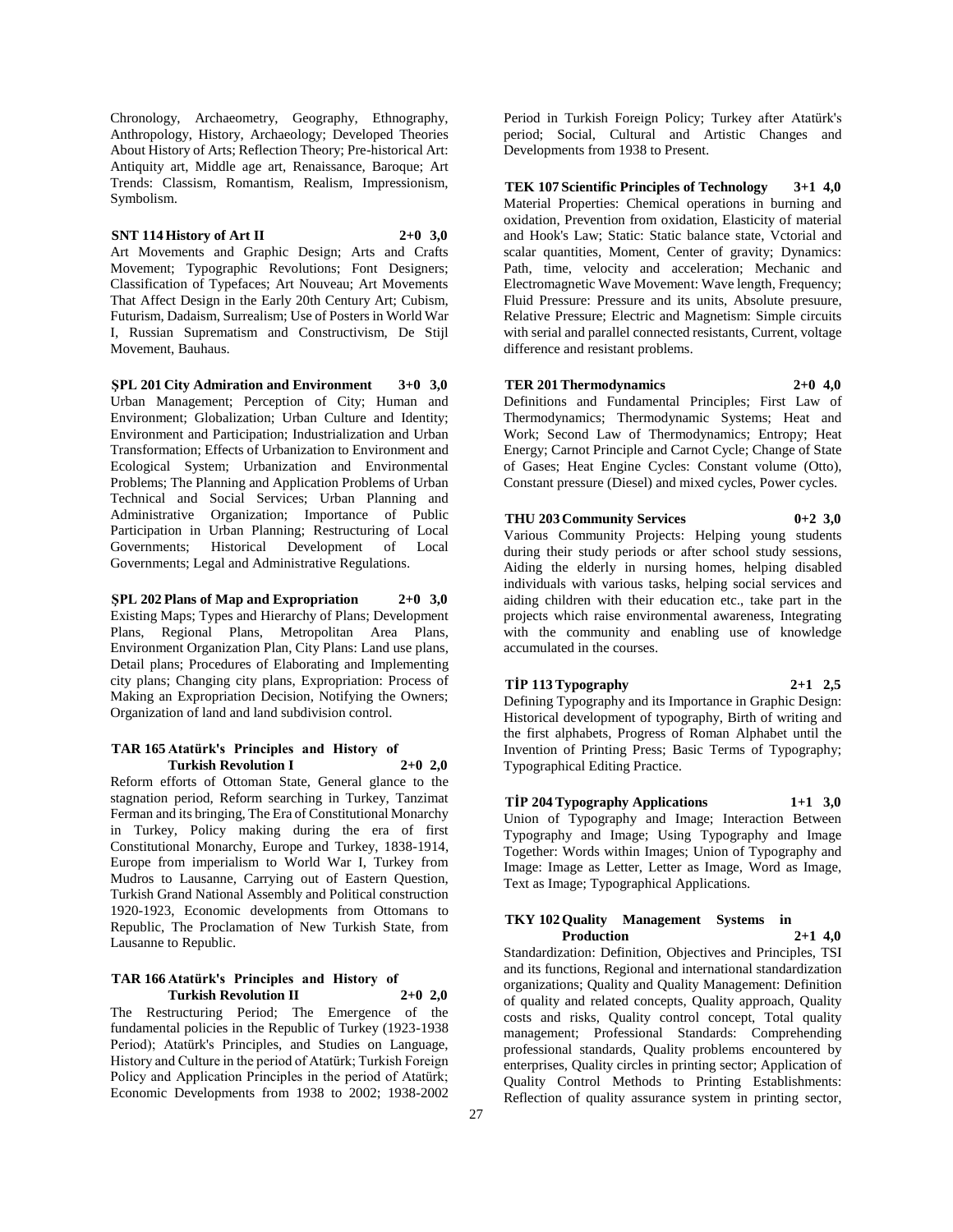Quality control stages in pre-printing, printing and postprinting processes.

### **TOP 102 Surveying 2+2 4,5**

Concepts Related to Topography; Simple Measurement Tools and Horizontal Measurement: Application of right angles, Application of right angles by the help of prisms, Application of lines; Length Measurement: Calculation of Surveying and levelment; Calculation of Area: Calculation of area according to measurement values, Calculation of area according to coordinate values, Calculation of area according to Cross Method; Theodolite and Angle Measurement: Measuring horizontal and vertical angles, Length measuring; Drawing Maps and Plans Using The Dimensions of a Field: Calculation of Coordinates; Calculation of Polygons.

**TRA 220 Road Knowledge 2+1 3,0** History of Roads; Road Construction Methods and Inspection; Site Management in Road Construction; Classification of Roads: Highway, Railway, Seaway, Airway; Terms Used in Highway;Route and Survey: Preliminary project, Route definition, Soil, Stabilized, Asphalt and concrete road, Determination and confirmation of the final route; Profile; Road Materials: Bitumen, Bituminous materials, Asphalt, Asphalt cement, Liquid asphalt, Tar.

#### **TRS 104 Technical Drawing 2+2 4,0**

Technical Drawing and Tools: Drawing tools, introduction, usage and care; Technical Drawing Papers: Papers used at drawing, Measurements of paper standarts; Scales: Applications; Standart Line: Usage areas, Line studies; Standart Writing: Inclined and Perpendicular writing, Writing studies; Geometrical Drawings: Angles, Setsquare, Ruler, Drawing angles by using compasses, Dividing to equal parts, combinations, Drawing regular polygons into a circle; Geometric Projection and Drawing Views; Scaling and Measuring; Cross Section Views; Perspective; Roughness of Surfaces and Surface Processing Signs; Tolerance and Exercises.

### **TÜR 120 Turkish Sign Language 3+0 3,0**

Overview of Sign Language: Characteristics of sign language; History of Sign Language in the World: Emergence of language and sign language, Verbal education and approaches to sign language; History of Turkish Sign Language: Early period, Ottoman period, Period of the Republic of Turkey; Introduction to Turkish Sign Language: Finger alphabet, Pronouns, Introducing oneself and family, Greetings, Meeting, Relationship words; Showing Basic Words: Adjectives: Adjectives of quality, Adjectives of quantity; Verbs: Present tense, Past tense, Future tense, Time adverbs, Antonyms; Healthy Living: Expression of healthrelated problems, Sports terms, Expressing requirements; In a Bank: Expressions required to carry out basic procedures in a bank; Vacation: Basic words about vacation.

### **TÜR 125 Turkish Language I 2+0 2,0**

Language: Characteristics of language, Relationship between language and thought and language and emotion, Theories about the origin of languages, Language types, The position of Turkish Language among world languages; Relationship Between Language and Culture; Historical Progress of the Turkish Language; Alphabets Used for Writing in Turkish; Turkish Language Studies; Turkish Language Reform; Phonetics; Morphology and Syntax; The Interaction of Turkish Language with Other Languages; Wealth of Turkish Language; Problems Facing Turkish Language; Derivation of Terms and Words; Disorders of Oral and Written Expression.

#### **TÜR 126 Turkish Language II 2+0 2,0**

Composition: Written composition, Paragraph and ways of expression in paragraphs; Punctuation; Spelling Rules; Types of Written Expression and Practices I: Expository writing; Types of Written Expression and Practices II: Narrative writing; Academic Writing and Types of Correspondence; Reading and Listening: Reading, Reading comprehension strategies, Critical reading; Listening; Relationship between Listening and Reading; Oral Expression: Basic principles of effective speech; Body Language and the Role of Body Language in Oral Expression; Speech Types; Principles and Techniques of Effective Presentation; Some Articulatory Features of Oral Expression.

#### **YPD 101 Building Inspection 2+1 3,0**

Legal procedures in building inspection; Application Process: Building Material Standards; Control of material and laboratory tests; Application of Building: Control of steel and mold; Preparation of concrete; Compliance control of materials in projects.

#### **YPD 102 Guidelines for Earthquake Resistant Construction 2+0 2,0**

Causes and Characteristics of Earthquakes: Concept and definitions; Seismological assessment; Forms of ground motion; Design for earthquakes; Collecting the geological data's and evaluation; Slope stability analysis and landslides; Liquefactions; The basic design of foundation; Retaining structures; Construction on active faults; Strengthening of structures.

### **YPD 103 Structural Design I 3+1 4,0**

Evolution of Concrete and Concrete Buildings: Structural Behavior of concrete elements; Structure and building loads; Design criteria for concrete framed structures; Elements of Concrete Framed Structures: Foundation, Floors, Stairs; Wall design; Exterior Wall Design: Wall types and assemblies, Metal cladding, Stud-backed walls; Drawing a Wall Section: Points to consider, Drafting guidelines; Reinforced prefabricated buildings; application systems; Assembling techniques of panel facade elements and joint analysis.

### **YPD 104 Structural Design II 2+0 2,0**

Steel in Architecture: Evolution of Steel Structures, Steel-Framed Structures: Developments and achievements; Example of Steel-Framed Buildings; Principles of Design and Construction: Fundamentals of planning, Load bearing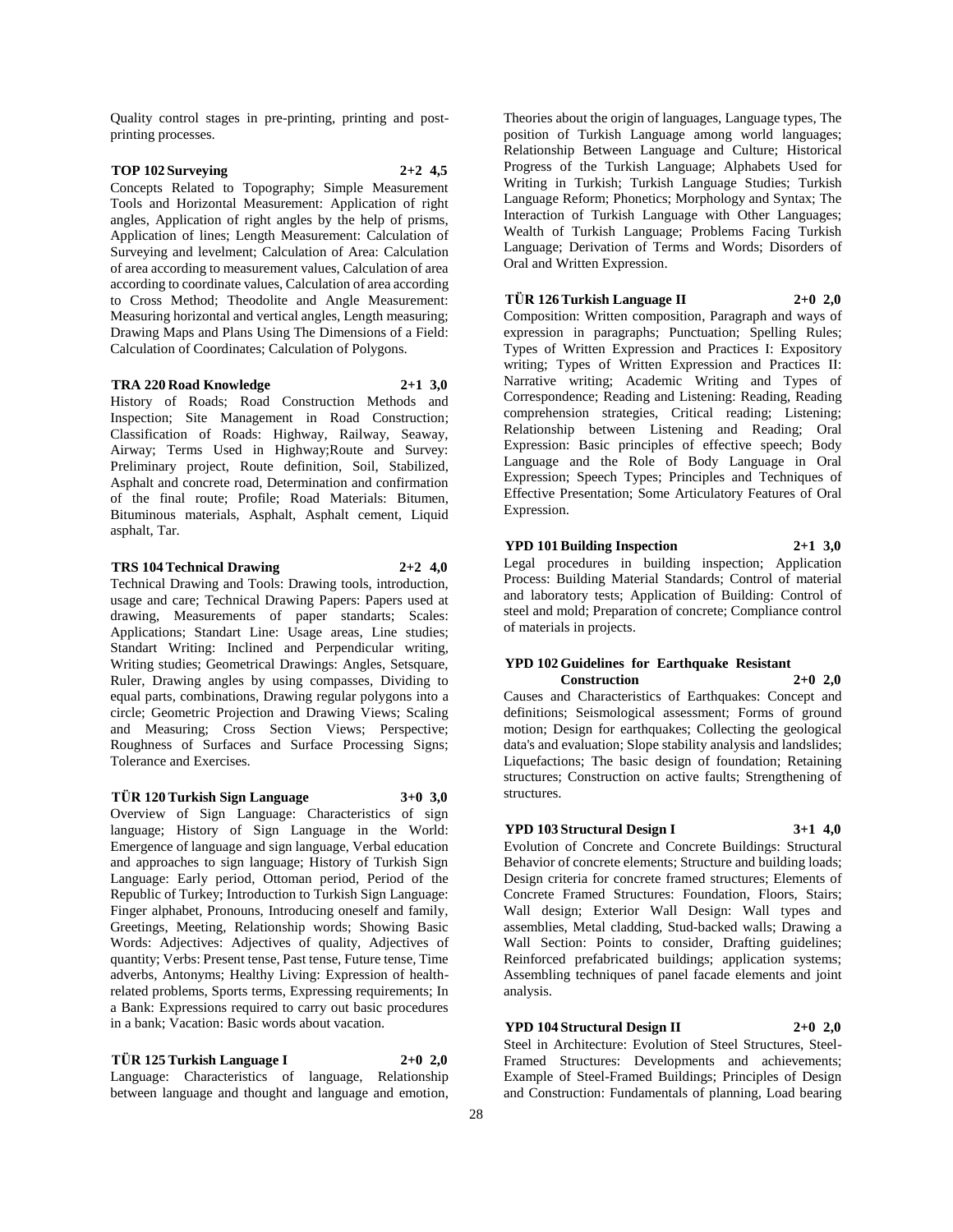systems, Columns, Bracing, Flooring systems, Integration of building structure with building insulation; Steel stairs; External Walls: Curtain walls, Facade claddings; Internal Walls: Glass walls, suspended ceilings, raised floors; Roofs: Glass roofs; Corrosion and protection, Fire Protection; Wood in Architecture: Wood construction components; Principles of Design and Construction: Fundamentals of planning, Load bearing systems, Bracing, Floor structures, Construction of floors, Integration of building structure with building insulation, Wooden Stairs; External Walls and facade claddings; Internal walls construction; Roofs.

**YPD 105 Construction and Material 3+0 3,0** Definition of Materials: History; Natural Stone as an Element of Construction Materials; Aggregate: Classification, Screen Analysis, Granulometry, Properties of Aggregates Used in Foundation Construction; Properties of Bitumen Aggregate; Experiments Applied to Aggregate; Plaster; Lime; Cement, Properties of Cement; Mortar and Properties; Concrete and Properties of Concrete; Mixture Ratios for Concrete Materials; Metals, Woods, Glass, Plastic Materials.

### **YPD 108 Building Electrical Installation Knowledge 2+0 3,0**

Electricity Technology and Applications in Buildings; General Information About Electricity and Installations: Tools and Equipment Used in Electricity Installations; Recessed and Surface Mounted Installation and Rules; Regulations, Implementation and inspection in electrical installations; Electrical Installation Projects and Readings; Electric Motors in Construction and its their Use; Electrical Installation Panels and Hydrophoresofors; Devices Used in Heating and Natural Gas Installations.

### **YPD 201 Repairs and Strengthening of Structures 2+0 2,0**

Damage Assessment in Building: Study of building survey; Non-Destructive Inspection and Destructive Inspection; Strengthening of structures. Repair and strengthening methods; Strengthening techniques of materials; Financial issues in Strengthening.

### **YPD 202 Damage in Buildings 3+0 3,0**

Type of damage and causes in reinforced concrete elements; To apply basic principles to determine the damage status; Basic principles of surveying; The methodology of damage in buildings and their causes; Improvement of damages in buildings; Damages in wood, steel, concrete and reinforced concrete structures.

#### **YPD 203 Technical English 2+0 2,0**

Speaking: Introduction of himself and others, Subjects interested with working place, Demands in formal place, Offering help, Excuse, Apology, Necessity, Obligation, Quantity, Ratio Percentages, Estimating, Instruction; Listening-Understanding: Understanding in Professional subject; Writing: Taking note, Curriculum vitae, Business letters, Passive structure usage; Reading-Understanding: Conjunctions indicate time, purpose, condition, Expressions

in passive structure, Expressions indicate contrariness, Dictionary usage.

**YPD 204 Building Site Organization 2+0 2,0** The creation of building site; Work programmed; Manufacturing preparation building site; Manufacturing teams and their applications; Excavations works and office works; Preparation of progress payment. applications; Excavations works and office works; Preparation of progress payment.

**YPD 205 Application of Building Inspection 2+2 4,0** Regulation of building inspection; Considerations when examining projects; Application of buildings; Preparation of Concrete: Concrete casting and processing; Sampling; To check compliance with standards; Methodology of permission to use the buildings.

**YPD 206 Structures and Earthquake 2+0 3,0** Earthquake Movement: The behavior of structure element under the influence of earthquakes; Curating wall system design Structures under torsion; Design of masonry structures; Considerations in earthquake resistance structural system.

## **YPD 207 Introduction to Computer Aided Design 2+1 3,0**

Definition and Aim of AutoCAD 2000: Coordinate System; Command Line; Trim; Erase; Save; Save As; Command Offset; Mirror; Chamfer; Fillet; Move ; Rotate; Scale; Stretch; Lengthen; Extend; Dimension; Polygon; Circle; Rectangle; Ellipse; Point; Hatch; Explode; Inquiry; Option Properties: Make Block; Insert Block; External References; Image ; Format; Jpeg; Bmp; Export; Plot ; Plot Preview.

### **YPD 208 Building Inspection and Legal Aspects of Reconstruction 2+1 3,0**

Administrative Structure of Turkey: Centralized administration; Decentralized administration; Limitations of Authority in City Planning and the Reconstruction Law: Basic principles of city planning; Allotment and unification; Principles of construction, Provisions of penalty; Regulations based on reconstruction law; Regulations on the elaboration of existing maps; Regulations on elaborating and changing city plans; Regulations on land subdivision; Typical reconstruction regulation of municipalities; Regulation on parking areas; Regulation on reconstruction amnesty.

### **YPD 210 Water Supply and Sewerage 2+2 4,0**

Hydrology; Collection of Surface Water: Water Supply from Rivers, Lakes and Dams; Collection of Groundwater Supply: From Hillside and Wells; Water Transmission by Pipe Lines: Hydraulics; Operations and Distribution Systems: Waste Water Collection; Sewers; Flow in Sewers and Sewer Appurtenances; Design of Sewer System; Waste Water Treatment Methods.